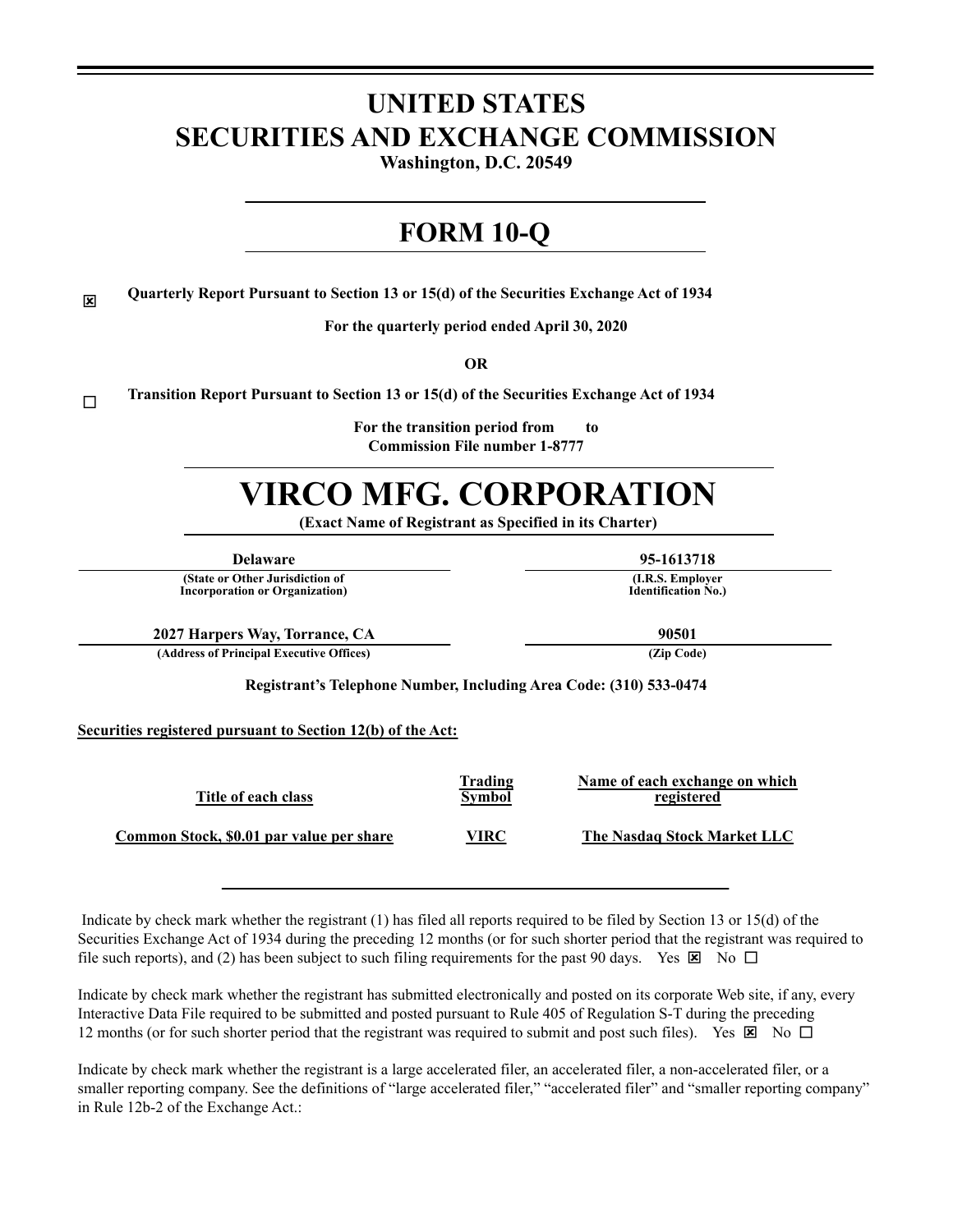Large accelerated filer  $\Box$ 

 $\Box$ Non-accelerated filer  $\boxtimes$  $\overline{\mathbf{x}}$ Emerging growth company  $\Box$ 

If an emerging growth company, indicate by check mark if the registrant has elected not to use the extended transition period for complying with any new or revised financial accounting standards provided pursuant to Section 13(a) of the Exchange Act.  $\square$ 

Indicate by check mark whether the registrant is a shell company (as defined in Rule 12b-2 of the Exchange Act). Yes  $\square$  No  $\square$ 

The number of shares outstanding for each of the registrant's classes of common stock, as of the latest practicable date: Common Stock, \$.01 par value — 15,713,549 shares as of June 8, 2020.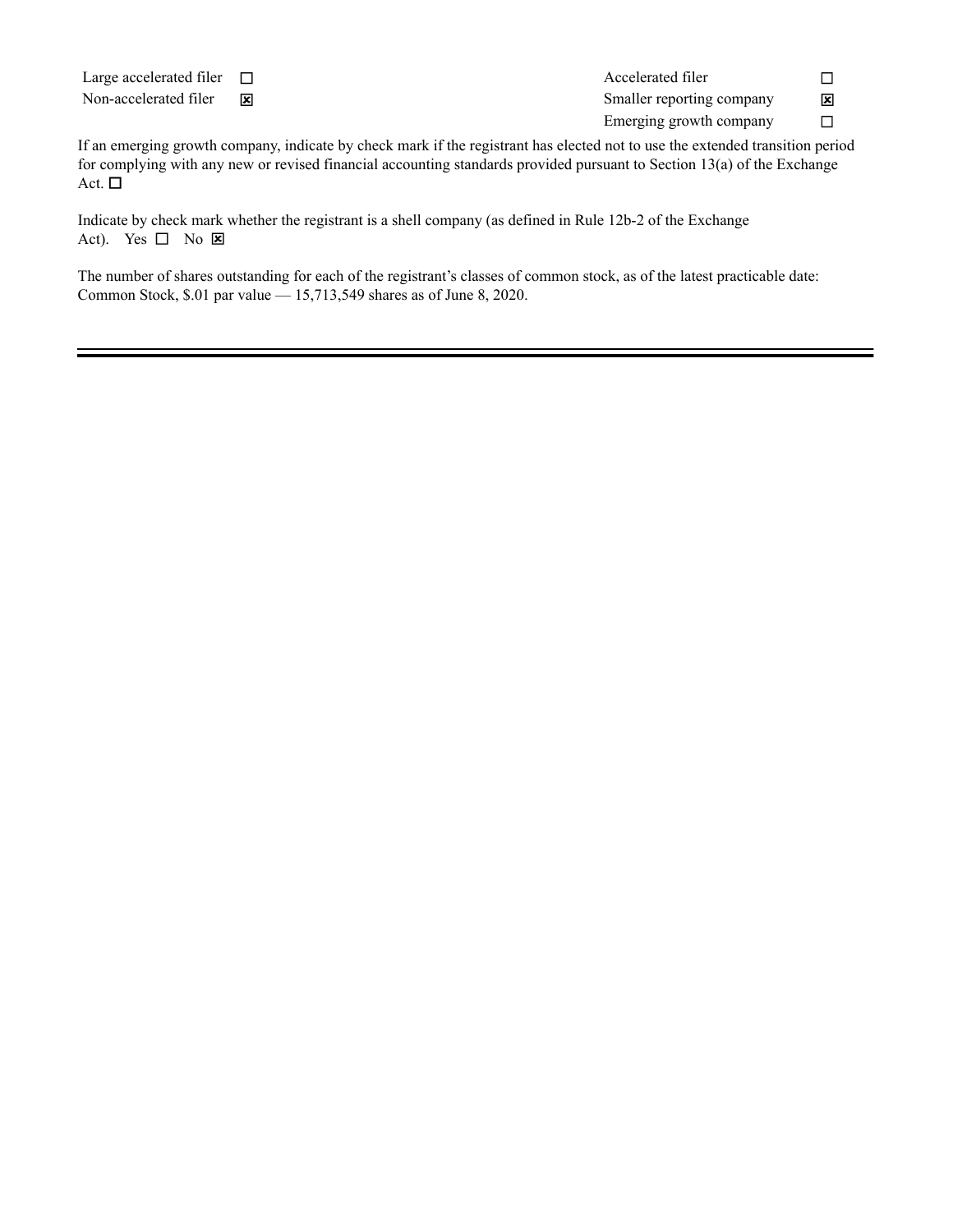## **TABLE OF CONTENTS**

| Part I. Financial Information                                                                                                                                      | $\overline{3}$  |
|--------------------------------------------------------------------------------------------------------------------------------------------------------------------|-----------------|
| Item 1. Financial Statements                                                                                                                                       | $\overline{3}$  |
| Unaudited condensed consolidated balance sheets - April 30, 2020, January 31, 2020 and April 30, 2019                                                              | $\overline{3}$  |
| Unaudited condensed consolidated statements of operations - Three months ended April 30, 2020 and 2019                                                             | $\overline{5}$  |
| Unaudited condensed consolidated statements of comprehensive loss - Three months ended April 30, 2020 and<br>2019                                                  | $\underline{6}$ |
| Unaudited condensed consolidated statements of cash flows - Three months ended April 30, 2020 and 2019                                                             | $\overline{1}$  |
| Unaudited condensed consolidated statements of changes in equity and accumulated other comprehensive<br>income (loss) - Three months ended April 30, 2020 and 2019 | $\underline{8}$ |
| Notes to unaudited condensed consolidated financial statements - April 30, 2020                                                                                    | $\overline{9}$  |
| Item 2. Management's Discussion and Analysis of Financial Condition and Results of Operations                                                                      | 18              |
| Item 3. Quantitative and Qualitative Disclosures about Market Risk                                                                                                 | 20              |
| Item 4. Controls and Procedures                                                                                                                                    | 20              |
| Part II. Other Information                                                                                                                                         | 21              |
| Item 1. Legal Proceedings                                                                                                                                          | 21              |
| Item 1A. Risk Factors                                                                                                                                              | 21              |
| Item 2. Unregistered Sales of Equity Securities, Use of Proceeds and Issuer Purchases of Equity Securities                                                         | 21              |
| Item 3. Defaults Upon Senior Securities                                                                                                                            | 21              |
| Item 4. Mine Safety Disclosures                                                                                                                                    | 21              |
| Item 5. Other Information                                                                                                                                          | 21              |
| Item 6. Exhibits                                                                                                                                                   | 22              |
| $EX-3.3$                                                                                                                                                           |                 |
| EX-31.1                                                                                                                                                            |                 |
| EX-31.2                                                                                                                                                            |                 |
| $EX-32.1$                                                                                                                                                          |                 |
| <b>EX-101 INSTANCE DOCUMENT</b>                                                                                                                                    |                 |
| <b>EX-101 SCHEMA DOCUMENT</b>                                                                                                                                      |                 |
| <b>EX-101 CALCULATION LINKBASE DOCUMENT</b>                                                                                                                        |                 |
| <b>EX-101 LABELS LINKBASE DOCUMENT</b>                                                                                                                             |                 |
| EX-101 PRESENTATION LINKBASE DOCUMENT                                                                                                                              |                 |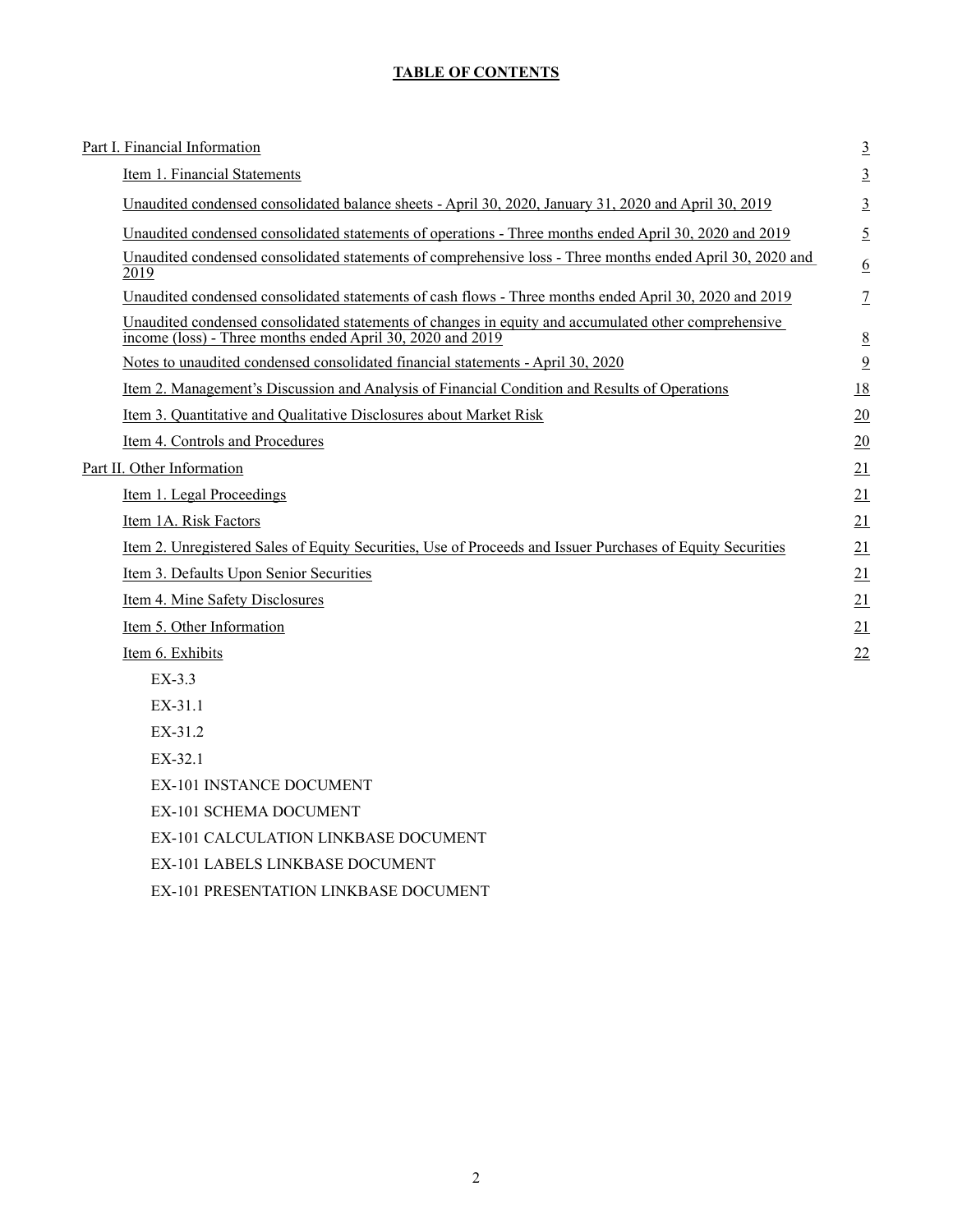#### **Unaudited Condensed Consolidated Balance Sheets**

<span id="page-3-2"></span><span id="page-3-1"></span><span id="page-3-0"></span>

|                                                | 4/30/2020   |         | 1/31/2020     |                | 4/30/2019     |         |
|------------------------------------------------|-------------|---------|---------------|----------------|---------------|---------|
|                                                |             |         |               | (In thousands) |               |         |
|                                                |             |         |               |                |               |         |
| Assets                                         |             |         |               |                |               |         |
| Current assets                                 |             |         |               |                |               |         |
| Cash                                           | $\mathbb S$ | 327     | $\mathcal{S}$ | 1,150          | $\mathcal{S}$ | 553     |
| Trade accounts receivables, net                |             | 7,564   |               | 11,762         |               | 12,375  |
| Other receivables                              |             | 57      |               | 57             |               | 64      |
| Income tax receivable                          |             | 469     |               | 298            |               | 263     |
| Inventories                                    |             | 58,190  |               | 43,329         |               | 63,511  |
| Prepaid expenses and other current assets      |             | 2,413   |               | 1,746          |               | 2,532   |
| Total current assets                           |             | 69,020  |               | 58,342         |               | 79,298  |
| Non-current assets                             |             |         |               |                |               |         |
| Property, plant and equipment                  |             |         |               |                |               |         |
| Land                                           |             | 3,731   |               | 3,731          |               | 3,731   |
| Land improvements                              |             | 734     |               | 717            |               | 688     |
| Buildings and building improvements            |             | 51,159  |               | 51,200         |               | 51,176  |
| Machinery and equipment                        |             | 111,250 |               | 110,610        |               | 109,087 |
| Leasehold improvements                         |             | 1,072   |               | 990            |               | 830     |
| Total property, plant and equipment            |             | 167,946 |               | 167,248        |               | 165,512 |
| Less accumulated depreciation and amortization |             | 128,520 |               | 127,351        |               | 124,159 |
| Net property, plant and equipment              |             | 39,426  |               | 39,897         |               | 41,353  |
| Operating lease right-of-use assets            |             | 20,487  |               | 21,325         |               | 23,295  |
| Deferred tax assets, net                       |             | 14,481  |               | 11,230         |               | 11,086  |
| Other assets, net                              |             | 8,078   |               | 8,198          |               | 8,276   |
| Total assets                                   | $\$$        | 151,492 | $\mathcal{S}$ | 138,992        | $\mathcal{S}$ | 163,308 |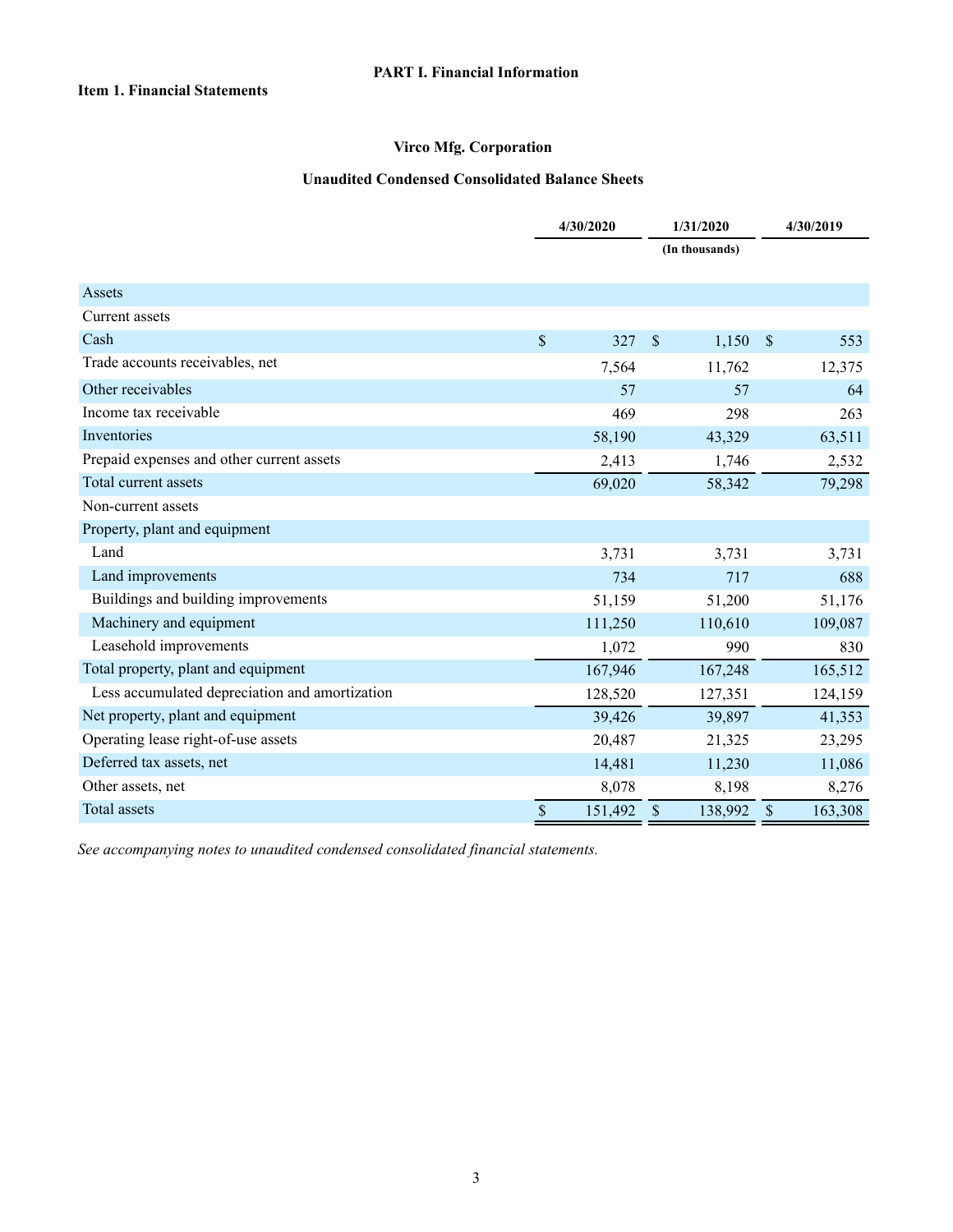## **Unaudited Condensed Consolidated Balance Sheets**

|                                                                                                                                          | 4/30/2020                                       |                           | 1/31/2020 |               | 4/30/2019 |  |
|------------------------------------------------------------------------------------------------------------------------------------------|-------------------------------------------------|---------------------------|-----------|---------------|-----------|--|
|                                                                                                                                          | (In thousands, except share and par value data) |                           |           |               |           |  |
| Liabilities                                                                                                                              |                                                 |                           |           |               |           |  |
| <b>Current liabilities</b>                                                                                                               |                                                 |                           |           |               |           |  |
| Accounts payable                                                                                                                         | \$<br>16,656                                    | $\mathcal{S}$             | 10,587    | $\mathcal{S}$ | 16,354    |  |
| Accrued compensation and employee benefits                                                                                               | 5,979                                           |                           | 6,392     |               | 4,631     |  |
| Current portion of long-term debt                                                                                                        | 10,618                                          |                           | 878       |               | 24,226    |  |
| Current portion operating lease liability                                                                                                | 4,527                                           |                           | 3,654     |               | 2,939     |  |
| Other accrued liabilities                                                                                                                | 4,606                                           |                           | 3,607     |               | 5,552     |  |
| Total current liabilities                                                                                                                | 42,386                                          |                           | 25,118    |               | 53,702    |  |
| Non-current liabilities                                                                                                                  |                                                 |                           |           |               |           |  |
| Accrued self-insurance retention                                                                                                         | 1,802                                           |                           | 1,410     |               | 1,773     |  |
| Accrued pension expenses                                                                                                                 | 21,365                                          |                           | 21,310    |               | 14,218    |  |
| Income tax payable                                                                                                                       | 74                                              |                           | 70        |               | 55        |  |
| Long-term debt, less current portion                                                                                                     | 15,630                                          |                           | 15,818    |               | 16,508    |  |
| Operating lease liability, less current portion                                                                                          | 18,854                                          |                           | 19,787    |               | 22,221    |  |
| Other long-term liabilities                                                                                                              | 662                                             |                           | 661       |               | 555       |  |
| Total non-current liabilities                                                                                                            | 58,387                                          |                           | 59,056    |               | 55,330    |  |
| Commitments and contingencies (Notes 6, 7 and 13)                                                                                        |                                                 |                           |           |               |           |  |
| Stockholders' equity                                                                                                                     |                                                 |                           |           |               |           |  |
| Preferred stock:                                                                                                                         |                                                 |                           |           |               |           |  |
| Authorized 3,000,000 shares, \$0.01 par value; none issued or<br>outstanding                                                             |                                                 |                           |           |               |           |  |
| Common stock:                                                                                                                            |                                                 |                           |           |               |           |  |
| Authorized 25,000,000 shares, \$0.01 par value; issued and outstanding<br>15,713,549 shares at 4/30/2020 and 1/31/2020 and 15,541,956 at |                                                 |                           |           |               |           |  |
| 4/30/2019                                                                                                                                | 157                                             |                           | 157       |               | 155       |  |
| Additional paid-in capital                                                                                                               | 119,036                                         |                           | 118,782   |               | 118,292   |  |
| Accumulated deficit                                                                                                                      | (54, 508)                                       |                           | (49, 810) |               | (55,259)  |  |
| Accumulated other comprehensive loss                                                                                                     | (13,966)                                        |                           | (14,311)  |               | (8,912)   |  |
| Total stockholders' equity                                                                                                               | 50,719                                          |                           | 54,818    |               | 54,276    |  |
| Total liabilities and stockholders' equity                                                                                               | \$<br>151,492                                   | $\boldsymbol{\mathsf{S}}$ | 138,992   | $\mathcal{S}$ | 163,308   |  |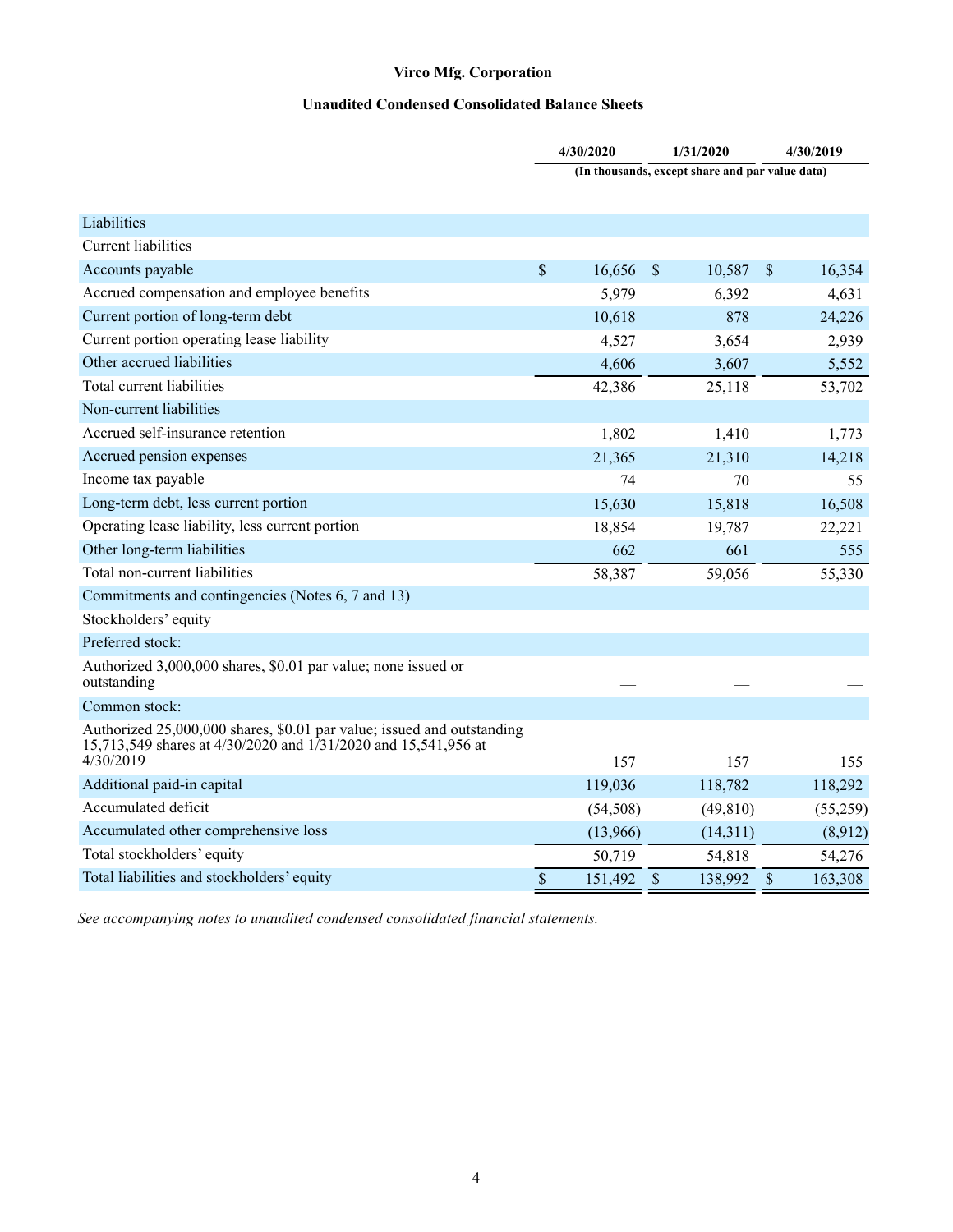#### **Unaudited Condensed Consolidated Statements of Operations**

<span id="page-5-0"></span>

|                                                      |             | Three months ended                    |               |          |  |  |
|------------------------------------------------------|-------------|---------------------------------------|---------------|----------|--|--|
|                                                      |             | 4/30/2020                             |               |          |  |  |
|                                                      |             | (In thousands, except per share data) |               |          |  |  |
| Net sales                                            | \$          | 17,599                                | $\mathcal{S}$ | 26,893   |  |  |
| Costs of goods sold                                  |             | 12,695                                |               | 17,809   |  |  |
| Gross profit                                         |             | 4,904                                 |               | 9,084    |  |  |
| Selling, general and administrative expenses         |             | 11,931                                |               | 12,681   |  |  |
| Loss (gain) on sale of property, plant $&$ equipment |             |                                       |               |          |  |  |
| Operating loss                                       |             | (7,027)                               |               | (3,597)  |  |  |
| Pension expense                                      |             | 542                                   |               | 188      |  |  |
| Interest expense                                     |             | 404                                   |               | 700      |  |  |
| Loss before income taxes                             |             | (7, 973)                              |               | (4, 485) |  |  |
| Income tax benefits                                  |             | (3,275)                               |               | (1, 418) |  |  |
| Net loss                                             | $\mathbb S$ | (4,698)                               | $\mathbb{S}$  | (3,067)  |  |  |
|                                                      |             |                                       |               |          |  |  |
| Net loss per common share:                           |             |                                       |               |          |  |  |
| <b>Basic</b>                                         | \$          | $(0.30)$ \$                           |               | (0.20)   |  |  |
| Diluted (a)                                          |             | (0.30)                                |               | (0.20)   |  |  |
| Weighted average shares of common stock outstanding: |             |                                       |               |          |  |  |
| <b>Basic</b>                                         |             | 15,654                                |               | 15,486   |  |  |
| Diluted (a)                                          |             | 15,654                                |               | 15,486   |  |  |

(a) Net loss per common share was calculated based on basic shares outstanding due to the anti-dilutive effect on the inclusion of common stock equivalent shares.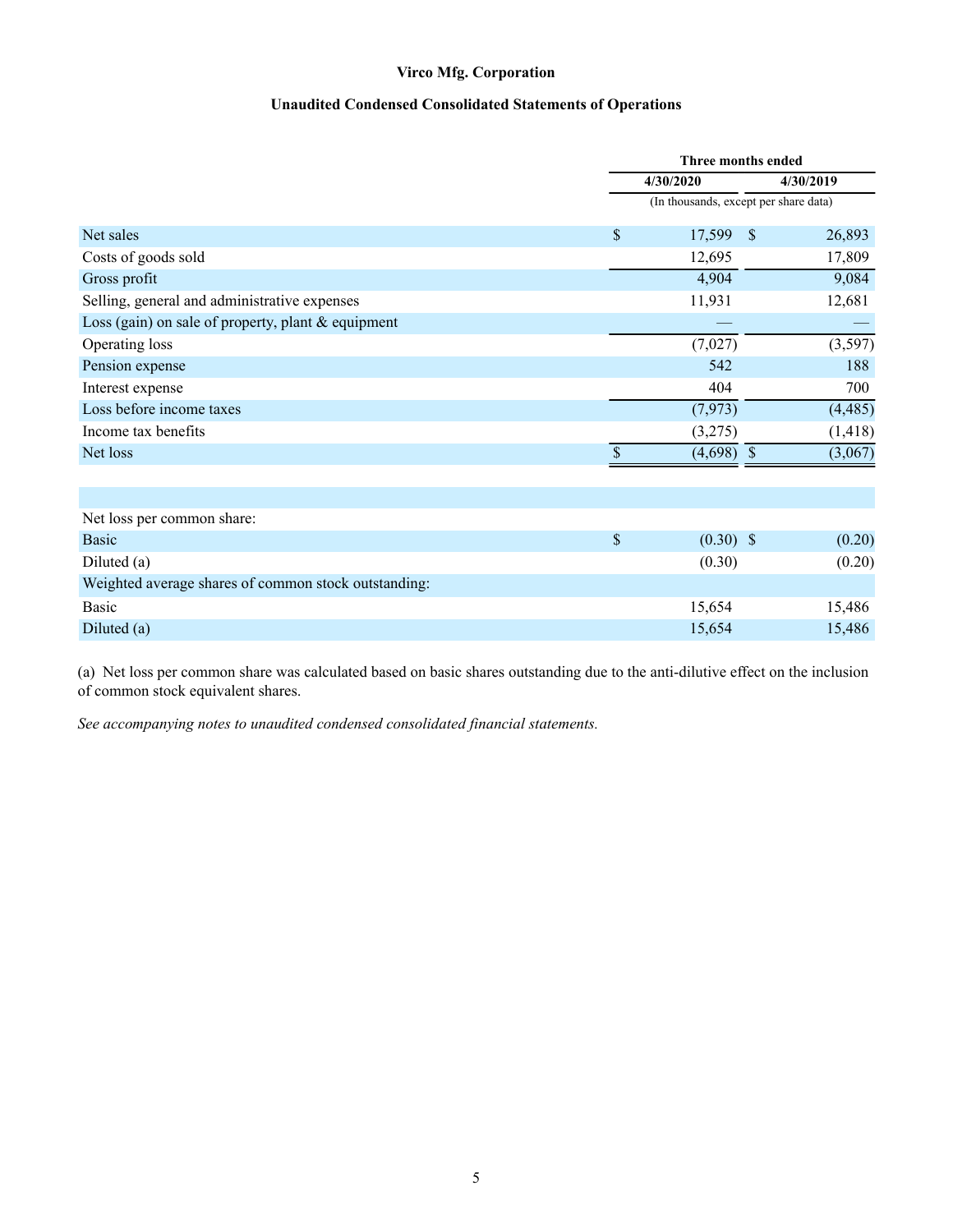## **Unaudited Condensed Consolidated Statements of Comprehensive Loss**

<span id="page-6-0"></span>

|                                                                                       | Three months ended |              |  |           |
|---------------------------------------------------------------------------------------|--------------------|--------------|--|-----------|
|                                                                                       |                    | 4/30/2020    |  | 4/30/2019 |
|                                                                                       | (In thousands)     |              |  |           |
|                                                                                       |                    |              |  |           |
| Net loss                                                                              | \$                 | $(4,698)$ \$ |  | (3,067)   |
| Other comprehensive income:                                                           |                    |              |  |           |
| Pension adjustments (net of tax expense of \$120 and \$46 at April 30, 2020 and 2019, |                    |              |  |           |
| respectively)                                                                         |                    | 345          |  | 130       |
| Net comprehensive loss                                                                |                    | (4,353)      |  | (2,937)   |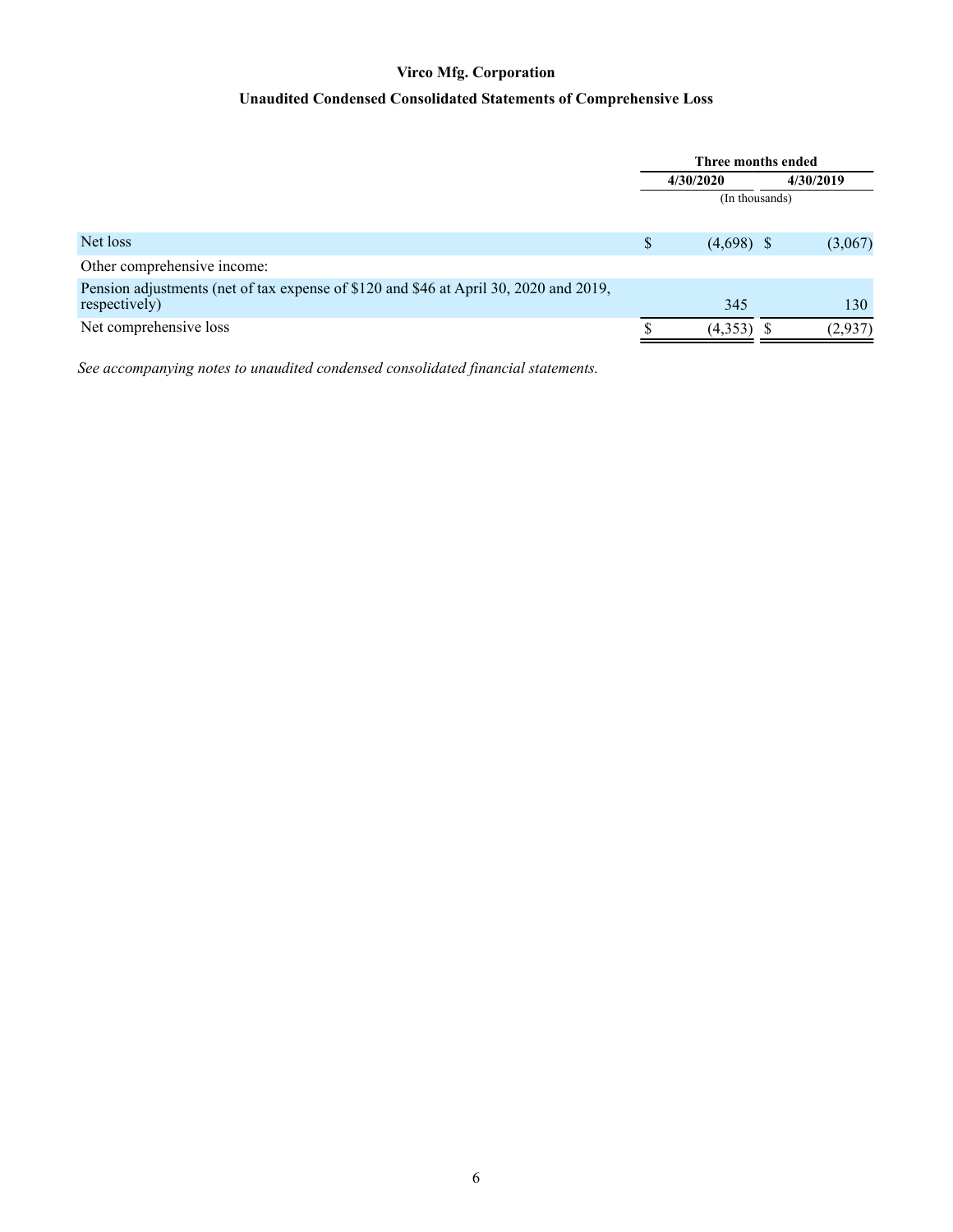## **Unaudited Condensed Consolidated Statements of Cash Flows**

<span id="page-7-0"></span>

|                                                                             | Three months ended |           |  |
|-----------------------------------------------------------------------------|--------------------|-----------|--|
|                                                                             | 4/30/2020          | 4/30/2019 |  |
|                                                                             | (In thousands)     |           |  |
| <b>Operating activities</b>                                                 |                    |           |  |
| Net loss                                                                    | \$<br>$(4,698)$ \$ | (3,067)   |  |
| Adjustments to reconcile net loss to net cash used in operating activities: |                    |           |  |
| Depreciation and amortization                                               | 1,393              | 1,452     |  |
| Non-cash lease expense                                                      | 778                | 89        |  |
| Provision for doubtful accounts                                             | 15                 | 15        |  |
| Loss (gain) on sale of property, plant and equipment                        |                    |           |  |
| Deferred income taxes                                                       | (3,251)            | (1, 488)  |  |
| Stock-based compensation                                                    | 254                | 186       |  |
| Defined pension plan settlement                                             |                    |           |  |
| Amortization of net actuarial loss for pension plans                        | 345                | 130       |  |
| Changes in operating assets and liabilities:                                |                    |           |  |
| Trade accounts receivable                                                   | 4,183              | 863       |  |
| Other receivables                                                           |                    | (24)      |  |
| Inventories                                                                 | (14, 861)          | (16,222)  |  |
| Income taxes                                                                | (167)              | (77)      |  |
| Prepaid expenses and other current assets                                   | (546)              | (709)     |  |
| Accounts payable and accrued liabilities                                    | 6,668              | 566       |  |
| Net cash used in operating activities                                       | (9,887)            | (18, 286) |  |
| <b>Investing activities:</b>                                                |                    |           |  |
| Capital expenditures                                                        | (488)              | (1,219)   |  |
| Proceeds from sale of property, plant and equipment                         |                    |           |  |
| Net cash used in investing activities                                       | (488)              | (1,219)   |  |
| <b>Financing activities:</b>                                                |                    |           |  |
| Borrowing from long-term debt                                               | 11,413             | 19,564    |  |
| Repayment of long-term debt                                                 | (1, 861)           | (244)     |  |
| Payment on deferred financing costs                                         |                    |           |  |
| Tax withholding payments on share-based compensation                        |                    |           |  |
| Cash dividends paid                                                         |                    |           |  |
| Net cash provided by financing activities                                   | 9,552              | 19,320    |  |
|                                                                             |                    |           |  |
| Net decrease in cash                                                        | (823)              | (185)     |  |
| Cash at beginning of period                                                 | 1,150              | 738       |  |
| Cash at end of period                                                       | \$<br>327          | \$<br>553 |  |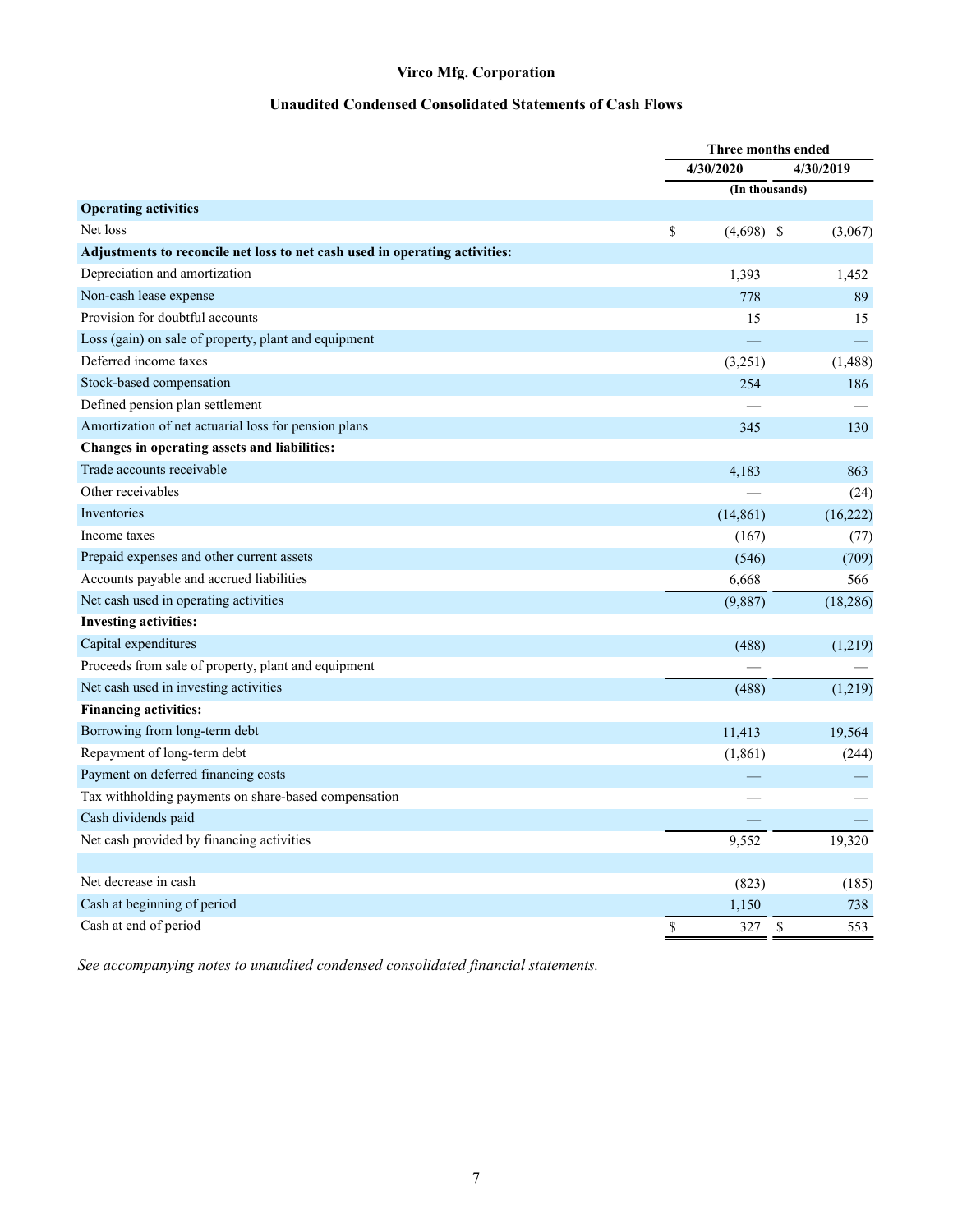#### <span id="page-8-0"></span>**Unaudited Consolidated Statements of Changes in Equity and Accumulated Other Comprehensive Income (Loss)**

|                                                    | THree-Month Period Ended April 50, 2020 |          |                                                                                                                                     |     |         |   |               |  |                                         |  |         |
|----------------------------------------------------|-----------------------------------------|----------|-------------------------------------------------------------------------------------------------------------------------------------|-----|---------|---|---------------|--|-----------------------------------------|--|---------|
|                                                    | <b>Common Stock</b>                     |          |                                                                                                                                     |     |         |   |               |  |                                         |  |         |
| In thousands, except share<br>data                 | <b>Shares</b>                           |          | Accumulated<br><b>Additional</b><br>Other<br>Paid-in<br>Comprehensive<br>Accumulated<br><b>Deficit</b><br>Capital<br>Amount<br>Loss |     |         |   |               |  | <b>Total</b><br>Stockholder's<br>Equity |  |         |
| <b>Balance at February 1, 2020</b>                 | 15,713,549                              | <b>S</b> | 157                                                                                                                                 | \$. | 118,782 | S | $(49,810)$ \$ |  | $(14,311)$ \$                           |  | 54,818  |
| Net loss                                           |                                         |          |                                                                                                                                     |     |         |   | (4,698)       |  |                                         |  | (4,698) |
| Cash dividends                                     |                                         |          |                                                                                                                                     |     |         |   |               |  |                                         |  |         |
| Pension adjustments, net of<br>tax effect of \$120 |                                         |          |                                                                                                                                     |     |         |   |               |  | 345                                     |  | 345     |
| Shares vested and others                           |                                         |          |                                                                                                                                     |     |         |   |               |  |                                         |  |         |
| Stock compensation expense                         |                                         |          |                                                                                                                                     |     | 254     |   |               |  |                                         |  | 254     |
| <b>Balance at April 30, 2020</b>                   | 15,713,549                              |          | 157                                                                                                                                 | S   | 119,036 |   | (54, 508)     |  | $(13,966)$ \$                           |  | 50,719  |
|                                                    |                                         |          |                                                                                                                                     |     |         |   |               |  |                                         |  |         |

#### **Three-Month Period Ended April 30, 2020**

#### **Three-Month Period Ended April 30, 2019**

|                                                   | <b>Common Stock</b> |           |                                         |                                |                                               |                                         |
|---------------------------------------------------|---------------------|-----------|-----------------------------------------|--------------------------------|-----------------------------------------------|-----------------------------------------|
| In thousands, except share<br>data                | <b>Shares</b>       | Amount    | <b>Additional</b><br>Paid-in<br>Capital | Accumulated<br><b>Deficit</b>  | Accumulated<br>Other<br>Comprehensive<br>Loss | <b>Total</b><br>Stockholder's<br>Equity |
| <b>Balance at February 1, 2019</b>                | 15,541,956          | 155<br>S  | 118,106<br>\$                           | $(52,192)$ \$<br><sup>\$</sup> | $(9,042)$ \$                                  | 57,027                                  |
| Net loss                                          |                     |           |                                         | (3,067)                        |                                               | (3,067)                                 |
| Cash dividends                                    |                     |           |                                         |                                |                                               |                                         |
| Pension adjustments, net of<br>tax effect of \$46 |                     |           |                                         |                                | 130                                           | 130                                     |
| Shares vested and others                          |                     |           |                                         |                                |                                               |                                         |
| Stock compensation expense                        |                     |           | 186                                     |                                |                                               | 186                                     |
| <b>Balance at April 30, 2019</b>                  | 15,541,956          | 155<br>\$ | 118,292<br>S                            | $(55,259)$ \$                  | $(8,912)$ \$                                  | 54,276                                  |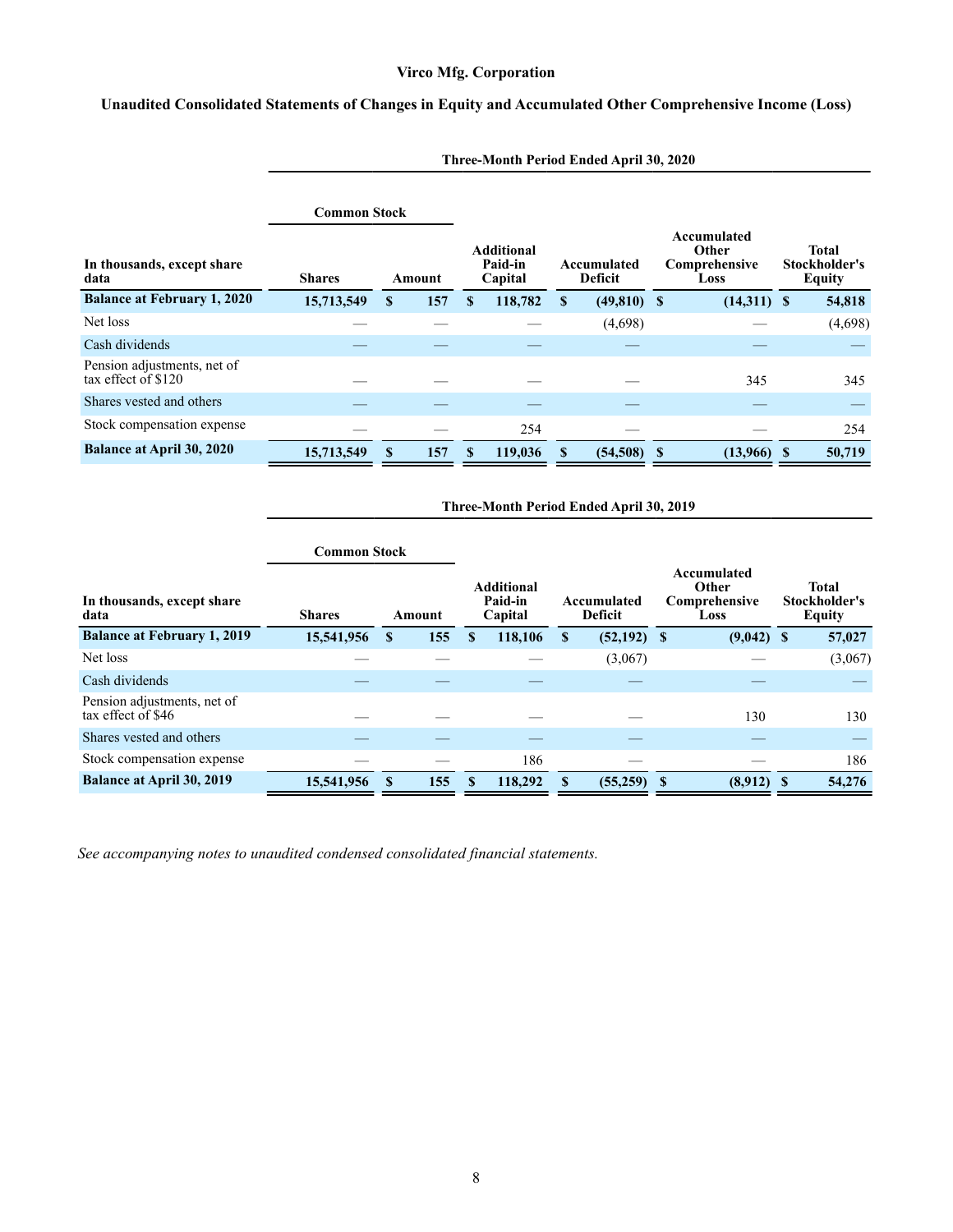#### **VIRCO MFG. CORPORATION**

#### **Notes to unaudited Condensed Consolidated Financial Statements**

#### **April 30, 2020**

#### <span id="page-9-0"></span>**Note 1. Basis of Presentation**

The accompanying unaudited condensed consolidated financial statements have been prepared in accordance with accounting principles generally accepted in the United States (U.S. GAAP) for interim financial information and pursuant to the rules and regulations of the Securities and Exchange Commission. Accordingly, they do not include all of the information and notes required by generally accepted accounting principles for complete financial statements and are presented in accordance with the requirements of Form 10-Q and Rule 10-01 of Regulation S-X. These unaudited condensed consolidated financial statements should be read in conjunction with the consolidated financial statements and notes thereto included in the Company's Annual Report on Form 10-K for the fiscal year ended January 31, 2020 ("Form 10-K"). In the opinion of management, all adjustments considered necessary for a fair presentation have been included. Operating results for the three months ended April 30, 2020, are not necessarily indicative of the results that may be expected for the fiscal year ending January 31, 2021. The balance sheet at January 31, 2020, has been derived from the audited consolidated financial statements at that date, but does not include all of the information and notes required by accounting principles generally accepted in the United States for complete financial statements. All references to the "Company" refer to Virco Mfg. Corporation and its subsidiaries.

#### **Note 2. Seasonality and Management Use of Estimates**

The market for educational furniture is marked by extreme seasonality, with approximately 50% of the Company's total sales typically occurring from June to August each year, the Company's peak season. Hence, the Company typically builds and carries significant amounts of inventory during and in anticipation of this peak summer season to facilitate the rapid delivery requirements of customers in the educational market. This requires a large up-front investment in inventory, labor, storage and related costs as inventory is built in anticipation of peak sales during the summer months. As the capital required for this buildup generally exceeds cash available from operations, the Company has generally relied on third-party bank financing to meet cash flow requirements during the build-up period immediately preceding the peak season. In addition, the Company typically is faced with a large balance of accounts receivable during the peak season. This occurs for two primary reasons. First, accounts receivable balances typically increase during the peak season as shipments of products increase. Second, many customers during this period are educational institutions and government entities, which tend to pay accounts receivable slower than commercial customers.

The Company's working capital requirements during and in anticipation of the peak summer season require management to make estimates and judgments that affect assets, liabilities, revenues and expenses, and related contingent assets and liabilities. On an ongoing basis, management evaluates its estimates, including those related to market demand, labor costs and stocking inventory. Significant estimates made by management include, but are not limited to, valuation of inventory; deferred tax assets and liabilities; useful lives of property, plant and equipment; liabilities under pension, warranty, self-insurance and environmental claims; and the accounts receivable allowance for doubtful accounts. Due to the inherent uncertainty involved in making assumptions and estimates, events and changes in circumstances arising after April 30, 2020, including those resulting from the impacts of the COVID-19 pandemic, may result in actual outcomes that differ from those contemplated by our assumptions and estimates.

#### **Note 3. New Accounting Pronouncements**

#### *Recently Adopted Accounting Updates*

In December 2019, the FASB issued ASU No. 2019-12, *Simplifying the Accounting for Income Taxes*. This update simplifies various aspects related to accounting for income taxes, removes certain exceptions to the general principles in ASC 740, and clarifies and amends existing guidance to improve consistent application. The Company adopted this ASU as of February 1, 2020 and the adoption of this standard did not have a material effect on our condensed consolidated financial statements.

In August 2018, the FASB issued ASU 2018-13, *Fair Value Measurement* (*Topic 820*) which modifies the disclosure requirements of fair value measurements in Topic 820, *Fair Value Measurement*. For public companies the ASU removes disclosure requirements for transfers between Level 1 and Level 2 of the fair value hierarchy, the policy for timing of transfers between levels and the valuation process for Level 3 fair value measurements. The ASU modifies the disclosure requirements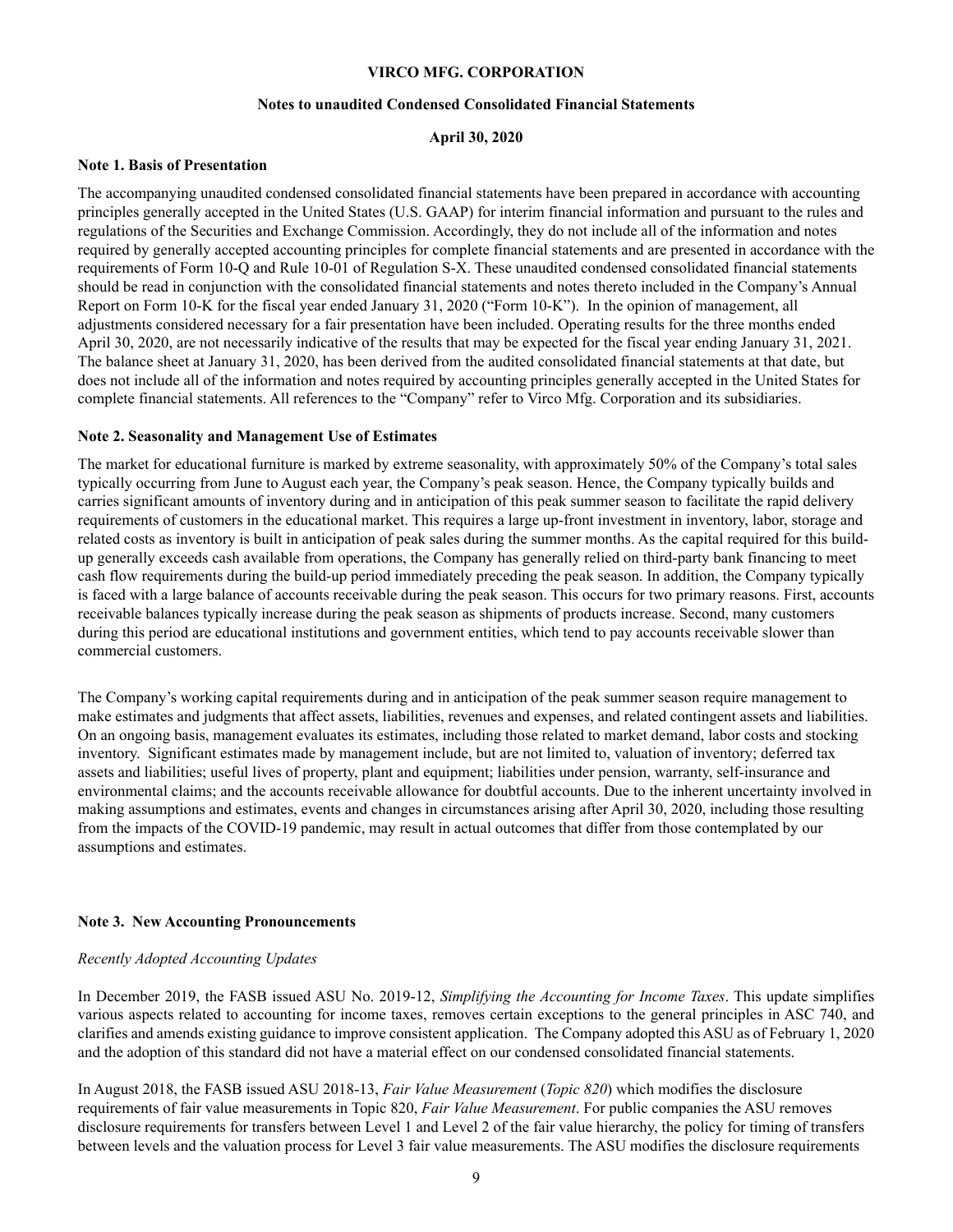for investments in certain entities that calculate net asset value and clarifies that the measurement uncertainty disclosure is to communicate information about the uncertainty in measurement as of the reporting date. The ASU adds the disclosure requirement for changes in unrealized gains and losses for the period included in other comprehensive income for recurring Level 3 fair value measurements held at the end of the reporting period and the range and weighted average of significant unobservable inputs used to develop Level 3 fair value measurements. The Company adopted this ASU as of February 1, 2020 and the adoption of this standard did not have a material effect on our condensed consolidated financial statements.

#### *Recently Issued Accounting Updates*

In August 2018, the FASB issued Accounting Standards Update No. 2018-14 (ASU 2018-14*), Compensation-Retirement Benefits-Defined Benefit Plans-General (Subtopic 715-20)*, which amends the current disclosure requirements regarding defined benefit pensions and other post retirement plans*,* and allows for the removal of certain disclosures, while adding certain new disclosure requirements. This standard is effective for fiscal years beginning after December 15, 2020 and allows for early adoption. The Company is currently evaluating the effect the standard will have on the consolidated financial statements and related disclosures.

In June 2016, the FASB issued ASU 2016-13, *Financial Instruments - Credit Losses (Topic 326): Measurement of Credit Losses on Financial Instruments.* ASU 2016-13 replaces the incurred loss impairment methodology for measuring and recognizing credit losses with a methodology that reflects expected credit losses and requires consideration of a broader range of reasonable and supportable information to inform credit loss estimates. The adoption date, as modified by the recently issued ASU 2019-10 discussed below, will be for the fiscal year ending after December 15, 2022 and interim periods therein. The Company is currently evaluating the effect the standard will have on the consolidated financial statements and related disclosures.

In November 2019, the FASB issued ASU 2019-10, *Financial Instruments-Credit Losses (Topic 326), Derivatives and Hedging (Topic 815), and Leases (Topic 842): Effective Dates*. ASU 2019-10 moves the effective date for certain previously issued amendments to later dates, depending on the filing status of the respective entity. Specifically, due to the amendment and the Company's status as a smaller reporting company, the new effective dates for relevant previously issued amendments not yet adopted by the Company relate to ASU 2016-13 as described above.

Other recently issued accounting updates are not expected to have a material impact on the Company's consolidated financial statements.

#### **Note 4. Revenue Recognition**

The Company manufactures, markets and distributes a wide variety of school and office furniture to wholesalers, distributors, educational institutions and governmental entities. Revenue is recorded for promised goods or services when control is transferred to customers in an amount that reflects the consideration to which the entity expects to be entitled to in exchange for those goods or services.

The Company's sales generally involve a single performance obligation to deliver goods pursuant to customer purchase orders. Prices for our products are based on published price lists and customer agreements. The Company has determined that the performance obligations are satisfied at a point in time when the Company completes delivery per the customer contract. The majority of sales are free on board ("FOB") destination where the destination is specified per the customer contract and may include delivering the furniture into the classroom, school site or warehouse. Sales of furniture that are sold FOB factory are typically made to resellers of our product who in turn provide logistics to the ultimate customer. Once a product has been delivered per the shipping terms, the customer is able to direct the use of, and obtain substantially all of the remaining benefits from, the asset. The Company considers control to have transferred upon shipment or delivery in accordance with shipping terms because the Company has a present right to payment at that time, the customer has legal title to the asset, the Company has transferred physical possession of the asset, and the customer has significant risks and rewards of ownership of the asset.

Sales are recorded net of discounts, sales incentives and rebates, sales taxes and estimated returns and allowances. The Company offers sales incentives and discounts through various regional and national programs to our customers. These programs include product rebates, product returns allowances and trade promotions. Variable consideration for these programs is estimated in the transaction price at contract inception based on current sales levels and historical experience using the expected value method, subject to constraint.

The Company generates revenue primarily by manufacturing and distributing products through direct-to-customers and resellers. Control transfers to both resellers and direct customers at a point in time when the delivery process is complete as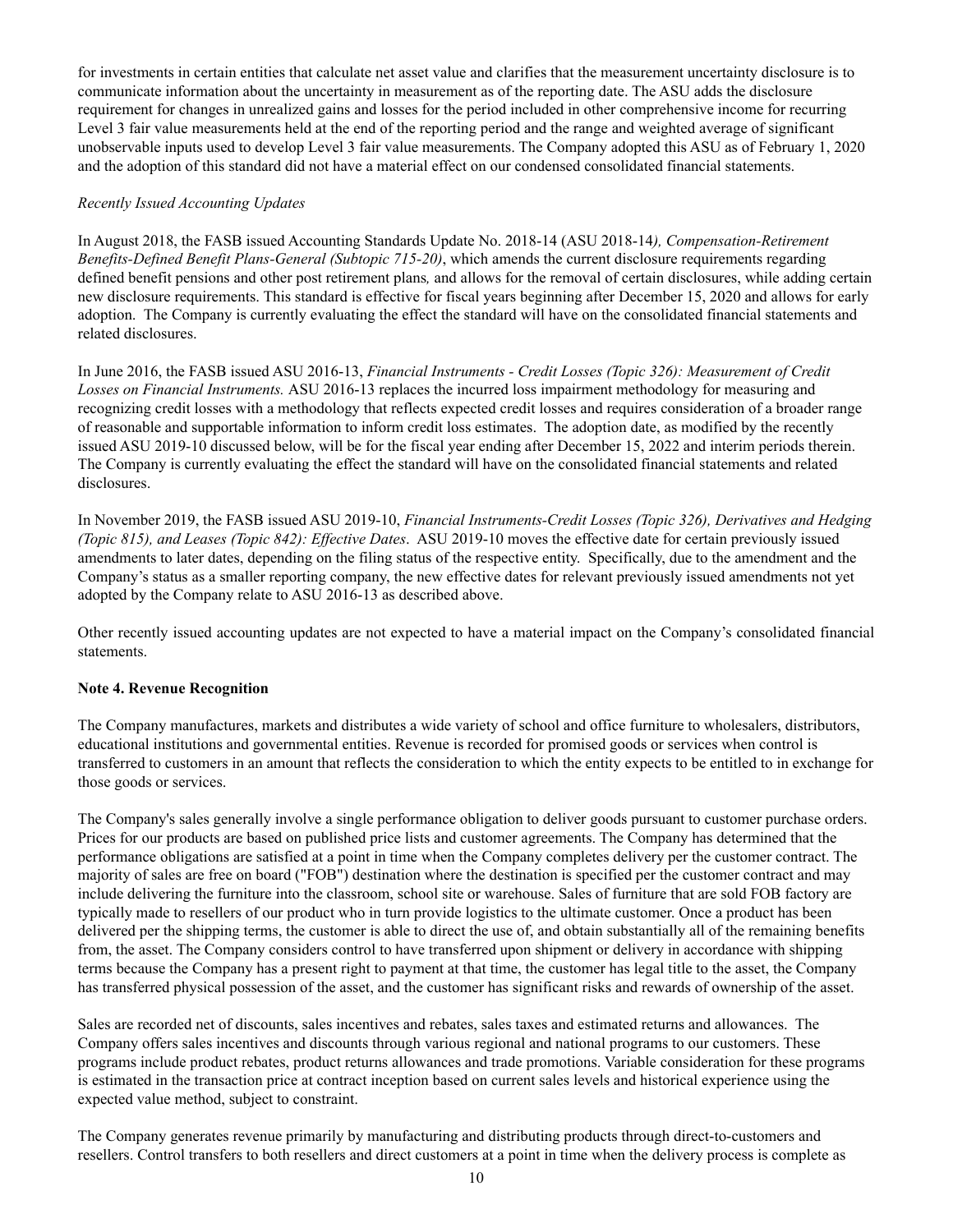determined by the corresponding shipping terms. Therefore, we do not consider them to be meaningfully different revenue streams given similarities in the nature of the products, performance obligation and distribution processes. Sales are predominately in the United States and to a similar class of customer. We do not manage or evaluate the business based on product line or any other discernable category.

For product produced by and sourced from third parties, management has determined that it is the principal in all cases, since it (i) bears primary responsibility for fulfilling the promise to the customer; (ii) bears inventory risk before and/or after the good or service is transferred to the customer; and (iii) has discretion in establishing the price for the sale of good or service to the customer.

#### **Note 5. Inventories**

Inventories are valued at the lower of cost (determined on a first-in, first-out basis) or net realizable value and includes material, labor and factory overhead. The Company maintains valuation allowances for estimated slow-moving and obsolete inventory to reflect the difference between the cost of inventory and the estimated net realizable value. Valuation allowances for slow-moving and obsolete inventory are determined through a physical inspection of the product in connection with a physical inventory, a review of slow-moving product and consideration of active marketing programs. The market for education furniture is traditionally driven by value, not style, and the Company has not typically incurred significant obsolescence expenses. If market conditions are less favorable than those anticipated by management, additional valuation allowances may be required. Due to reductions in sales volume in the past years, the Company's manufacturing facilities are operating at reduced levels of capacity. The Company records the cost of excess capacity as a period expense, not as a component of capitalized inventory valuation.

The following table presents a breakdown of the Company's inventories as of April 30, 2020, January 31, 2020 and April 30, 2019:

|                   | 4/30/2020 |        | 1/31/2020 |                | 4/30/2019    |        |
|-------------------|-----------|--------|-----------|----------------|--------------|--------|
|                   |           |        |           | (in thousands) |              |        |
|                   |           |        |           |                |              |        |
| Finished goods    | \$        | 27,348 | <b>S</b>  | 15,401         | <sup>S</sup> | 26,546 |
| <b>WIP</b>        |           | 19,159 |           | 15,957         |              | 24,009 |
| Raw materials     |           | 11,683 |           | 11,971         |              | 12,956 |
| Total inventories | S         | 58,190 | S         | 43,329         | S            | 63,511 |

#### **Note 6. Leases**

The Company has operating leases on real property, equipment, and automobiles that expire at various dates. The Company determines if an arrangement is a lease at inception and assesses classification of the lease at commencement. All of the Company's leases are classified as operating leases, as a lessee. The Company uses the implicit rate when readily determinable, or the incremental borrowing rate. Our incremental borrowing rate is estimated to approximate the interest rate on a collateralized basis with similar terms and payments using company specific credit spreads. The Company's lease terms include options to extend or terminate the lease only when it is reasonably certain that we will exercise that option. Lease expense for our operating leases is recognized on a straight-line basis over the lease term.

The Company has an operating lease for its corporate office, manufacturing and distribution facility located in Torrance, CA, currently with a remaining lease term through April 30, 2025. The Company leases equipment under a 5-year operating lease arrangement. The Company has the option of buying the assets at the end of the lease period at a price that does not result in the Company being reasonably certain of exercising the option. In addition, the Company leases trucks, automobiles, and forklifts under operating leases that include certain fleet management and maintenance services. Certain of the leases contain renewal or purchase options and require payment for property taxes and insurance. Tenant improvements are capitalized and depreciated over the remaining life of the applicable lease, and related tenant allowances are recorded as a reduction to the ROU asset.

In accordance with ASC 842, quantitative information regarding our leases is as follows: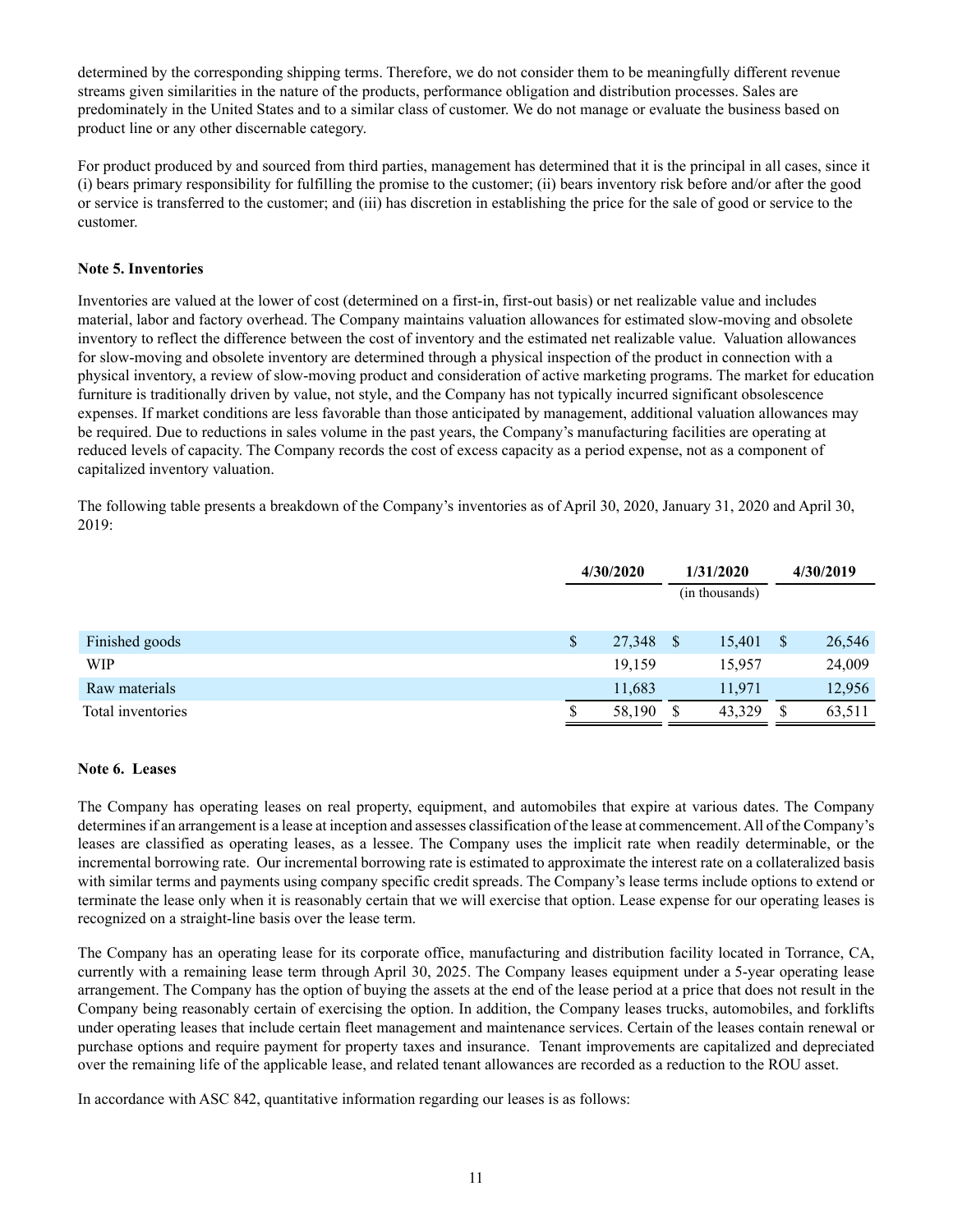|                                                                        |    | <b>Three-Months Ended</b> |              |           |  |  |
|------------------------------------------------------------------------|----|---------------------------|--------------|-----------|--|--|
|                                                                        |    | 4/30/2020                 |              | 4/30/2019 |  |  |
|                                                                        |    | (in thousands)            |              |           |  |  |
| Operating lease cost                                                   | \$ | 1,440                     | $\mathbf{s}$ | 1,380     |  |  |
| Short-term lease cost                                                  |    | 36                        |              | 54        |  |  |
| Short-term sublease income                                             |    | (10)                      |              | (10)      |  |  |
| Variable lease cost (1)                                                |    | 455                       |              | 448       |  |  |
| Total lease cost                                                       | ¢  | 1,921                     | <b>S</b>     | 1,872     |  |  |
|                                                                        |    |                           |              |           |  |  |
| Other operating leases information:                                    |    |                           |              |           |  |  |
| Cash paid for amounts included in the measurement of lease liabilities | \$ | 662,000                   | \$           | 1,291,000 |  |  |
| Right-of-use assets obtained in exchange for new lease liabilities     | \$ | 270,000                   |              | 394,000   |  |  |
| Weighted-average remaining lease term (years)                          |    | 4.7                       |              | 5.7       |  |  |
| Weighted-average discount rate                                         |    | 6.4%                      |              | 6.4%      |  |  |

(1) Subsequent to the issuance of the Company's condensed consolidated financial statements as of April 30, 2019, management identified an immaterial correction related to the disclosure of certain variable lease payments. Variable lease expense for the three-months ended April 30, 2019 did not previously include \$448,000 of variable lease payments for property taxes, insurance and common area maintenance related to triple net leases. Management corrected the disclosure related to variable lease expense in the table above for the three-months ended April 30, 2019 and, except for this change, the correction had no impact upon the Company's condensed consolidated financial statements

Minimum future lease payments for operating leases in effect as of April 30, 2020, are as follows:

|                                                                      |                           | <b>Operating Lease</b> |
|----------------------------------------------------------------------|---------------------------|------------------------|
|                                                                      |                           | (in thousands)         |
| Remaining of 2021                                                    | $\$$                      | 4,414                  |
| 2022                                                                 |                           | 5,708                  |
| 2023                                                                 |                           | 5,275                  |
| 2024                                                                 |                           | 5,214                  |
| 2025                                                                 |                           | 5,370                  |
| Thereafter                                                           |                           | 1,350                  |
| <b>Remaining balance of lease payments</b>                           |                           | 27,331                 |
|                                                                      |                           |                        |
| Short-term lease liabilities                                         | $\boldsymbol{\mathsf{S}}$ | 4,527                  |
| Long-term lease liabilities                                          |                           | 18,854                 |
| <b>Total lease liabilities</b>                                       | $\mathbf{\hat{s}}$        | 23,381                 |
|                                                                      |                           |                        |
| Difference between undiscounted cash flows and discounted cash flows | $\mathbb S$               | 3,950                  |

## **Note 7. Debt**

Outstanding balances for the Company's long-term debt were as follows: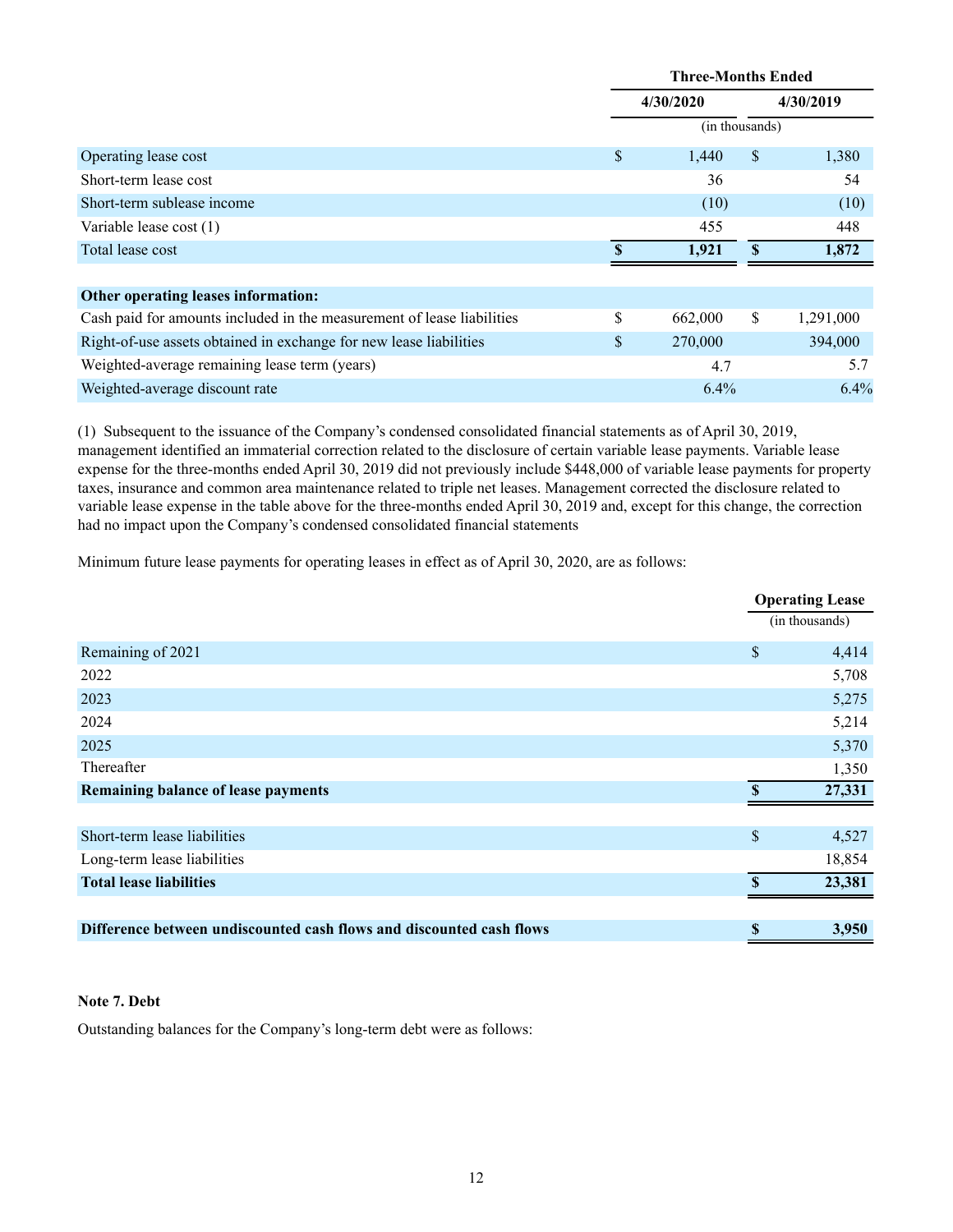|                       | 4/30/2020 |        | 1/31/2020 |                | 4/30/2019    |        |
|-----------------------|-----------|--------|-----------|----------------|--------------|--------|
|                       |           |        |           | (in thousands) |              |        |
| Revolving credit line | \$        | 19,740 | -S        | 9,969          | <sup>S</sup> | 33,354 |
| Other                 |           | 6,508  |           | 6,727          |              | 7,380  |
| Total debt            | \$        | 26,248 |           | 16,696         | <sup>S</sup> | 40,734 |
| Less current portion  |           | 10.618 |           | 878            |              | 24,226 |
| Non-current portion   | S         | 15,630 |           | 15,818         | <sup>S</sup> | 16,508 |

The Company has a Revolving Credit and Security Agreement (the "Credit Agreement") with PNC Bank, National Association, as administrative agent and lender ("PNC"). The Credit Agreement has been amended twenty times since it's origination in 2011 through fiscal 2019, which, among other things, extended the maturity date of the Credit Agreement for three years until March 19, 2023.

The Credit Agreement is an asset-based line of credit that is subject to a borrowing base limitation and generally provides for advances of up to 85% of eligible accounts receivable, plus a percentage equal to the lesser of 60% of the value of eligible inventory or 85% of the liquidation value of eligible inventory, plus \$15,000,000 from January 1 through July of each year, minus undrawn amounts of letters of credit and reserves. The Credit Agreement is secured by substantially all of the Company's, as defined, personal property and certain of the Company's real property. The principal amount outstanding under the Credit Agreement and any accrued and unpaid interest is due no later than March 19, 2023, and the Credit Agreement is subject to certain prepayment penalties upon earlier termination of the Credit Agreement. Prior to the maturity date, principal amounts outstanding under the Credit Agreement may be repaid and reborrowed at the option of the Borrowers without premium or penalty, subject to borrowing base limitations, seasonal adjustments and certain other conditions.

The Credit Agreement bears interest, at the Borrowers' option, at either the Alternate Base Rate (as defined in the Credit Agreement) or the Eurodollar Currency Rate (as defined in the Credit Agreement), in each case plus an applicable margin. The applicable margin for Alternate Base Rate loans is a percentage within a range of 0.75% to 1.25%, and the applicable margin for Eurodollar Currency Rate loans is a percentage within a range of 1.75% to 2.25%, in each case based on the EBITDA of the Borrower's at the end of each fiscal quarter and may be increased at PNC's option by 2.0% during the continuance of an event of default. Accrued interest with respect to principal amounts outstanding under the Credit Agreement is payable in arrears on a monthly basis for Alternative Base Rate loans, and at the end of the applicable interest period but at most every three months for Eurodollar Currency Rate loans. The interest rate at April 30, 2020 was 4.50%.

In March 2019, the Company entered into Amendment No. 19 which, among other things, (i) increased the Maximum Revolving Advance Amount to \$65,000,000 with seasonal adjustments to the credit limit and subject to borrowing base limitations, (ii) increased seasonal advance to \$15,000,000 from January to July of each year, (iii) increased equipment loan to \$2,000,000, (iv) reduced borrowings under the line to less than or equal to \$10,000,000 for a period of 30 consecutive days during the fourth quarter of each fiscal year. In April 2019, the Company entered into Amendment No. 20 which, among other things, waived the covenant violation for the fourth quarter of fiscal 2019, amended the minimum EBITDA covenant and the fixed charge coverage ratio for fiscal 2020, and eliminated the Company's ability to pay dividends or repurchase stock during fiscal 2020. For fiscal year beginning February 1st, 2020, the covenant for the fixed charge coverage ratio is 1.10 to 1.00 for each consecutive four fiscal quarter period of Borrowers ending thereafter. The Company was in compliance with its financial covenants as of April 30, 2020.

To date the impact of COVID-19 on liquidity has been to moderate the seasonal increase in accounts receivable and production of inventory for summer delivery. Both the increase in accounts receivable and inventory are traditionally financed through the Company's line of credit with PNC Bank. Reductions in receivables and inventory were substantially offset by a reduction in borrowing under the line with PNC Bank.

Events of default (subject to certain cure periods and other limitations) under the Credit Agreement include, but are not limited to, (i) non-payment of principal, interest or other amounts due under the Credit Agreement, (ii) the violation of terms, covenants, representations or warranties in the Credit Agreement or related loan documents, (iii) any event of default under agreements governing certain indebtedness of the Borrowers and certain defaults by the Borrowers under other agreements that would materially adversely affect the Borrowers, (iv) certain events of bankruptcy, insolvency or liquidation involving the Borrowers, (v) judgments or judicial actions against the Borrowers in excess of \$250,000, subject to certain conditions, (vi) the failure of the Company to comply with Pension Benefit Plans (as defined in the Credit Agreement), (vii) the invalidity of loan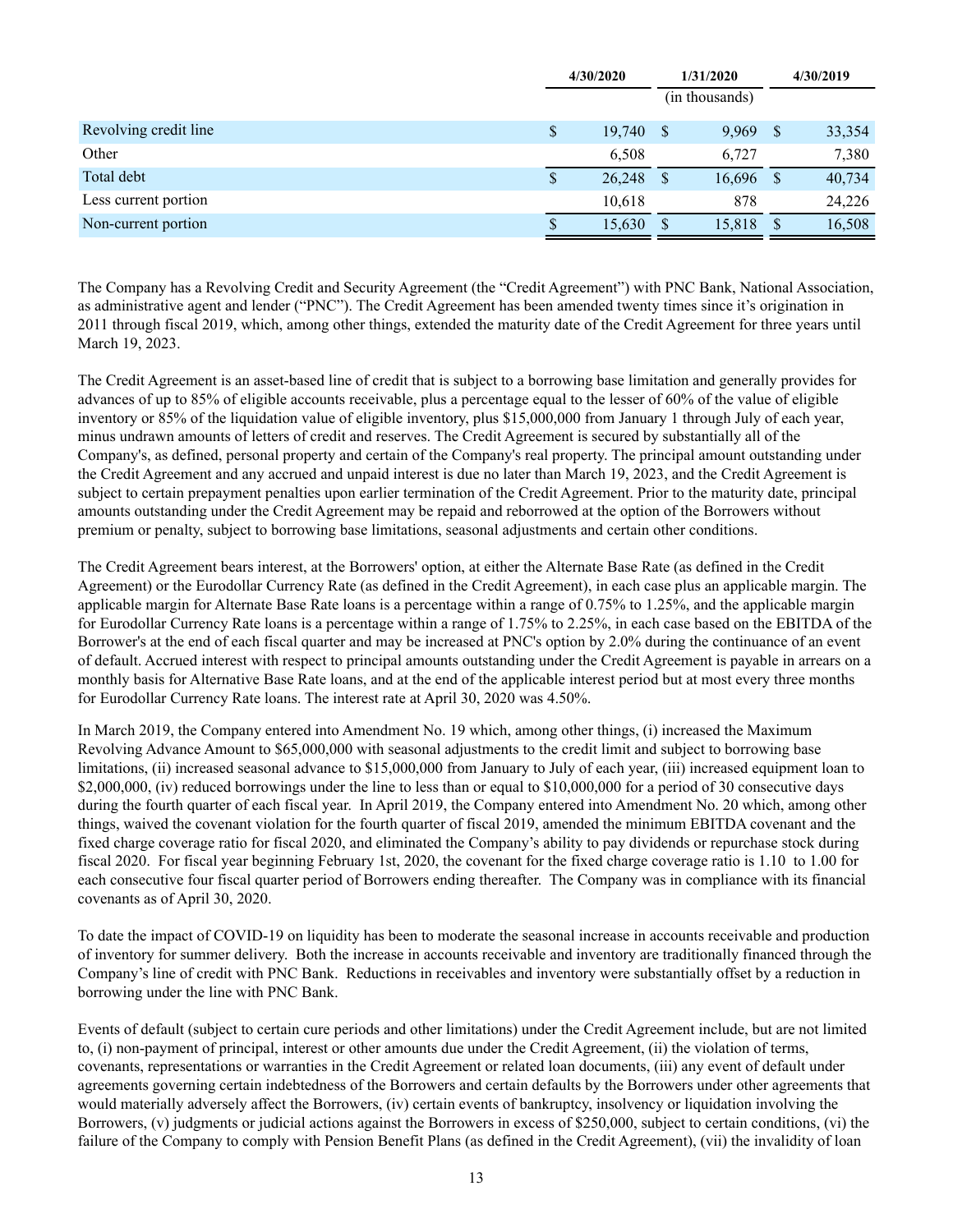documents pertaining to the Credit Agreement, (viii) a change of control of the Borrowers and (ix) the interruption of operations of any of the Borrowers' manufacturing facilities for five consecutive days during the peak season or 15 consecutive days during any other time, subject to certain conditions.

Pursuant to the Credit Agreement, substantially all of the Borrowers' accounts receivable are automatically and promptly swept to repay amounts outstanding under the Credit Agreement upon receipt by the Borrowers. Due to this automatic liquidating nature of the Credit Agreement, if the Borrowers breach any covenant, violate any representation or warranty or suffer a deterioration in their ability to borrow pursuant to the borrowing base calculation, the Borrowers may not have access to cash liquidity unless provided by PNC at its discretion. In addition, certain of the covenants and representations and warranties set forth in the Credit Agreement contain limited or no materiality thresholds, and many of the representations and warranties must be true and correct in all material respects upon each borrowing, which the Borrowers expect to occur on an ongoing basis. There can be no assurance that the Borrowers will be able to comply with all such covenants and be able to continue to make such representations and warranties on an ongoing basis.

The Company's line of credit with PNC is structured to provide seasonal credit availability during the Company's peak summer season. Approximately \$12,343,000 was available for borrowing as of April 30, 2020.

Management believes that the carrying value of debt approximated fair value at April 30, 2020 and 2019, as all of the long-term debt bears interest at variable rates based on prevailing market conditions.

#### **Note 8. Income Taxes**

The Company recognizes deferred income taxes under the asset and liability method of accounting for income taxes in accordance with the provisions of ASC No. 740, *Accounting for Income Taxes*. Deferred income taxes are recognized for differences between the financial statement and tax basis of assets and liabilities at enacted statutory tax rates in effect for the years in which the differences are expected to reverse. The effect on deferred taxes of a change in tax rates is recognized in income in the period that includes the enactment date. In assessing the realizability of deferred tax assets, the Company considers the scheduled reversal of deferred tax liabilities, projected future taxable income and tax planning strategies in making this assessment. The ultimate realization of deferred tax assets is dependent upon the generation of future taxable income or reversal of deferred tax liabilities during the periods in which those temporary differences become deductible. The Company maintains a partial valuation allowance of \$1,075,000, \$1,183,000 and \$1,907,000 as of April 30, 2020, January 31, 2020 and April 30, 2019 to reduce against certain state deferred tax assets that the Company does not believe it is more-likelythan-not to realize.

On March 27, 2020, the President signed the Coronavirus Aid, Relief, and Economic Security Act (CARES Act). The CARES Act modified the limitation for business interest expense deduction and the new limitation has increased from 30 to 50 percent of adjusted taxable income. Historically deferred taxes related to interest expense limitation were fully offset by a valuation allowance. The Company performed an analysis of the impact of the CARES Act and calculated a tax benefit of approximately \$200,000 which was driven by the release of the valuation allowance related to the business interest limitation.

The January 31, 2016 and subsequent years remain open for examination by the IRS and state tax authorities. The Company is not currently under any state examination. The Company is currently under IRS examination for its fiscal year ended January 31, 2016 Federal tax return.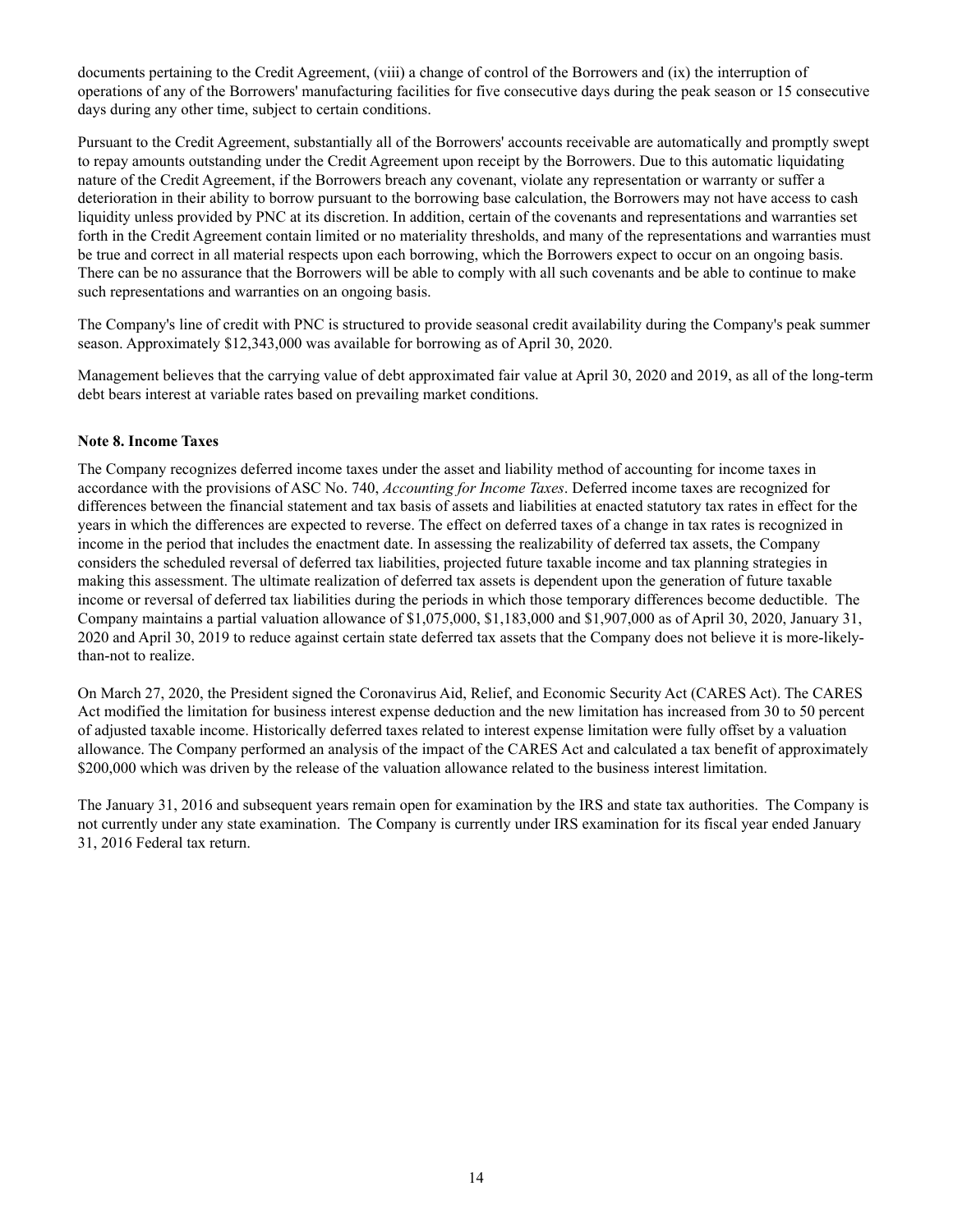|                                                                                                  | <b>Three Months Ended</b>             |  |           |  |
|--------------------------------------------------------------------------------------------------|---------------------------------------|--|-----------|--|
|                                                                                                  | 4/30/2020                             |  | 4/30/2019 |  |
|                                                                                                  | (In thousands, except per share data) |  |           |  |
| Net loss                                                                                         | \$<br>$(4,698)$ \$                    |  | (3,067)   |  |
|                                                                                                  |                                       |  |           |  |
| Weighted average shares of common stock outstanding                                              | 15,654                                |  | 15,486    |  |
| Net effect of dilutive shares - based on the treasury stock method using<br>average market price |                                       |  |           |  |
| Totals                                                                                           | 15.654                                |  | 15,486    |  |
|                                                                                                  |                                       |  |           |  |
| Net loss per share - basic                                                                       | \$<br>$(0.30)$ \$                     |  | (0.20)    |  |
| Net loss per share - diluted (a)                                                                 | \$<br>$(0.30)$ \$                     |  | (0.20)    |  |

(a) All exercisable and non-exercisable restricted stock awards and/or units were not included in the computation of diluted net loss per share at April 30, 2020 and 2019, because their inclusion would have been anti-dilutive. The number of stock awards and/or units outstanding, which met this anti-dilutive criterion for the three months ended April 30, 2020 and 2019, was 75,000 and 180,000, respectively.

#### **Note 10. Stock-Based Compensation**

#### **Stock Incentive Plan**

The Company's two stock plans are the 2019 Employee Stock Incentive Plan (the "2019 Plan") and the 2011 Employee Incentive Stock Plan (the "2011 Plan").

Under the 2019 Plan, the Company may grant an aggregate of 1,000,000 shares to its employees in the form of restricted stock units and non-employee directors in the form of restricted stock awards. Restricted stock units and awards granted under the 2019 Plan are expensed ratably over the vesting period of the awards. The Company determines the fair value of its restricted stock units or awards and related compensation expense as the difference between the market value of the units or awards on the date of grant less the exercise price of the units or awards granted. During the three-month periods ended April 30, 2020, the Company granted 0 awards, vested 0 shares according to their terms and forfeited 0 shares under the 2019 Plan. As of April 30, 2020, there were approximately 772,000 shares available for future issuance under the 2019 Plan.

Under the 2011 Plan, the Company may grant an aggregate of 2,000,000 shares to its employees in the form of restricted stock units and non-employee directors in the form of restricted stock awards. Restricted stock units and awards granted under the 2011 Plan are expensed ratably over the vesting period of the awards. The Company determines the fair value of its restricted stock units or awards and related compensation expense as the difference between the market value of the units or awards on the date of grant less the exercise price of the units or awards granted. During the three-month periods ended April 30, 2020, the Company granted 0 restricted awards to non-employee directors and 0 units to its employees; vested 0 stock awards and 0 units according to their terms and forfeited 0 stock units under the 2011 Plan. As of April 30, 2020, there were approximately 32,892 shares available for future issuance under the 2011 Plan.

During the three months ended April 30, 2020, stock-based compensation expense related to restricted stock units and awards recognized in cost of goods sold and selling, general and administrative expenses was \$63,000 and 191,000, respectively. During the three months ended April 30, 2019, stock-based compensation expense related to restricted stock units and/or awards recognized in cost of goods sold and selling, general and administrative expenses was \$59,000 and 127,000, respectively.

As of April 30, 2020, there was \$2,435,000 of unrecognized compensation expense related to unvested restricted stock units and/or awards, which is expected to be recognized over a weighted average period of approximately 2 years.

#### **Note 11. Retirement Plans**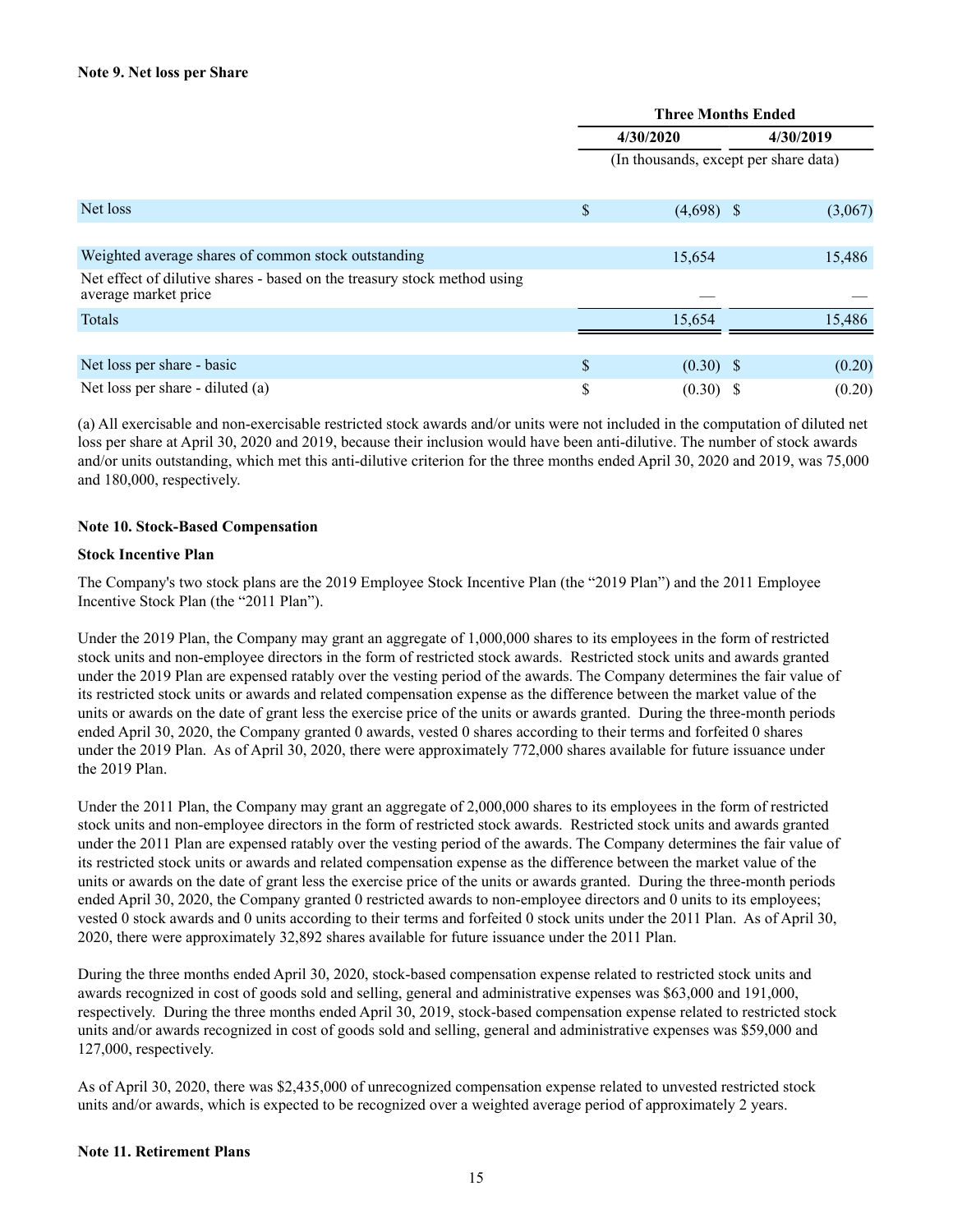The Company and its subsidiaries cover certain employees under a noncontributory defined benefit retirement plan, entitled the Virco Employees' Retirement Plan (the "Pension Plan"). As more fully described in the Form 10-K, benefit accruals under the Employees Retirement Plan were frozen effective December 31, 2003. There is no service cost incurred under this plan.

The Company also provides a supplementary retirement plan for certain key employees, the VIP Retirement Plan (the "VIP Plan"). As more fully described in the Annual Report on Form 10-K for the year ended January 31, 2019, benefit accruals under this plan were frozen since December 31, 2003. There is no service cost incurred under this plan.

The net periodic pension cost for the Pension Plan and the VIP Plan for the three months ended April 30, 2020 and 2019 were as follows:

|                                    | <b>Combined Employee Retirement Plans</b> |                |           |  |
|------------------------------------|-------------------------------------------|----------------|-----------|--|
|                                    | <b>Three Months Ended</b>                 |                |           |  |
|                                    | 4/30/2020                                 |                | 4/30/2019 |  |
|                                    |                                           | (in thousands) |           |  |
| Service cost                       | \$                                        | <sup>\$</sup>  |           |  |
| Interest cost                      | 301                                       |                | 355       |  |
| Expected return on plan assets     | (224)                                     |                | (343)     |  |
| Plan settlement                    |                                           |                |           |  |
| Amortization of prior service cost |                                           |                |           |  |
| Recognized net actuarial loss      | 465                                       |                | 176       |  |
| Benefit cost                       | 542                                       |                | 188       |  |

#### **401(k) Retirement Plan**

The Company's retirement plan, which covers all U.S. employees, allows participants to defer from 1% to 75% of their eligible compensation through a 401(k)-retirement program. The plan includes Virco stock as one of the investment options. At April 30, 2020 and 2019, the plan held 763,586 shares and 673,964 shares of Virco stock, respectively. For the three months ended April 30, 2020 and 2019, the compensation costs incurred for employer match was \$210,000 and \$187,000, respectively.

#### **Note 12. Warranty Accrual**

The Company provides an assurance type warranty against all substantial defects in material and workmanship. The standard warranty offered on products sold after January 1, 2017 was modified to provide specific warranty periods by product component, with no warranty period longer than ten years. The Company's warranty is not a guarantee of service life, which depends upon events outside the Company's control and may be different from the warranty period. The Company accrues an estimate of its exposure to warranty claims based upon both product sales data and an analysis of actual warranty claims incurred.

The following is a summary of the Company's warranty-claim activity for the three months ended April 30, 2020 and 2019:

|                   |   | <b>Three Months Ended</b> |    |           |  |
|-------------------|---|---------------------------|----|-----------|--|
|                   |   | 4/30/2020                 |    | 4/30/2019 |  |
|                   |   | (in thousands)            |    |           |  |
| Beginning balance | S | 800                       | -S | 700       |  |
| Provision         |   | 60                        |    | 71        |  |
| Costs incurred    |   | (60)                      |    | (71)      |  |
| Ending balance    |   | 800                       | S  | 700       |  |

#### **Note 13. Contingencies**

The Company has a self-insured retention for product and general liability losses up to \$250,000 per occurrence, workers' compensation liability losses up to \$250,000 per occurrence and for automobile liability losses up to \$50,000 per occurrence. The Company has purchased insurance to cover losses in excess of the retention up to a limit of \$30,000,000. The Company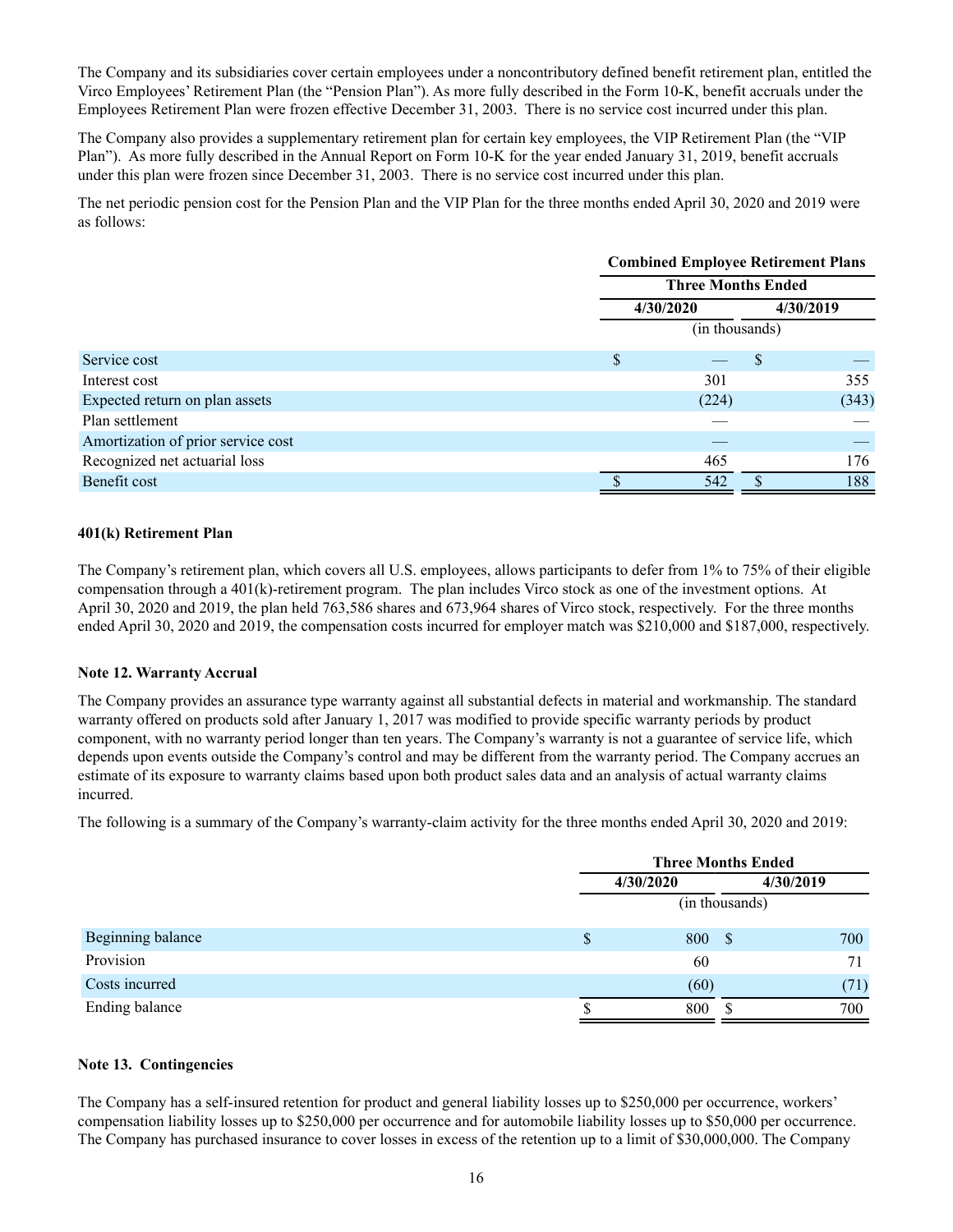has obtained an actuarial estimate of its total expected future losses for liability claims and recorded a liability equal to the net present value.

The Company and its subsidiaries are defendants in various legal proceedings resulting from operations in the normal course of business. It is the opinion of management, in consultation with legal counsel, that the ultimate outcome of all such matters will not materially affect the Company's financial position, results of operations or cash flows.

#### **Note 14. Delivery Costs**

For the quarter ended April 30, 2020 and 2019, shipping and classroom delivery costs of approximately \$2,078,000 and \$2,761,000, respectively, were included in selling, general and administrative expenses in the accompanying consolidated statements of operations.

#### **Note 15. COVID-19**

On March 11, 2020, the World Health Organization declared the current coronavirus (COVID-19) outbreak to be a global pandemic. In response to this declaration and the rapid spread of COVID-19 within the United States, federal, state and local governments throughout the country have imposed varying degrees of restriction on social and commercial activity to promote social distancing in an effort to slow the spread of the illness. The Company has been operating its manufacturing and distribution facilities on a voluntary basis to give employees the flexibility to remain at home with children who are out of school or for other personal reasons as they deem necessary. Office employees and others who can work from home continue to do so. Appropriate measures are being taken to protect the health of employees performing essential on-site operations.

The Company's Conway, Arkansas facilities, which represent approximately two thirds of the Company's production and distribution capacity, has been fully operational for this period of time. In accordance with State of California and local orders that include guidance on the definition and responsibilities of "essential businesses," the Company has been operating its Torrance facility. During May, the Company closed its Torrance facility for several days before and after Memorial Day to perform comprehensive cleaning of production and office areas. Management estimates that the Torrance facility is currently staffed at approximately 50% of its normal level.

The impacts of COVID-19 are expected to continue to be a challenge for the foreseeable future. The Company believes the economy will be adversely impacted for an indeterminate period, including the demand for our products. Consequently, the Company believes that it may report lower sales and earnings than would otherwise have been expected for the remainder of fiscal year 2021. The extent of the impact will depend on numerous factors that are unknown, uncertain and cannot be predicted.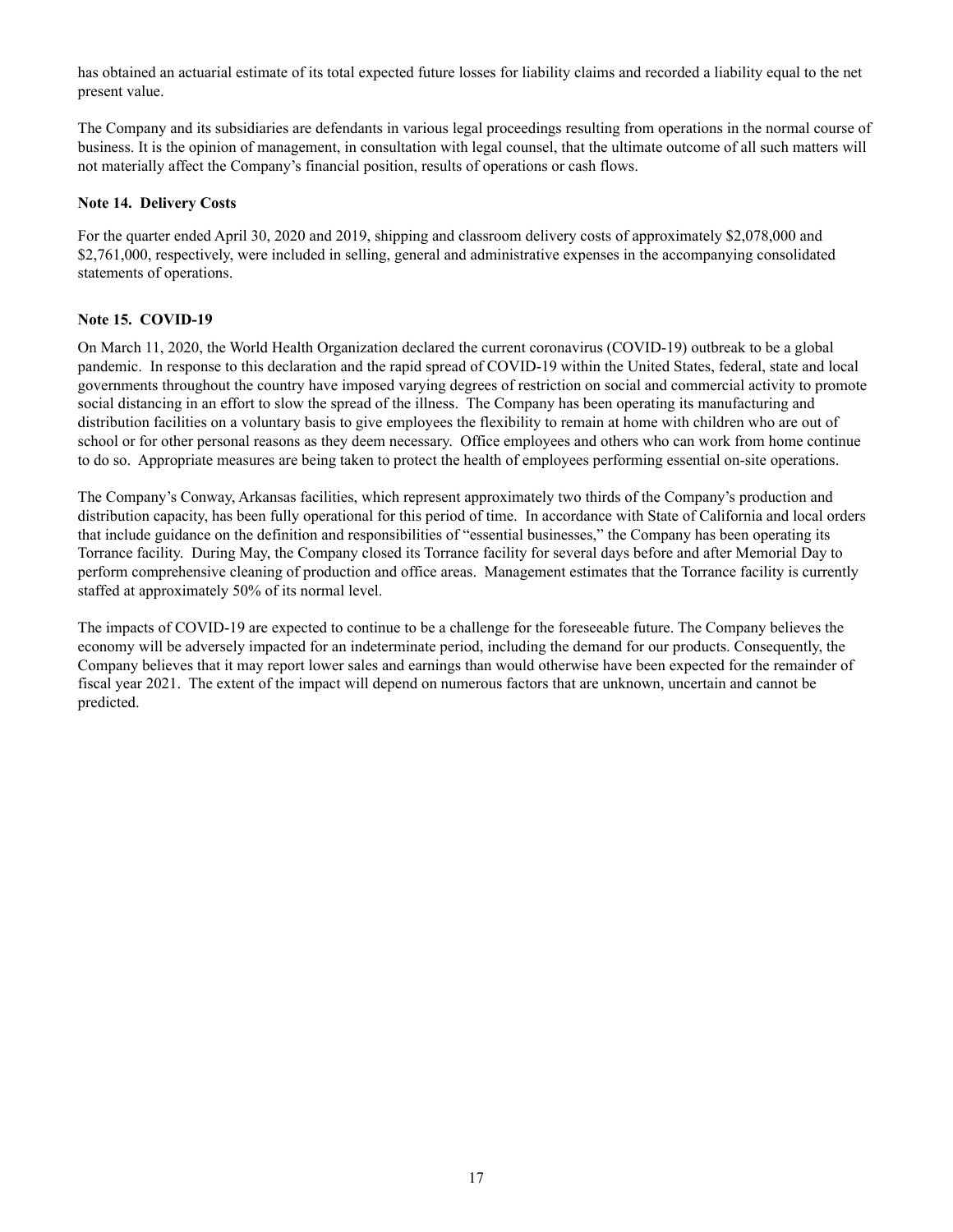#### <span id="page-18-0"></span>**Item 2. Management's Discussion and Analysis of Financial Condition and Results of Operations**

#### **Results of Operations**

#### *Three Months Ended April 30, 2020*

Results of operations for the three months ended April 30, 2020 have been significantly impacted by economic conditions driven by the COVID-19 epidemic. The majority of our primary customers, the K-12 public school systems, closed school campuses and initiated remote learning on or about March 15, 2020. Subsequent to that date there have been significant impacts on the Companies business operations. Selling activities have been significantly impacted. Our direct sales force, one of the Companies distinct competitive advantages, have been unable to make in person sales calls and has been required to call on customers using telephonic or other electronic methods. Our primary customers, educators and district business officials are typically working remotely. Orders of furniture were impacted, but the severity of the impact varied by funding source. Transactional orders, which are typically smaller, sometimes made through internet and other resellers, and are frequently for more immediate delivery, fell sharply. Project orders; typically larger, frequently requiring project management and fullservice, characterized by a longer selling process - typically months in advance of the order - remained strong. Funding sources for project orders are frequently bond funded, precluding funding from being diverted to alternative expenditures. Delivery of furniture to customers has been adversely impacted. Customers deferred deliveries of furniture during the initial school closures. This caused a reduction in first quarter shipments, but because orders were stable, our backlog of orders at April 30, 2020 was approximately \$8,324,000 greater than the prior year.

The current condition of the K-12 education market is one of significant disruption. The vast majority of schools closed on or about March 15, 2020. The vast majority of schools are remaining closed for the balance of the school year, with the current academic year being completed remotely. Public schools are expected to begin the next school year under normal or slightly accelerated schedules, but the balance of on-site versus remote learning has not been determined. The Company's business has been intensely seasonal, but the seasonal curve has been extremely stable for many years. The current COVID-19 affected conditions are having an impact on the seasonal nature of our business, and also on the competitive landscape of suppliers of furniture for schools. The Company is operating both manufacturing and distribution facilities, utilizing all reasonable methods to protect the health of our employees. Activity levels in the facilities has been moderated to reflect the level of business activity. At this time, the Company has not incurred significant disruptions in its supply chain that had a material impact on operations. The Company believes that some competitors may fail to successfully deliver furniture to customers this summer. Resellers of furniture may be less likely to commit to large inventories of unsold furniture sourced from China. The China supply chain is more challenged than in prior years, both by these uncertain times as well as the impact of tariffs imposed in recent years. Management believes that while the market for school furniture may decline in the fiscal year ending January 31, 2021, there are meaningful opportunities to take market share without having to do so through pricing tactics.

For the three months ended April 30, 2020, the Company incurred a pre-tax loss of \$7,973,000 on net sales of \$17,599,000 compared to a pre-tax loss of \$4,485,000 on net sales of \$26,893,000 in the same period in 2019. Net sales for the three months ended April 30, 2020 decreased by \$9,294,000, a 34.6% decrease, compared to the same period last year. Net sales decreased largely due to the impact of COVID-19 as described above. The decrease in sales was substantially all volume related with the volume decline very slightly offset by an increase in selling prices.

Order rates for the first quarter decreased by approximately 2.1% compared to the prior year period. Because orders declined slightly while deliveries were delayed due to COVID-19, order backlog at April 30, 2020 increased by approximately 21.2%. Backlog at April 30, 2020 was \$47,578,000 compared to \$39,254,000 at April 30, 2019.

Gross margin for the three months ended April 30, 2020 decreased as a percentage of sales to 27.9% in the current quarter compared to 33.8% in the prior quarter. Last year the Company reduced the level of standard product produced to inventory for summer delivery and prioritized product targeted to specific customer project orders. This tactic enabled the Company to achieve improved levels of on-time delivery and customer satisfaction during the summer in the prior year. For the current year, the Company is more aggressively pursuing the same tactic. Production and the related investment in inventory were delayed to receipt of specific orders, and production of standard product, which more often supplies transactional orders, was reduced. Our production strategy combined with a cautious approach to building inventory in this current economic environment caused factory production levels to decline by approximately 20% for the first quarter of fiscal 2021 compared to the prior year. The reduced production levels adversely impacted factory efficiency.

Selling, general and administrative expenses decreased by approximately \$750,000 compared to the prior year but increased as a percentage of sales. The decrease in spending is attributable to variable selling and service costs.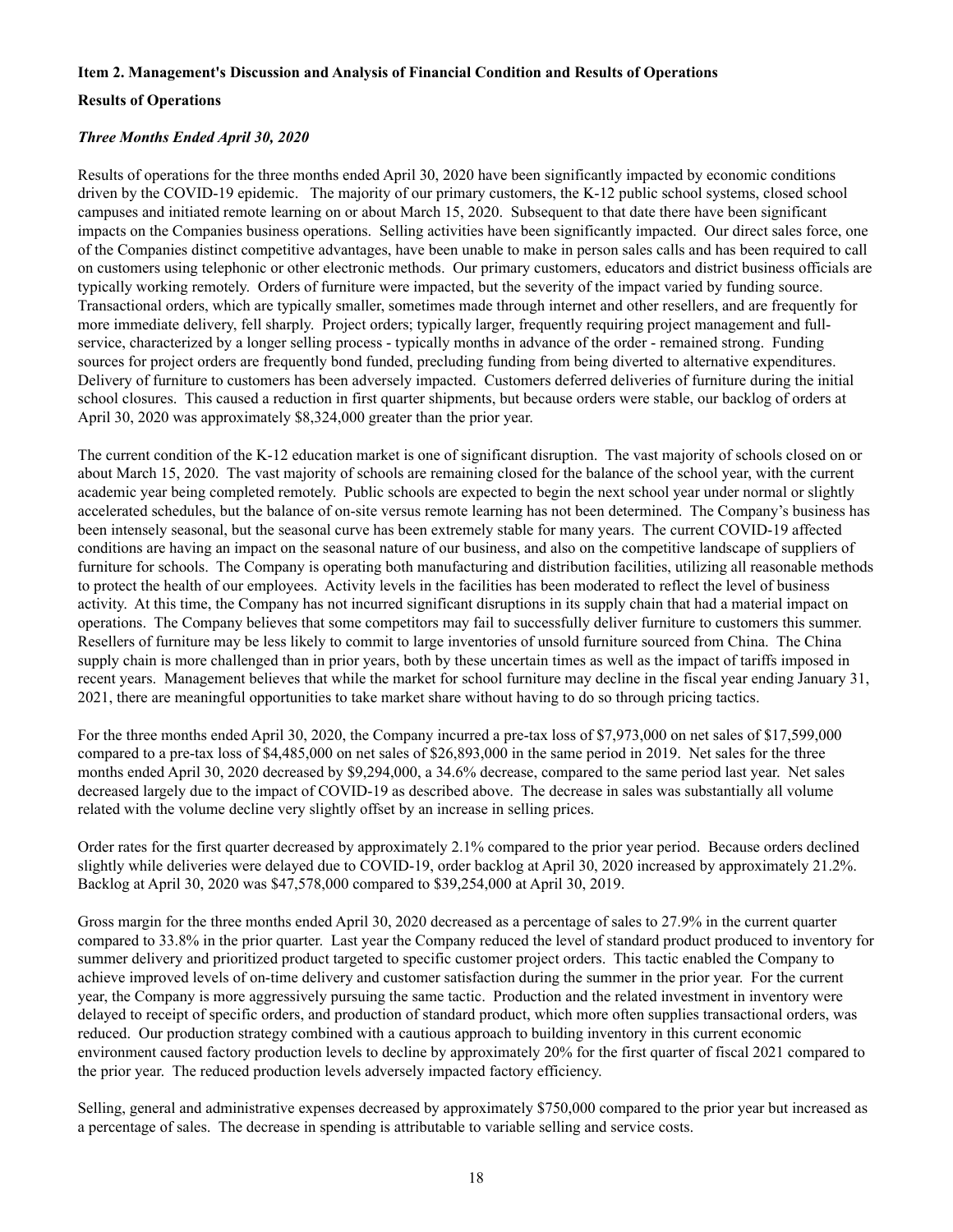Interest expense decreased for the quarter ended April 30, 2020 compared to the same period last year. The Company has borrowed less money to finance accounts receivable and production of inventory in anticipation of increased summer shipping activity.

Income tax benefit for the quarter ended April 30, 2020 increased compared to the prior year. The effective tax rate for the first quarter of 2021 was 41.1% compared to 31.6% for the same period last year.

#### **Liquidity and Capital Resources**

The impact of COVID-19 on liquidity has been to moderate the seasonal increase in accounts receivable and production of inventory for summer delivery. Both the increase in accounts receivable and inventory are traditionally financed through the Company's line of credit with PNC Bank. Reductions in receivables and inventory were substantially offset by a reduction in borrowing under the line. Net cash used in operating activities for the three months ended April 30, 2020 was \$9,887,000 compared to \$18,286,000 for the same period last year. The reduction was attributable to reduced inventory and accounts receivable in addition to an increase in accounts payable

Accounts receivable were lower at April 30, 2020 than at April 30, 2019 due to decreased sales during the quarter. Due to the seasonal nature of our business, the Company traditionally builds large quantities of inventory during the first quarter of each fiscal year in anticipation of seasonally high summer shipments. During the first quarter ended April 30, 2020, the Company increased inventory by approximately \$14.9 million compared to January 31, 2020, approximately \$1.4 million less than what was added in the first quarter of the prior year. Because the Company started the year with less inventory, and produced less, inventory levels at April 30, 2020 were approximately \$5.3 million less than at the same date last year. The increase in inventory during the first quarter of this year was financed through the Company's credit facility with PNC Bank, National Association ("PNC").

Borrowing under the Company's revolving line of credit with PNC at April 30, 2020 is approximately \$13.6 million lower compared to the same quarter last year. The decrease in borrowing is primarily attributable to decreased accounts receivable and decreased levels of inventory. Accrual basis capital expenditures were \$922,000 for the three months ended April 30, 2020 compared to \$884,000 for the same period last year. Capital expenditures are being financed through the Company's credit facility with PNC.

The Company believes that cash flows from operations, together with the Company's unused borrowing capacity under its revolving line of credit with PNC will be sufficient to fund the Company's debt service requirements, capital expenditures and working capital needs for at least the next twelve months and that it will be in compliance with debt covenants during that same period. However, we are not able to estimate the full impact of the COVID-19 outbreak on our financial condition and results of operations given the inherent uncertainty as to when the COVID-19 pandemic will end, and businesses and schools will begin operations. Approximately \$12,343,000 was available for borrowing as of April 30, 2020.

#### **Off Balance Sheet Arrangements**

None.

#### **Critical Accounting Policies and Estimates**

The Company's critical accounting policies are outlined in its Annual Report on Form 10-K for the fiscal year ended January 31, 2020. There have been no significant changes in the quarter ended April 30, 2020. New Accounting Pronouncements in the Notes to unaudited Condensed Consolidated Financial Statements in Item 1 to this Quarterly Report on Form 10-Q.

#### **Forward-Looking Statements**

From time to time, including in this Quarterly Report on Form 10-Q for the quarterly period ended April 30, 2020, the Company or its representatives have made and may make forward-looking statements, orally or in writing. Such forwardlooking statements may be included in, without limitation, reports to stockholders, press releases, oral statements made with the approval of an authorized executive officer of the Company and filings with the Securities and Exchange Commission ("SEC"). The words or phrases "anticipates," "expects," "will continue," "believes," "estimates," "projects," or similar expressions are intended to identify "forward-looking statements" within the meaning of the Private Securities Litigation Reform Act of 1995. The results contemplated by the Company's forward-looking statements are subject to certain risks and uncertainties that could cause actual results to vary materially from anticipated results, including without limitation, availability of funding for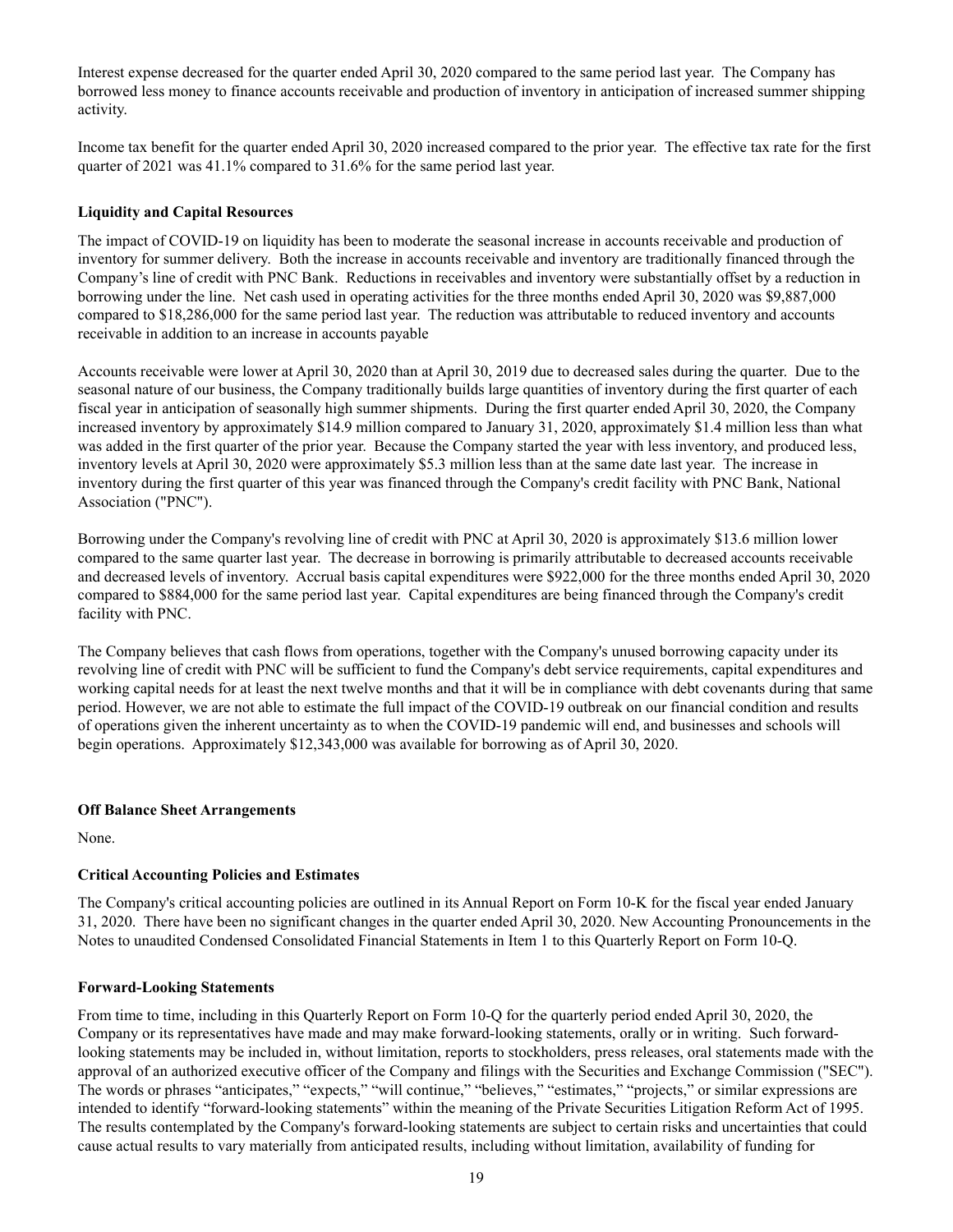educational institutions, availability and cost of materials, especially steel, availability and cost of labor, demand for the Company's products, competitive conditions affecting selling prices and margins, capital costs and general economic conditions. Such risks and uncertainties are discussed in more detail in the Company's Form 10-K for the fiscal year ended January 31, 2020 under the caption "Risk Factors".

The Company's forward-looking statements represent its judgment only on the dates such statements were made. By making any forward-looking statements, the Company assumes no duty to update them to reflect new, changed or unanticipated events or circumstances.

#### <span id="page-20-0"></span>**Item 3. Quantitative and Qualitative Disclosures about Market Risk**

The Company is a smaller reporting company as defined by Rule 12b-2 of the Exchange Act as of our second quarter of fiscal 2020 and are not required to provide the information under this item.

#### <span id="page-20-1"></span>**Item 4. Controls and Procedures**

#### **Evaluation of Disclosure Controls and Procedures**

The Company carried out an evaluation, under the supervision and with the participation of the Company's management, including its Principal Executive Officer along with its Principal Financial Officer, of the effectiveness of the design and operation of our disclosure controls and procedures (as defined in Rules 13a-15(e) under the Securities Exchange Act of 1934 ("Exchange Act") as of April 30, 2020. Based upon the foregoing, the Company's Principal Executive Officer along with the Company's Principal Financial Officer concluded that the Company's disclosure controls and procedures as of such date were effective to ensure that the information required to be disclosed in the Company's Exchange Act reports is recorded, processed, summarized and reported within the time periods specified in the SEC's rules and forms, and that such information is accumulated and communicated to Company management, including its Principal Executive Officer and Principal Financial Officer, as appropriate, to allow timely decisions regarding required disclosure. In designing and evaluating the disclosure controls and procedures, Company management recognizes that any controls and procedures, no matter how well designed and operated, can provide only reasonable assurance of achieving the desired control objectives, and management necessarily is required to apply its judgment in evaluating the cost-benefit relationship of possible controls and procedures.

#### **Changes in Internal Control Over Financial Reporting**

The Company carried out an evaluation, under the supervision and with the participation of the Company's management, including its Principal Executive Officer along with its Principal Financial Officer**,** of the effectiveness of the design and operation of disclosure controls and procedures. Based upon the foregoing, the Company's Principal Executive Officer along with the Company's Principal Financial Officer concluded that the Company's disclosure controls and procedures (as such term is defined in Rules 13a-15(e) and 15d-15(e) under the Securities Exchange Act of 1934, as amended) were effective as of the end of the period covered by this Quarterly Report on Form 10-Q.

There have been no changes in the Company's internal control over financial reporting during the fiscal quarter covered by this quarterly report on Form 10-Q that have materially affected, or are reasonably likely to materially affect, its internal control over financial reporting.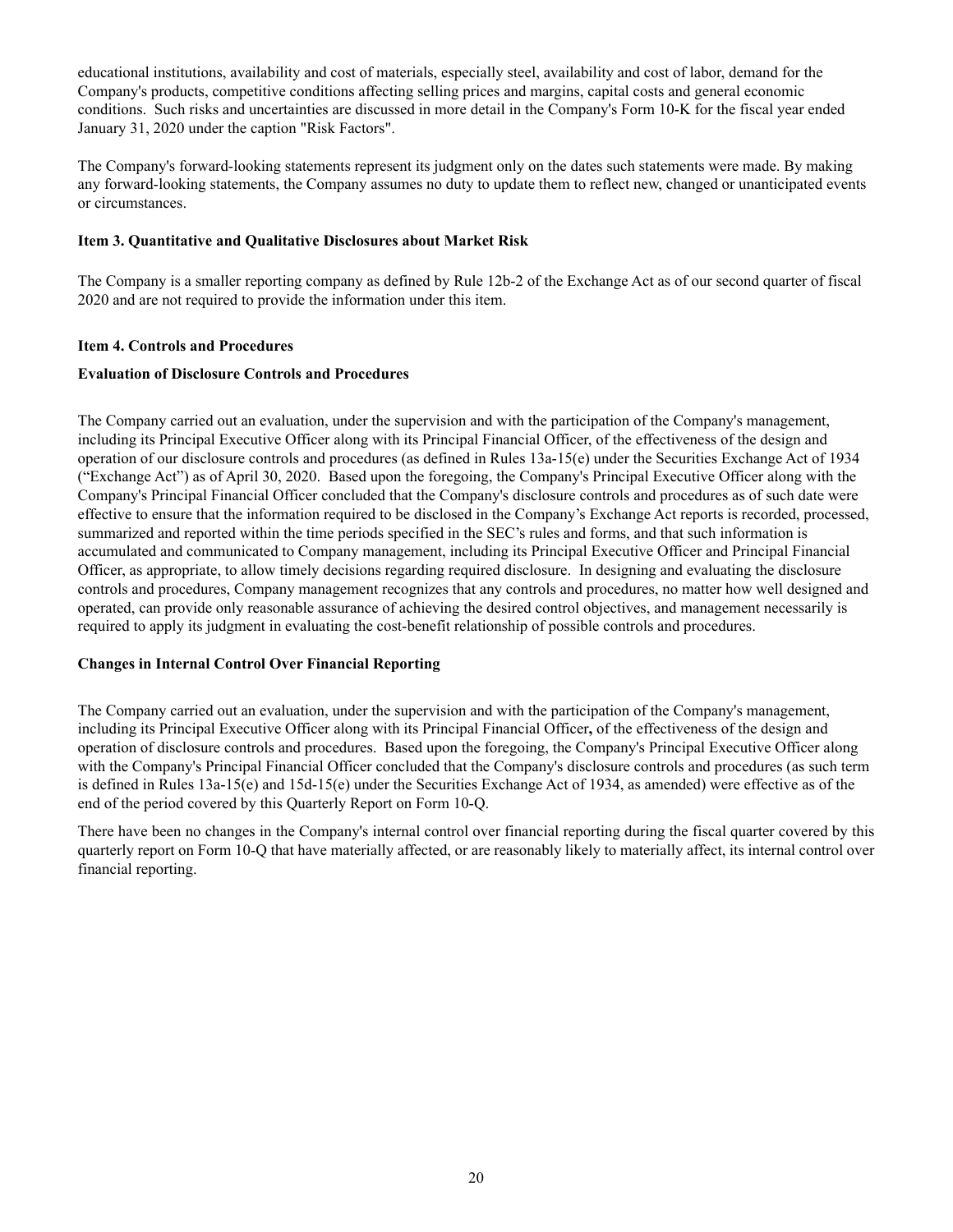#### **PART II — Other Information**

#### **Virco Mfg. Corporation**

#### <span id="page-21-1"></span><span id="page-21-0"></span>**Item 1. Legal Proceedings**

The Company is a party to various legal actions arising in the ordinary course of business which, in the opinion of the Company, are not material in that management either expects that the Company will be successful on the merits of the pending cases or that any liabilities resulting from such cases will be substantially covered by insurance. While it is impossible to estimate with certainty the ultimate legal and financial liability with respect to these actions, management believes that the aggregate amount of such liabilities will not be material to the results of operations, financial position, or cash flows of the Company.

#### <span id="page-21-2"></span>**Item 1A. Risk Factors**

You should carefully consider and evaluate the information in this Quarterly Report and the risk factors set forth under the caption "Item 1A. Risk Factors" in our Annual Report on Form 10-K for the fiscal year ended January 31, 2020 (the "Form 10- K"), which was filed with the SEC on April 30, 2020. The risk factors associated with our business have not materially changed compared to the risk factors disclosed in the Form 10-K.

#### <span id="page-21-3"></span>**Item 2. [Unregistered Sales of Equity Securities, Use of Proceeds and Issuer Purchases of Equity Securities](#page-21-3)**

None.

#### <span id="page-21-4"></span>**Item 3. Defaults Upon Senior Securities**

None.

#### <span id="page-21-5"></span>**Item 4. Mine Safety Disclosures**

Not applicable.

#### <span id="page-21-6"></span>**Item 5. Other Information**

On June 9, 2020, the Board of Directors of the Company approved and adopted amendments to the Company's Bylaws to help facilitate the conduct of a virtual annual meeting of stockholders in 2020 as a result of the COVID-19 pandemic. The Bylaws, as amended and restated, clarify that stockholder meetings may be held by means of remote communications. The Third Amended and Restated Bylaws provide, among other things:

- that stockholder meetings may be held solely by means of remote communications;
- that the presence of a stockholder "in person" at a stockholder meeting includes presence by remote communication, if applicable; and
- that the list of stockholders entitled to vote at a stockholder meeting may also be provided on a reasonably accessible electronic network.

This description of the amendments to the Bylaws is not complete and is qualified in its entirety by reference to the text of the Third Amended and Restated Bylaws, a copy of which is filed as Exhibit 3.3 to this Quarterly Report on Form 10-Q and incorporated by reference herein.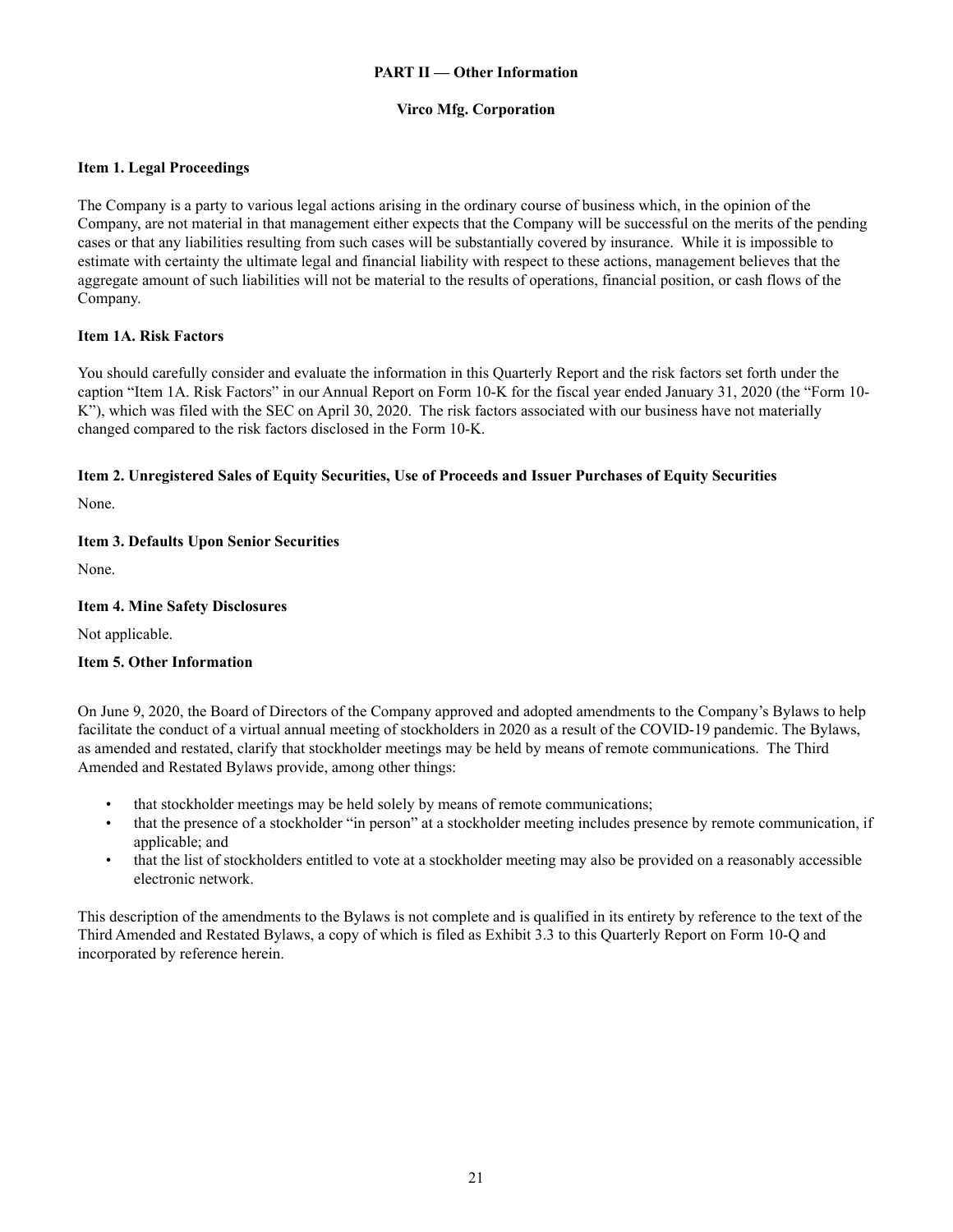#### <span id="page-22-0"></span>**Item 6. Exhibits**

## **Exhibit**

| <b>Number</b> | <b>Document</b>                                                                                                                                                                                          |
|---------------|----------------------------------------------------------------------------------------------------------------------------------------------------------------------------------------------------------|
| 3.3           | Third Amended and Restated Bylaws of the Company dated June 9, 2020.                                                                                                                                     |
| 31.1          | Certification of Robert A. Virtue, Chief Executive Officer, pursuant to Rules 13a-14 and 15d-14 of the<br>Securities Exchange Act, as adopted pursuant to section 302 of the Sarbanes-Oxley Act of 2002. |
| 31.2          | Certification of Robert E. Dose, Vice President, Finance, pursuant to Rules 13a-14 and 15d-14 of the<br>Securities Exchange Act, as adopted pursuant to section 302 of the Sarbanes-Oxley Act of 2002.   |
| 32.1          | Certifications of Principal Executive Officer and Principal Financial Officer pursuant to 18 U.S.C. Section<br>1350, as adopted pursuant to Section 906 of the Sarbanes-Oxley Act of 2002.               |

Exhibit 101.INS — XBRL Instance Document.

- Exhibit 101.SCH XBRL Taxonomy Extension Schema Document.
- Exhibit 101.CAL XBRL Taxonomy Extension Calculation Linkbase Document.
- Exhibit 101.LAB XBRL Taxonomy Extension Label Linkbase Document.
- Exhibit 101.PRE XBRL Taxonomy Extension Presentation Linkbase Document.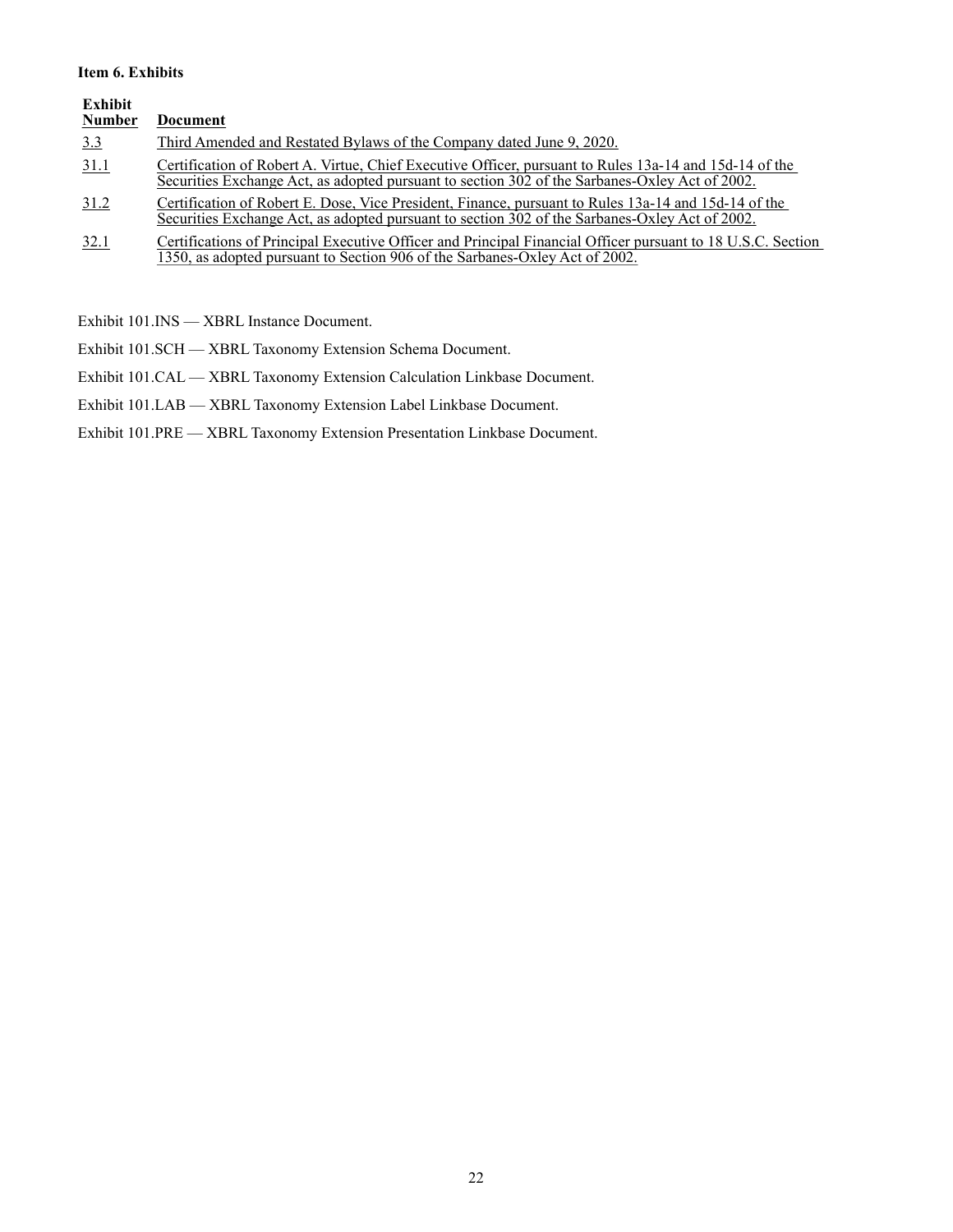## **SIGNATURES**

Pursuant to the requirements of the Securities Exchange Act of 1934, the registrant has duly caused this report to be signed on its behalf by the undersigned thereunto duly authorized.

VIRCO MFG. CORPORATION

Date: June 12, 2020 By: /s/ Robert E. Dose

*Robert E. Dose Vice President — Finance (Principal Financial Officer)*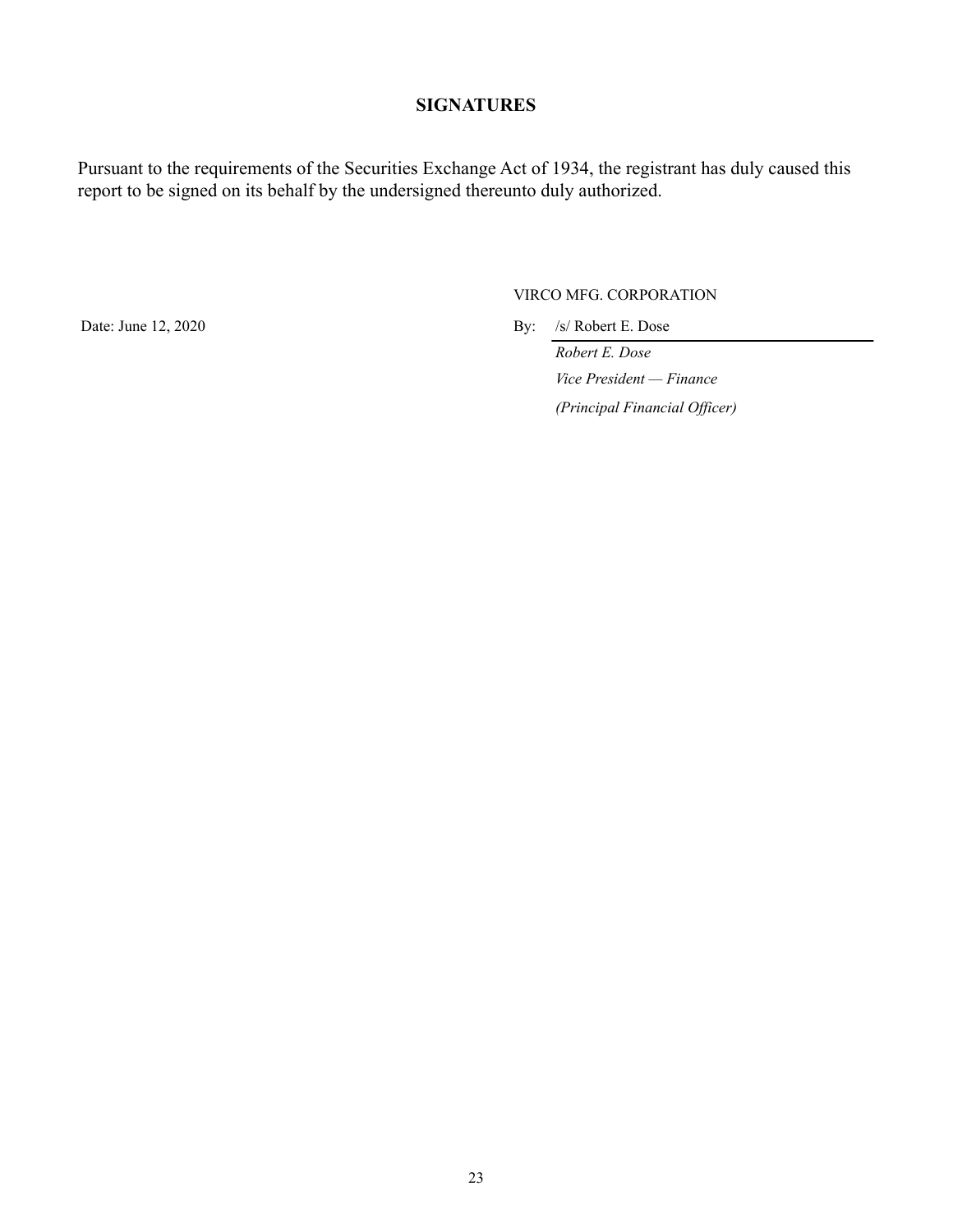## **VIRCO MFG. CORPORATION THIRD AMENDED AND RESTATED BYLAWS**

(as amended and restated through June 9, 2020)

#### **Article I - STOCKHOLDERS**

#### Section 1.01 Annual Meeting.

(a) An annual meeting of the stockholders, for the election of directors to succeed those whose terms expire and for the transaction of such other business as may properly come before the meeting, shall be held at such place, on such date, and at such time as the Board of Directors shall each year fix, which date shall be within 13 months of the last annual meeting of stockholders. The Board of Directors may, in its sole discretion, determine that any annual or special meeting of stockholders shall not be held at any place, but may instead be held by means of remote communication in a manner authorized by law.

(b) To be properly brought before an annual meeting of stockholders, nominations of persons for election to the Board of Directors of the Corporation and the proposal of business to be considered by the stockholders at an annual meeting of stockholders must be either (i) specified in the notice of meeting (or any supplement thereto) given by or at the direction of the Board of Directors (or any duly authorized committee thereof), (ii) otherwise properly brought before the annual meeting by or at the direction of the President, the Chairman of the Board of Directors or by vote of a majority of the full Board of Directors, or (iii) otherwise brought before the annual meeting by any stockholder of the Corporation who is a stockholder of record on the date of the giving of the notice provided for in the following paragraph (c), who is entitled to vote at the meeting and who complied with the notice procedures set forth in this Section 1.01.

(c) For nominations or other business to be properly brought before an annual meeting by a stockholder under this Section 1.01, the stockholder must have given timely notice thereof in writing to the Secretary of the Corporation and such business must be a proper subject for stockholder action under the Delaware General Corporation Law ("DGCL"). To be timely, a stockholder's notice must be delivered to the Secretary at the principal executive offices of the Corporation not less than 120 days prior to the first anniversary of the preceding year's annual meeting; provided, however, that if the date of the annual meeting is advanced by more than 40 days or delayed by more than 40 days from such anniversary date, then notice by the stockholder to be timely must be delivered not later than the close of business on the later of the 120th day prior to the annual meeting or the 10th day following the day on which the date of the meeting is publicly announced. Such stockholder's notice must set forth (i) as to each person whom the stockholder proposes to nominate for election or reelection as a director all information relating to such person that is required to be disclosed in solicitations of proxies for election of directors, or is otherwise required, in each case pursuant to Regulation 14A under the Securities Exchange Act of 1934, as amended (the "Exchange Act") (including such person's written consent to being named in the proxy statement as a nominee and to serving as a director if elected); (ii) as to any other business that the stockholder proposes to bring before the meeting, a brief description of the business desired to be brought before the meeting, the reasons for conducting such business at the meeting and any material interest in such business of such stockholder and the beneficial owner, if any, on whose behalf the proposal is made; and (iii) as to the stockholder giving the notice and the beneficial owners, if any, on whose behalf the nomination or proposal is made, (A) the name and address of such stockholder, as they appear on the Corporation's books, and of such beneficial owner, (B) the number of shares of the Corporation which are owned (beneficially or of record) by such stockholder and such beneficial owner, (C) a description of all arrangements or understandings between such stockholder and such beneficial owner and any other person or persons (including their names) in connection with the proposal of such business by such stockholder and any material interest of such stockholder and of such beneficial owner in such business, and (D) a representation that such stockholder or its agent or designee intends to appear in person (including by remote communication, if applicable) or by proxy at the annual meeting to bring such business before the meeting.

(d) Notwithstanding anything in this Section 1.01 to the contrary, if the number of directors to be elected to the Board of Directors of the Corporation is increased and there is no public announcement specifying the size of the increased Board of Directors made by the Corporation at least 120 days prior to the first anniversary of the preceding year's annual meeting, then a stockholder's notice required by this Section 1.01 will also be considered timely, but only with respect to nominees for any new positions created by such increase, if it is delivered to the Secretary at the principal executive offices of the Corporation not later than the close of business on the 10th day following the day on which such public announcement is first made by the Corporation.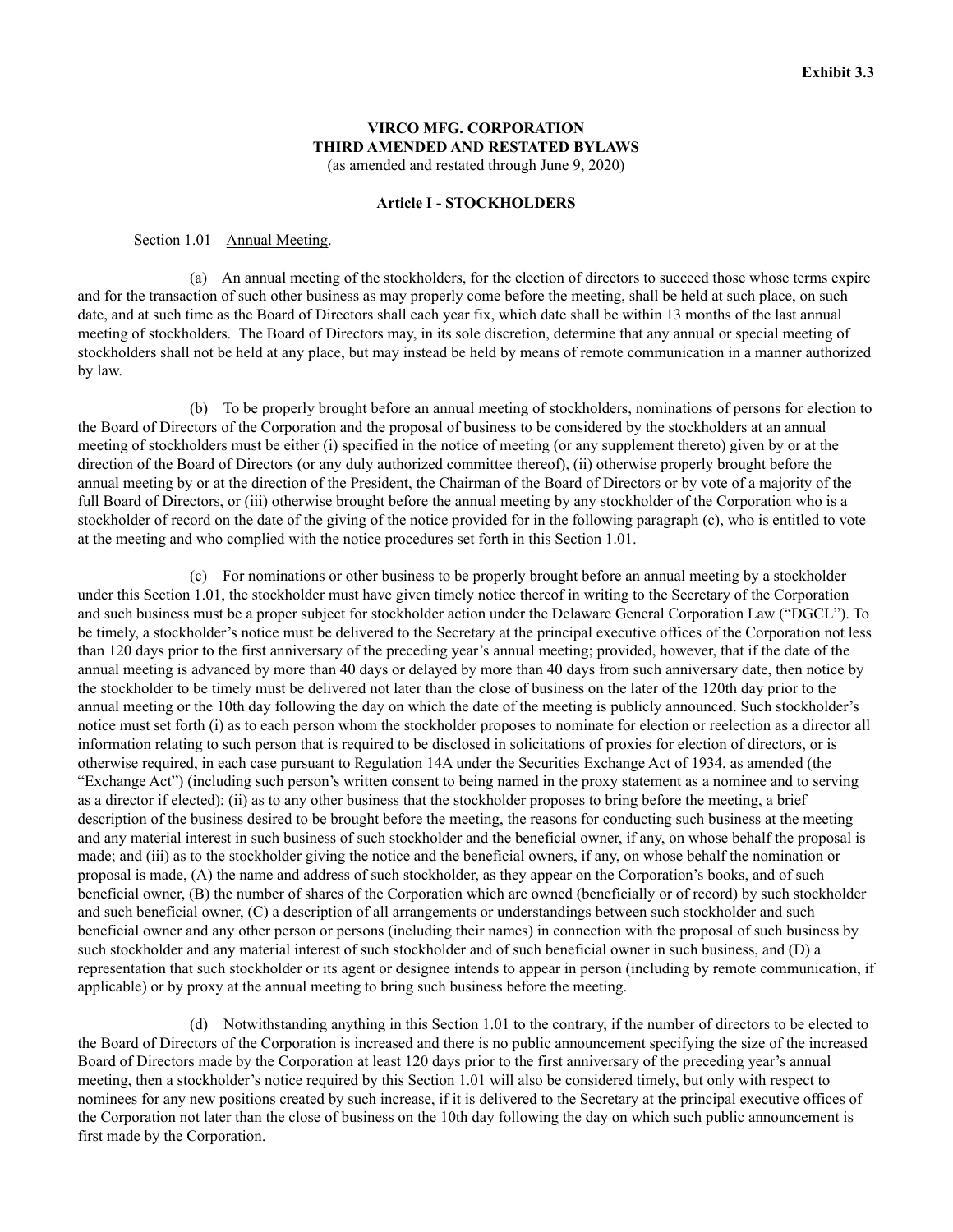(e) Only such business may be conducted at a special meeting of stockholders as has been brought before the meeting pursuant to the Corporation's notice of meeting. Nominations of persons for election to the Board of Directors may be made at a special meeting of stockholders at which directors are to be elected pursuant to the Corporation's notice of meeting (i) by or at the direction of the Board of Directors or (ii) by any stockholder of the Corporation who is a stockholder of record at the time of giving the notice required by this Section 1.01, who is entitled to vote at the meeting and who complies with the notice procedures set forth in this Section 1.01. Nominations by stockholders of persons for election to the Board of Directors may be made at such a special meeting of stockholders if the stockholder's notice required by this Section 1.01 is delivered to the Secretary at the principal executive offices of the Corporation not later than the close of business on the later of the 120th day prior to such special meeting or the 10th day following the day on which public announcement is first made of the date of the special meeting and of the nominees proposed by the Board of Directors to be elected at such meeting.

(f) Only those persons who are nominated in accordance with the procedures set forth in this Section 1.01 will be eligible for election as directors at any meeting of stockholders. Only business brought before the meeting in accordance with the procedures set forth in this Section 1.01 may be conducted at a meeting of stockholders. The chairman of the meeting has the power and duty to determine whether a nomination or any business proposed to be brought before the meeting was made in accordance with the procedures set forth in this Section 1.01 and, if any proposed nomination or business is not in compliance with this Section 1.01, to declare that such defective proposal shall be disregarded.

(g) For purposes of this Section 1.01, "public announcement" shall include disclosure in a press release reported by the Dow Jones News Service, Associated Press, Business Wire, PR Newswire or comparable national news service or in a document publicly filed by the Corporation with the Securities and Exchange Commission pursuant to the Exchange Act.

(h) Notwithstanding the foregoing provisions of this Section 1.01, a stockholder shall also comply with all applicable requirements of the Exchange Act and the rules and regulations thereunder with respect to the matters set forth in this Section 1.01. Nothing in this Section 1.01 shall be deemed to remove any obligation of stockholders to comply with the requirements of Rule 14a-8 under the Exchange Act with respect to proposals requested to be included in the Corporation's proxy statement pursuant to said Rule 14a-8.

#### Section 1.02 Special Meetings.

(a) Special meetings of the stockholders, other than those required by statute, may be called at any time as set forth in the Certificate of Incorporation of the Corporation.

(b) Only such business shall be conducted at a special meeting of stockholders as shall have been brought before the meeting pursuant to the Corporation's notice of meeting. Nominations of persons for election to the Board of Directors may be made at a special meeting of stockholders at which directors are to be elected pursuant to the Corporation's notice of meeting (i) by or at the direction of the Board of Directors or (ii) by any stockholder of record of the Corporation who is a stockholder of record at the time of giving of notice provided for in this paragraph, who shall be entitled to vote at the meeting and who complies with the notice procedures set forth in Section 1.01. Nominations by stockholders of persons for election to the Board of Directors may be made at such a special meeting of stockholders if the stockholder's notice required by paragraph (c) of Section 1.01 shall be delivered to the Secretary at the principal executive offices of the Corporation not later than the close of business on the later of the 120th day prior to such special meeting or the 10th day following the day on which public announcement is first made of the date of the special meeting and of the nominees proposed by the Board of Directors to be elected at such meeting.

(c) Notwithstanding the foregoing provisions of this Section 1.02, a stockholder shall also comply with all applicable requirements of the Exchange Act and the rules and regulations thereunder with respect to matters set forth in this Section 1.02. Nothing in this Section 1.02 shall be deemed to affect any rights of stockholders to request inclusion of proposals in the Corporation's proxy statement pursuant to Rule 14a-8 under the Exchange Act.

Section 1.03 Notice of Meetings. Notice of the place, if any, date, and time of all meetings of the stockholders, and the means of remote communications, if any, by which stockholders and proxyholders may be deemed to be present in person and vote at such meeting, shall be given, not less than 10 nor more than 60 days before the date on which the meeting is to be held, to each stockholder entitled to vote at such meeting, except as otherwise provided herein or required by law (meaning, here and hereinafter, as required from time to time by the DGCL or the Certificate of Incorporation of the Corporation). When a meeting is adjourned to another time or place, notice need not be given of the adjourned meeting if the time and place, if any, thereof, and the means of remote communications, if any, by which stockholders and proxyholders may be deemed to be present in person and vote at such adjourned meeting are announced at the meeting at which the adjournment is taken;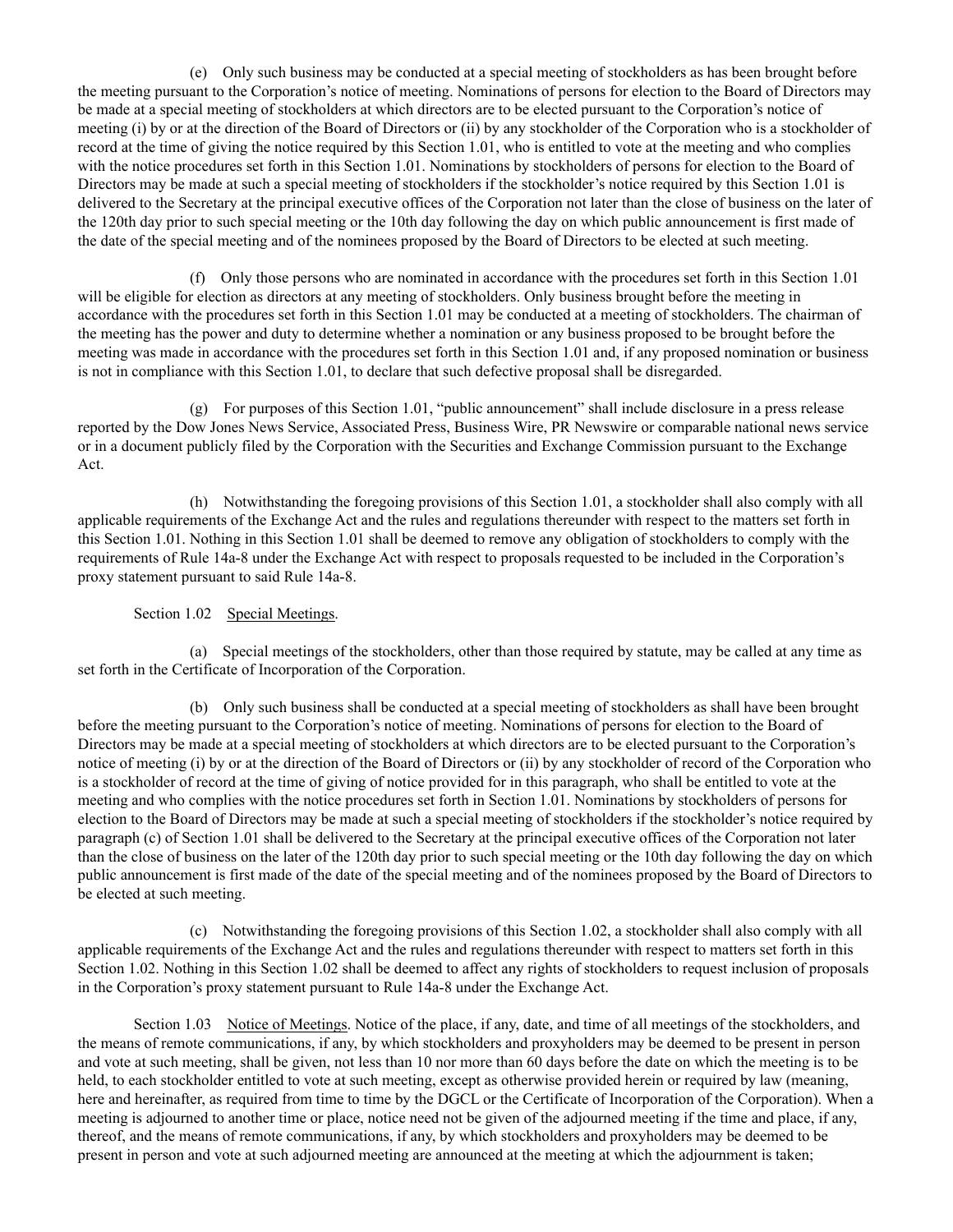provided, however, that if the date of any adjourned meeting is more than 30 days after the date for which the meeting was originally noticed, or if a new record date is fixed for the adjourned meeting, notice of the place, if any, date, and time of the adjourned meeting and the means of remote communications, if any, by which stockholders and proxyholders may be deemed to be present in person and vote at such adjourned meeting, shall be given in conformity herewith. At any adjourned meeting, any business may be transacted which might have been transacted at the original meeting.

Section 1.04 Quorum. At any meeting of the stockholders, the holders of a majority of all of the shares of the stock entitled to vote at the meeting, present in person (including by remote communication, if applicable) or represented by proxy, shall constitute a quorum for all purposes, unless or except to the extent that the presence of a larger number may be required by law. Where a separate vote by a class or classes or series is required, a majority of the shares of such class or classes or series present in person (including by remote communication, if applicable) or represented by proxy shall constitute a quorum entitled to take action with respect to that vote on that matter. If a quorum shall fail to attend any meeting, the chairman of the meeting may adjourn the meeting to another place, if any, date, or time.

Section 1.05 Organization. Such person as the Board of Directors may have designated or, in the absence of such a person, the Chairman of the Board or, in his or her absence, the President of the Corporation or, in his or her absence, such person as may be chosen by the holders of a majority of the shares entitled to vote who are present, in person (including by remote communication, if applicable) or by proxy, shall call to order any meeting of the stockholders and act as chairman of the meeting. In the absence of the Secretary of the Corporation, the secretary of the meeting shall be such person as the chairman of the meeting appoints.

Section 1.06 Conduct of Business. The chairman of any meeting of stockholders shall determine the order of business and the procedure at the meeting, including such regulation of the manner of voting and the conduct of discussion as seem to him or her in order. The chairman shall have the power to adjourn the meeting to another place, if any, date and time. The date and time of the opening and closing of the polls for each matter upon which the stockholders will vote at the meeting shall be announced at the meeting.

Section 1.07 Proxies and Voting. At any meeting of the stockholders, every stockholder entitled to vote may vote in person (including by remote communication, if applicable) or by proxy authorized by an instrument in writing or by a transmission permitted by law filed in accordance with the procedure established for the meeting. Any copy, facsimile telecommunication or other reliable reproduction of the writing or transmission created pursuant to this paragraph may be substituted or used in lieu of the original writing or transmission for any and all purposes for which the original writing or transmission could be used, provided that such copy, facsimile telecommunication or other reproduction shall be a complete reproduction of the entire original writing or transmission.

The Corporation may, and to the extent required by law, shall, in advance of any meeting of stockholders, appoint one or more inspectors to act at the meeting and make a written report thereof. The Corporation may designate one or more alternate inspectors to replace any inspector who fails to act. If no inspector or alternate is able to act at a meeting of stockholders, the person presiding at the meeting may, and to the extent required by law, shall, appoint one or more inspectors to act at the meeting. Each inspector, before entering upon the discharge of his or her duties, shall take and sign an oath faithfully to execute the duties of inspector with strict impartiality and according to the best of his or her ability. Every vote taken by ballots shall be counted by a duly appointed inspector or inspectors.

All elections shall be determined by a plurality of the votes cast, and except as otherwise required by law, all other matters shall be determined by a majority of the votes cast affirmatively or negatively.

Section 1.08 Stock List. A complete list of stockholders entitled to vote at any meeting of stockholders, arranged in alphabetical order for each class of stock and showing the address of each such stockholder and the number of shares registered in his or her name, shall be open to the examination of any such stockholder for a period of at least 10 days prior to the meeting in the manner provided by law.

The stock list shall also be open to the examination of any stockholder during the whole time of the meeting as provided by law. This list shall presumptively determine the identity of the stockholders entitled to vote at the meeting and the number of shares held by each of them. If the meeting is to be held solely by means of remote communication, then such list shall be open to the inspection of any stockholder during the whole time of the meeting on a reasonably accessible electronic network.

#### **Article II - BOARD OF DIRECTORS**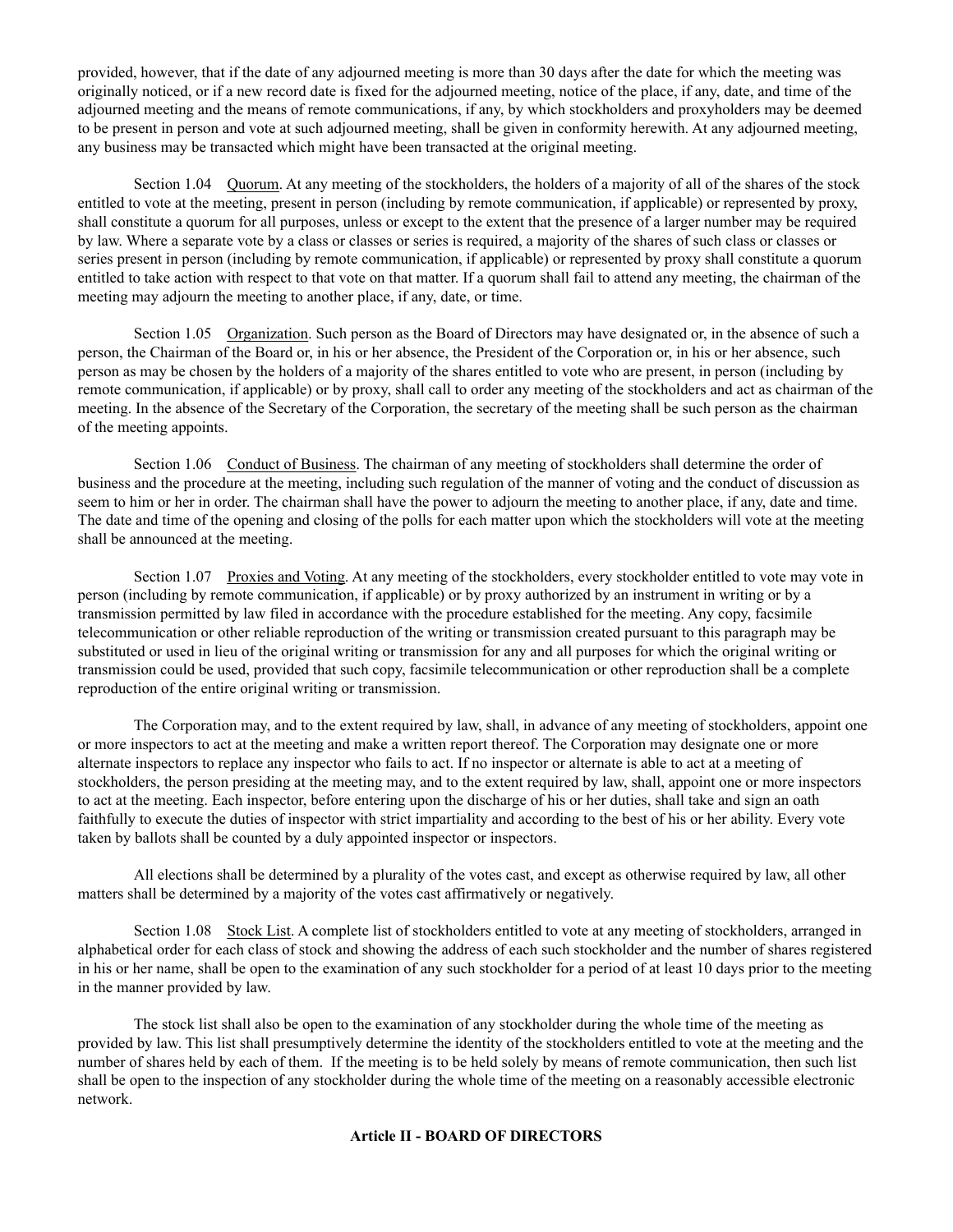Section 2.01 Number of Directors. The authorized number of directors of the Corporation shall be five, and such authorized number shall not be changed except by a Bylaw or amendment thereof duly adopted by the stockholders in accordance with the Certificate of Incorporation or by a majority of the Whole Board amending this Section 2.01. For purposes of these Bylaws, the term "Whole Board" shall mean the total number of authorized directors whether or not there exist any vacancies in previously authorized directorships.

Section 2.02 Newly Created Directorships and Vacancies. Subject to the rights of the holders of any series of preferred stock then outstanding, newly created directorships resulting from any increase in the authorized number of directors or any vacancies in the Board of Directors resulting from death, resignation, retirement, disqualification, removal from office or other cause shall, unless otherwise required by law or by resolution of the Board of Directors, be filled only by a majority vote of the directors then in office, though less than a quorum (and not by stockholders), and directors so chosen shall serve for a term expiring at the annual meeting of stockholders at which the term of office of the class to which they have been elected expires or until such director's successor shall have been duly elected and qualified. No decrease in the number of authorized directors shall shorten the term of any incumbent director.

Section 2.03 Regular Meetings. Regular meetings of the Board of Directors shall be held at such place or places, on such date or dates, and at such time or times as shall have been established by the Board of Directors and publicized among all directors. A notice of each regular meeting shall not be required.

Section 2.04 Special Meetings. Special meetings of the Board of Directors may be called by the Chairman of the Board, the President or by a majority of the Whole Board and shall be held at such place, on such date, and at such time as they or he or she shall fix. Notice of the place, date, and time of each such special meeting shall be given to each director by whom it is not waived by mailing written notice not less than two days before the meeting or by telephone or by telegraphing or telexing or by facsimile or electronic transmission of the same not less than 24 hours before the meeting. Unless otherwise indicated in the notice thereof, any and all business may be transacted at a special meeting.

The Board of Directors may postpone or reschedule any previously scheduled special meeting.

Section 2.05 Quorum. At any meeting of the Board of Directors, a majority of the total number of the Whole Board shall constitute a quorum for all purposes. If a quorum shall fail to attend any meeting, a majority of those present may adjourn the meeting to another place, date, or time, without further notice or waiver thereof.

Section 2.06 Participation in Meetings By Conference Telephone. Members of the Board of Directors, or of any committee thereof, may participate in a meeting of such Board of Directors or committee by means of conference telephone or other communications equipment by means of which all persons participating in the meeting can hear each other and such participation shall constitute presence in person at such meeting.

Section 2.07 Conduct of Business. At any meeting of the Board of Directors, business shall be transacted in such order and manner as the Board of Directors may from time to time determine, and all matters shall be determined by the vote of a majority of the directors present, except as otherwise provided herein or required by law. Action may be taken by the Board of Directors without a meeting if all members thereof consent thereto in writing or by electronic transmission, and the writing or writings or electronic transmission or transmissions are filed with the minutes of proceedings of the Board of Directors. Such filing shall be in paper form if the minutes are maintained in paper form and shall be in electronic form if the minutes are maintained in electronic form.

Section 2.08 Compensation of Directors. Unless otherwise restricted by the Certificate of Incorporation, the Board of Directors shall have the authority to fix the compensation of the directors. The directors may be paid their expenses, if any, of attendance at each meeting of the Board of Directors and may be paid a fixed sum for attendance at each meeting of the Board of Directors or paid a stated salary or paid other compensation as director. No such payment shall preclude any director from serving the Corporation in any other capacity and receiving compensation therefor. Members of special or standing committees may be allowed compensation for attending committee meetings.

#### **Article III - COMMITTEES**

Section 3.01 Committees of the Board of Directors. The Board of Directors may from time to time designate committees of the Board of Directors, with such lawfully delegable powers and duties as it thereby confers, to serve at the pleasure of the Board of Directors and shall, for those committees and any others provided for herein, elect a director or directors to serve as the member or members, designating, if it desires, other directors as alternate members who may replace any absent or disqualified member at any meeting of the committee.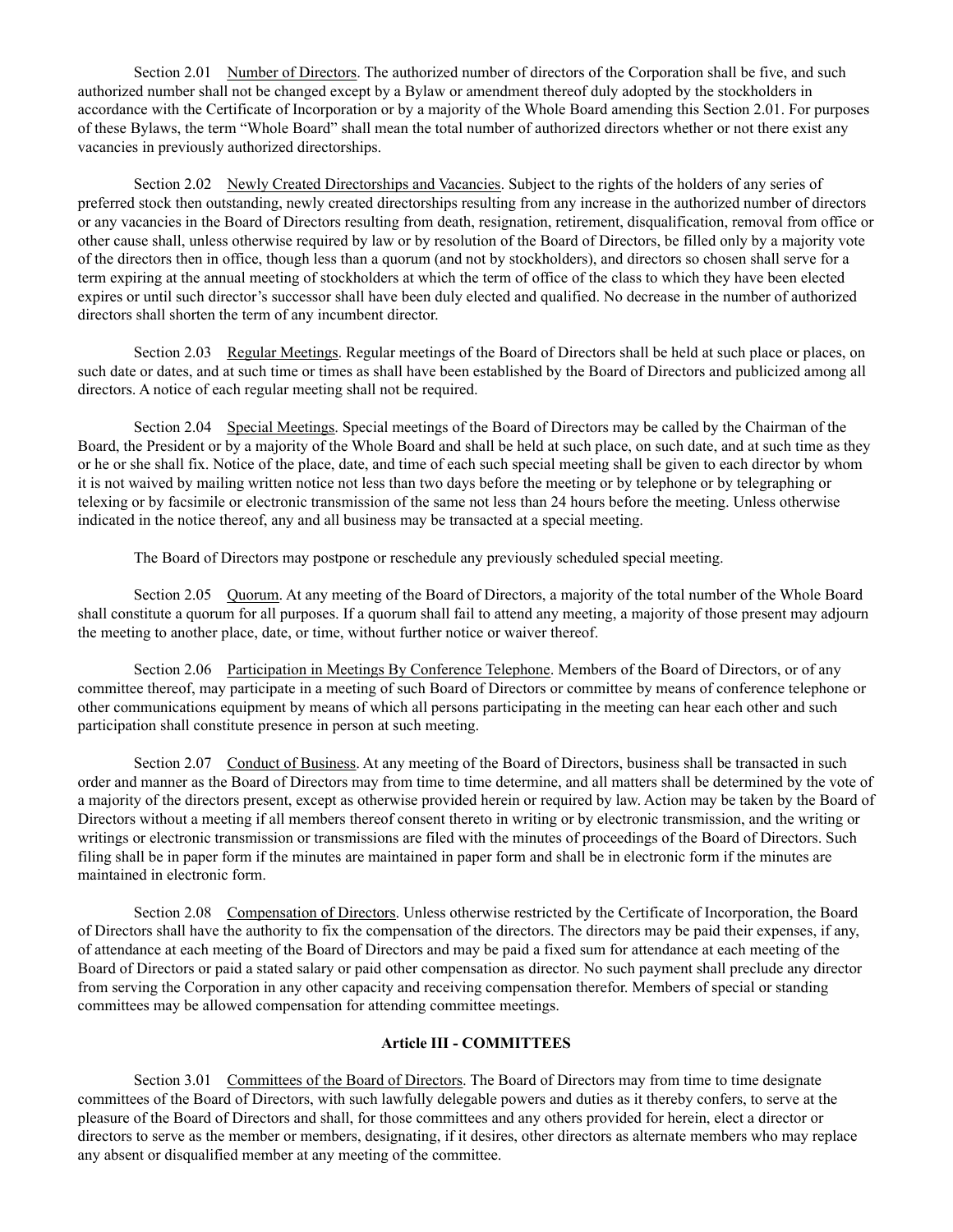In the absence or disqualification of any member of any committee and any alternate member in his or her place, the member or members of the committee present at the meeting and not disqualified from voting, whether or not he or she or they constitute a quorum, may by unanimous vote appoint another member of the Board of Directors to act at the meeting in the place of the absent or disqualified member.

Section 3.02 Conduct of Business. Each committee may determine the procedural rules for meeting and conducting its business and shall act in accordance therewith, except as otherwise provided herein or required by law.

Adequate provision shall be made for notice to members of all meetings; one-third of the members shall constitute a quorum unless the committee shall consist of one or two members, in which event one member shall constitute a quorum; and all matters shall be determined by a majority vote of the members present. Action may be taken by any committee without a meeting if all members thereof consent thereto in writing or by electronic transmission, and the writing or writings or electronic transmission or transmissions are filed with the minutes of the proceedings of such committee. Such filing shall be in paper form if the minutes are maintained in paper form and shall be in electronic form if the minutes are maintained in electronic form.

#### **Article IV - OFFICERS**

Section 4.01 Generally. The officers of the Corporation shall consist of a Chairman of the Board, a President, one or more Vice Presidents, a Secretary, a Treasurer and such other officers as may from time to time be appointed by the Board of Directors. Officers shall be elected annually by the Board of Directors. Each officer shall hold office until his or her successor is elected and qualified or until his or her earlier resignation or removal. Any number of offices may be held by the same person. The salaries of officers elected by the Board of Directors shall be fixed from time to time by the Board of Directors or by such officers as may be designated by resolution of the Board of Directors.

Section 4.02 Chairman of the Board. The Chairman of the Board shall be the chief executive officer of the Corporation. Subject to the provisions of these Bylaws and to the direction of the Board of Directors, he or she shall have the responsibility for the general management and control of the business and affairs of the Corporation and shall perform all duties and have all powers which are commonly incident to the office of chief executive or which are delegated to him or her by the Board of Directors. He or she shall have power to sign all stock certificates, contracts and other instruments of the Corporation that are authorized and shall have general supervision and direction of all of the other officers, employees and agents of the Corporation.

Section 4.03 President. The President shall be the chief operating officer of the Corporation. He or she shall have general responsibility for the management and control of the operations of the Corporation and shall perform all duties and have all powers which are commonly incident to the office of chief operating officer or which are delegated to him or her by the Board of Directors. Subject to the direction of the Board of Directors and the Chairman of the Board, the President shall have power to sign all stock certificates, contracts and other instruments of the Corporation which are authorized and shall have general supervision of all of the other officers (other than the Chairman of the Board or any Vice Chairman), employees and agents of the Corporation.

Section 4.04 Vice President. Each Vice President shall have such powers and duties as may be delegated to him or her by the Board of Directors. One Vice President shall be designated by the Board of Directors to perform the duties and exercise the powers of the President in the event of the President's absence or disability.

Section 4.05 Treasurer and Chief Financial Officer. The Treasurer shall be the Chief Financial Officer of the Corporation and shall have the responsibility for maintaining the financial records of the Corporation. He or she shall make such disbursements of the funds of the Corporation as are authorized and shall render from time to time an account of all such transactions and of the financial condition of the Corporation. The Treasurer shall also perform such other duties as the Board of Directors may from time to time prescribe.

Section 4.06 Secretary. The Secretary shall issue all authorized notices for, and shall keep minutes of, all meetings of the stockholders and the Board of Directors. He or she shall have charge of the corporate books and shall perform such other duties as the Board of Directors may from time to time prescribe.

Section 4.07 Delegation of Authority. The Board of Directors may from time to time delegate the powers or duties of any officer to any other officers or agents, notwithstanding any provision hereof.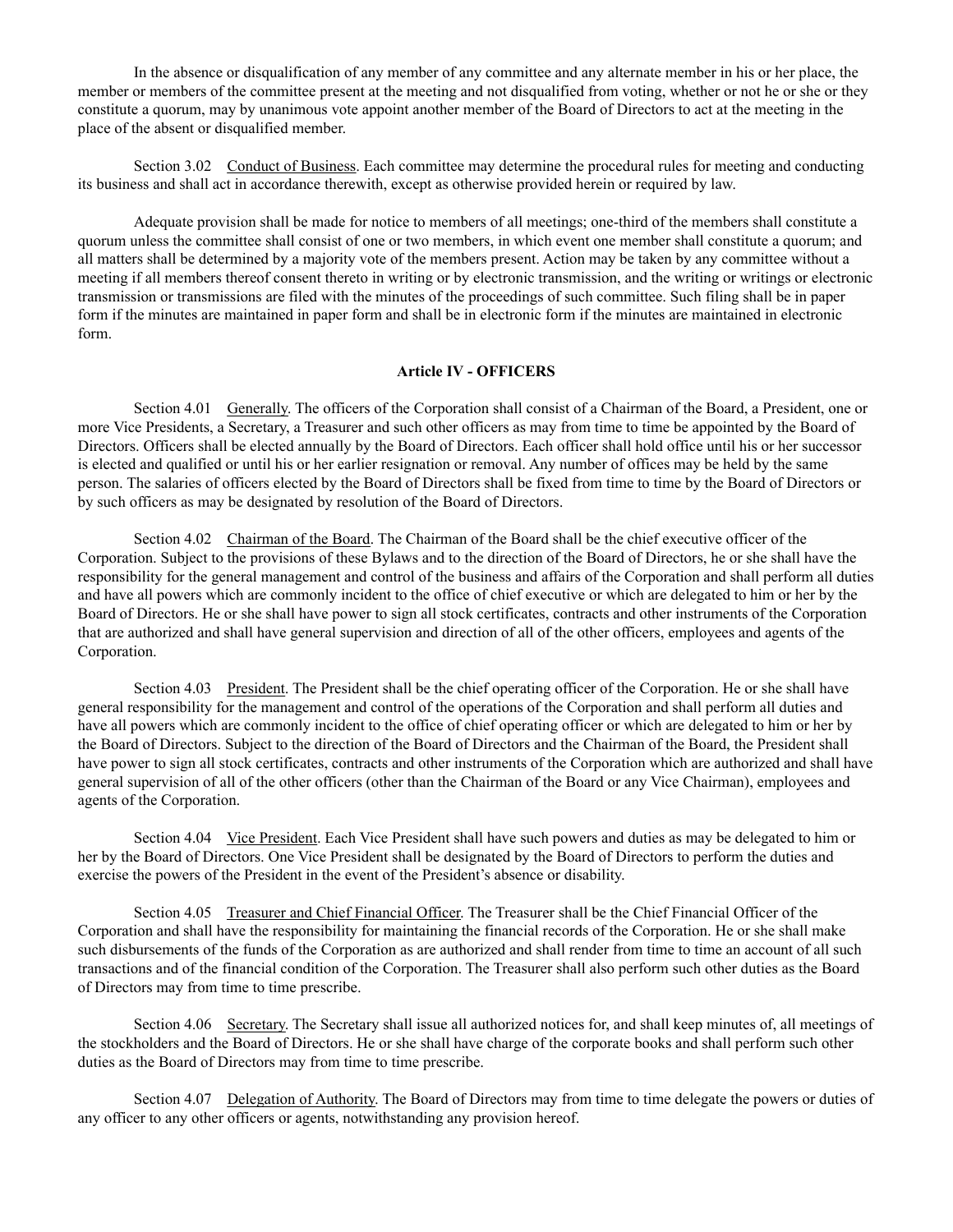Section 4.08 Removal. Any officer of the Corporation may be removed at any time, with or without cause, by the Board of Directors.

Section 4.09 Action with Respect to Securities of Other Corporations. Unless otherwise directed by the Board of Directors, the President or any officer of the Corporation authorized by the President shall have power to vote and otherwise act on behalf of the Corporation, in person (including by remote communication, if applicable) or by proxy, at any meeting of stockholders of or with respect to any action of stockholders of any other Corporation in which this Corporation may hold securities and otherwise to exercise any and all rights and powers which this Corporation may possess by reason of its ownership of securities in such other Corporation.

#### **Article V - STOCK**

Section 5.01 Certificates of Stock. The shares of stock of the Corporation shall be represented by certificates, uncertificated shares that may be evidenced by a book-entry system maintained by the registrar of such stock, or a combination of both. To the extent that shares are represented by certificates, such certificates whenever authorized by the Board of Directors, shall be in such form as shall be approved by the Board of Directors. The certificates representing shares of stock of each class shall be signed by, or in the name of, the Corporation by the President or a Vice-President, and by the Secretary or an Assistant Secretary or the Treasurer or an Assistant Treasurer of the Corporation, and sealed with the seal of the Corporation, which may be a facsimile thereof. Any or all such signatures may be by facsimile.

Section 5.02 Transfers of Stock. Transfers of stock shall be made only upon the transfer books of the Corporation kept at an office of the Corporation or by transfer agents designated to transfer shares of the stock of the Corporation. Except where a certificate is issued in accordance with Section 5.04, an outstanding certificate for the number of shares involved shall be surrendered for cancellation before a new certificate is issued therefor.

Section 5.03 Record Date. In order that the Corporation may determine the stockholders entitled to notice of or to vote at any meeting of stockholders, or to receive payment of any dividend or other distribution or allotment of any rights or to exercise any rights in respect of any change, conversion or exchange of stock or for the purpose of any other lawful action, the Board of Directors may, except as otherwise required by law, fix a record date, which record date shall not precede the date on which the resolution fixing the record date is adopted and which record date shall not be more than 60 nor less than 10 days before the date of any meeting of stockholders, nor more than 60 days prior to the time for such other action as hereinbefore described; provided, however, that if no record date is fixed by the Board of Directors, the record date for determining stockholders entitled to notice of or to vote at a meeting of stockholders shall be at the close of business on the day next preceding the day on which notice is given or, if notice is waived, at the close of business on the day next preceding the day on which the meeting is held, and, for determining stockholders entitled to receive payment of any dividend or other distribution or allotment of rights or to exercise any rights of change, conversion or exchange of stock or for any other purpose, the record date shall be at the close of business on the day on which the Board of Directors adopts a resolution relating thereto.

A determination of stockholders of record entitled to notice of or to vote at a meeting of stockholders shall apply to any adjournment of the meeting; provided, however, that the Board of Directors may fix a new record date for the adjourned meeting.

Section 5.04 Lost, Stolen or Destroyed Certificates. In the event of the loss, theft or destruction of any certificate of stock, another may be issued in its place pursuant to such regulations as the Board of Directors may establish concerning proof of such loss, theft or destruction and concerning the giving of a satisfactory bond or bonds of indemnity.

Section 5.05 Regulations. The issue, transfer, conversion and registration of certificates of stock shall be governed by such other regulations as the Board of Directors may establish.

#### **Article VI - NOTICES**

Section 6.01 Notices. If mailed, notice to stockholders shall be deemed given when deposited in the mail, postage prepaid, directed to the stockholder at such stockholder's address as it appears on the records of the Corporation.

Without limiting the manner by which notice otherwise may be given effectively to stockholders, any notice to stockholders may be given by electronic transmission in the manner provided in Section 232 of the DGCL.

Section 6.02 Waivers. A written waiver of any notice, signed by a stockholder or director, or waiver by electronic transmission by such person, whether given before or after the time of the event for which notice is to be given, shall be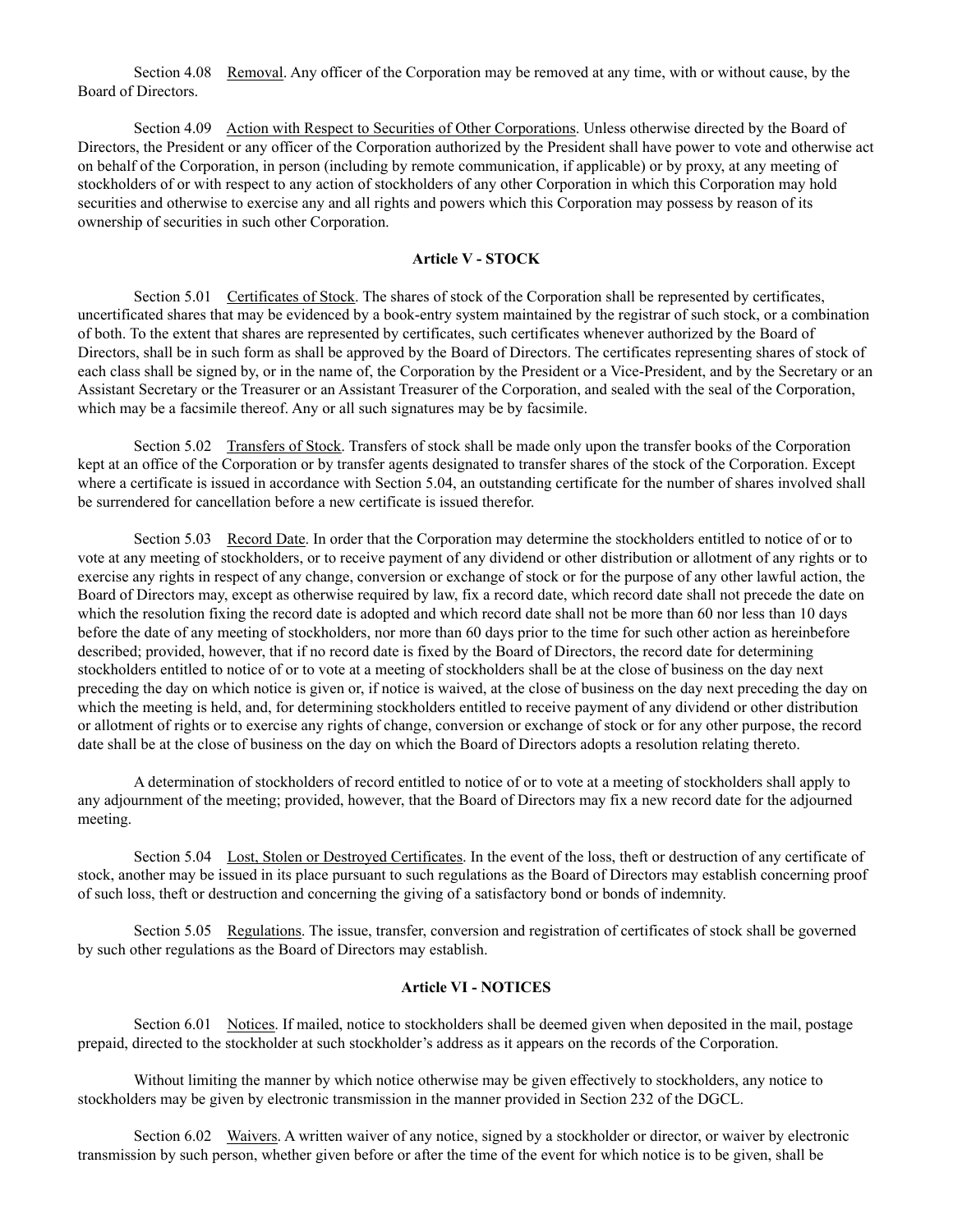deemed equivalent to the notice required to be given to such person. Neither the business nor the purpose of any meeting need be specified in such a waiver. Attendance at any meeting shall constitute waiver of notice except attendance for the sole purpose of objecting to the timeliness of notice.

#### **Article VII - MISCELLANEOUS**

Section 7.01 Facsimile Signatures. In addition to the provisions for use of facsimile signatures elsewhere specifically authorized in these Bylaws, facsimile signatures of any officer or officers of the Corporation may be used whenever and as authorized by the Board of Directors or a committee thereof.

Section 7.02 Corporate Seal. The Board of Directors may provide a suitable seal, containing the name of the Corporation, which seal shall be in the charge of the Secretary. If and when so directed by the Board of Directors or a committee thereof, duplicates of the seal may be kept and used by the Treasurer or by an Assistant Secretary or Assistant Treasurer.

Section 7.03 Reliance upon Books, Reports and Records. Each director, each member of any committee designated by the Board of Directors, and each officer of the Corporation shall, in the performance of his or her duties, be fully protected in relying in good faith upon the books of account or other records of the Corporation and upon such information, opinions, reports or statements presented to the Corporation by any of its officers or employees, or committees of the Board of Directors so designated, or by any other person as to matters which such director or committee member reasonably believes are within such other person's professional or expert competence and who has been selected with reasonable care by or on behalf of the Corporation.

Section 7.04 Fiscal Year. The fiscal year of the Corporation shall be as fixed by the Board of Directors.

Section 7.05 Time Periods. In applying any provision of these Bylaws which requires that an act be done or not be done a specified number of days prior to an event or that an act be done during a period of a specified number of days prior to an event, calendar days shall be used, the day of the doing of the act shall be excluded, and the day of the event shall be included.

#### **Article VIII - INDEMNIFICATION OF DIRECTORS AND OFFICERS**

Section 8.01 Right to Indemnification. Each person who was or is made a party or is threatened to be made a party to or is otherwise involved in any action, suit or proceeding, whether civil, criminal, administrative or investigative (hereinafter a "proceeding"), by reason of the fact that he or she is or was a director or an officer of the Corporation or is or was serving at the request of the Corporation as a director, officer or trustee of another corporation or of a partnership, joint venture, trust or other enterprise, including service with respect to an employee benefit plan (hereinafter an "indemnitee"), whether the basis of such proceeding is alleged action in an official capacity as a director, officer or trustee or in any other capacity while serving as a director, officer or trustee, shall be indemnified and held harmless by the Corporation to the fullest extent authorized by the DGCL, as the same exists or may hereafter be amended (but, in the case of any such amendment, only to the extent that such amendment permits the Corporation to provide broader indemnification rights than such law permitted the Corporation to provide prior to such amendment), against all expense, liability and loss (including attorneys' fees, judgments, fines, ERISA excise taxes or penalties and amounts paid in settlement) reasonably incurred or suffered by such indemnitee in connection therewith; provided, however, that, except as provided in Section 8.03 with respect to proceedings to enforce rights to indemnification, the Corporation shall indemnify any such indemnitee in connection with a proceeding (or part thereof) initiated by such indemnitee only if such proceeding (or part thereof) was authorized by the Board of Directors of the Corporation.

Section 8.02 Right to Advancement of Expenses. In addition to the right to indemnification conferred in Section 8.01, an indemnitee shall also have the right to be paid by the Corporation the expenses (including attorney's fees) incurred in defending any such proceeding in advance of its final disposition (hereinafter an "advancement of expenses"); provided, however, that, if the DGCL requires, an advancement of expenses incurred by an indemnitee in his or her capacity as a director or officer (and not in any other capacity in which service was or is rendered by such indemnitee, including, without limitation, service to an employee benefit plan) shall be made only upon delivery to the Corporation of an undertaking (hereinafter an "undertaking"), by or on behalf of such indemnitee, to repay all amounts so advanced if it shall ultimately be determined by final judicial decision from which there is no further right to appeal (hereinafter a "final adjudication") that such indemnitee is not entitled to be indemnified for such expenses under this Section 8.02 or otherwise.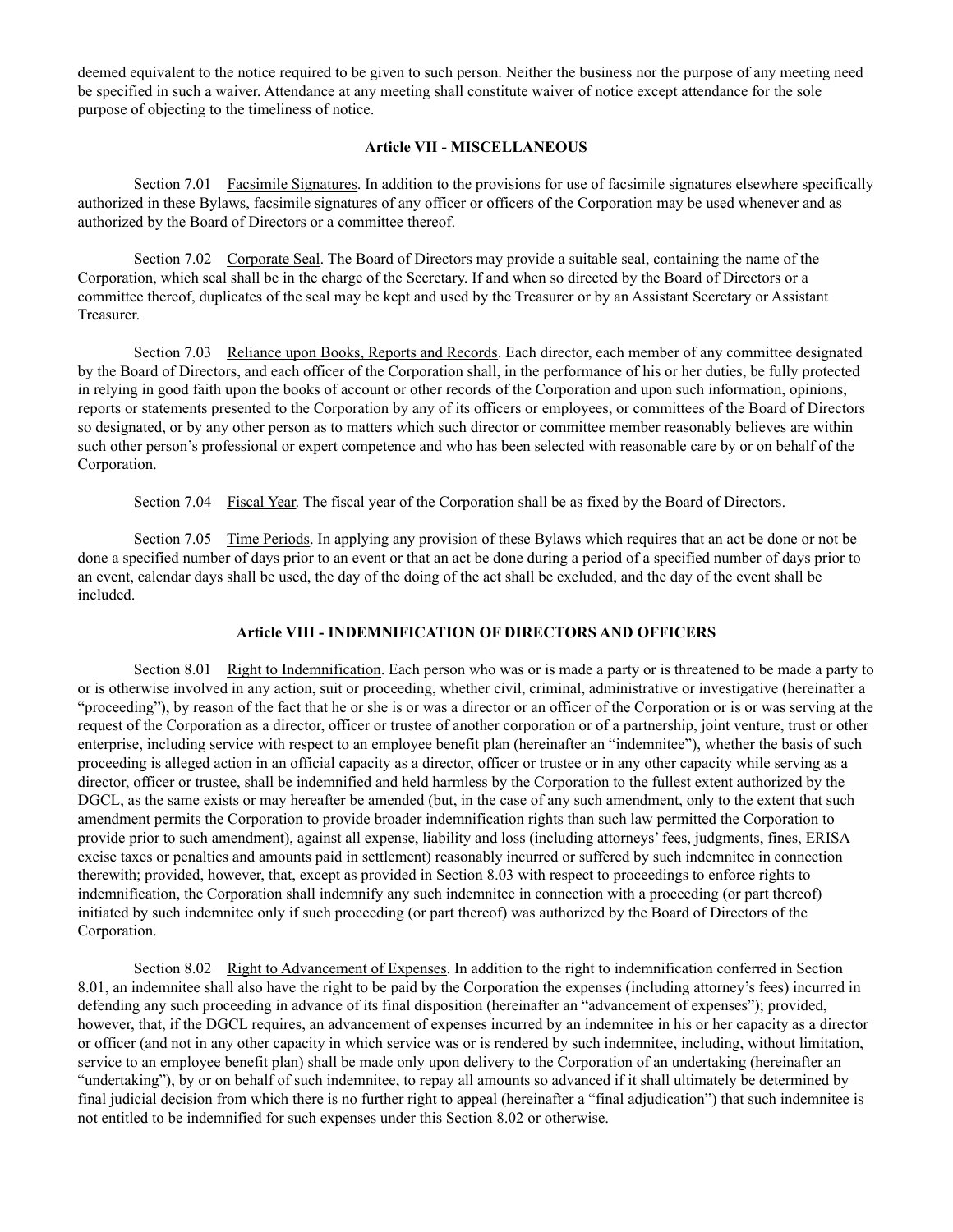Section 8.03 Right of Indemnitee to Bring Suit. If a claim under Section 8.01 or 8.02 is not paid in full by the Corporation within 60 days after a written claim has been received by the Corporation, except in the case of a claim for an advancement of expenses, in which case the applicable period shall be 20 days, the indemnitee may at any time thereafter bring suit against the Corporation to recover the unpaid amount of the claim. If successful in whole or in part in any such suit, or in a suit brought by the Corporation to recover an advancement of expenses pursuant to the terms of an undertaking, the indemnitee shall be entitled to be paid also the expense of prosecuting or defending such suit. In (a) any suit brought by the indemnitee to enforce a right to indemnification hereunder (but not in a suit brought by the indemnitee to enforce a right to an advancement of expenses) it shall be a defense that, and (b) in any suit brought by the Corporation to recover an advancement of expenses pursuant to the terms of an undertaking, the Corporation shall be entitled to recover such expenses upon a final adjudication that, the indemnitee has not met any applicable standard for indemnification set forth in the DGCL. Neither the failure of the Corporation (including its directors who are not parties to such action, a committee of such directors, independent legal counsel, or its stockholders) to have made a determination prior to the commencement of such suit that indemnification of the indemnitee is proper in the circumstances because the indemnitee has met the applicable standard of conduct set forth in the DGCL, nor an actual determination by the Corporation (including its directors who are not parties to such action, a committee of such directors, independent legal counsel, or its stockholders) that the indemnitee has not met such applicable standard of conduct, shall create a presumption that the indemnitee has not met the applicable standard of conduct or, in the case of such a suit brought by the indemnitee, be a defense to such suit. In any suit brought by the indemnitee to enforce a right to indemnification or to an advancement of expenses hereunder, or brought by the Corporation to recover an advancement of expenses pursuant to the terms of an undertaking, the burden of proving that the indemnitee is not entitled to be indemnified, or to such advancement of expenses, under this Article VIII or otherwise shall be on the Corporation.

Section 8.04 Non-Exclusivity of Rights. The rights to indemnification and to the advancement of expenses conferred in this Article VIII shall not be exclusive of any other right which any person may have or hereafter acquire under any statute, the Corporation's Certificate of Incorporation, Bylaws, agreement, vote of stockholders or directors or otherwise.

Section 8.05 Insurance. The Corporation may maintain insurance, at its expense, to protect itself and any director, officer, employee or agent of the Corporation or another corporation, partnership, joint venture, trust or other enterprise against any expense, liability or loss, whether or not the Corporation would have the power to indemnify such person against such expense, liability or loss under the DGCL.

Section 8.06 Indemnification of Employees and Agents of the Corporation. The Corporation may, to the extent authorized from time to time by the Board of Directors, grant rights to indemnification and to the advancement of expenses to any employee or agent of the Corporation to the fullest extent of the provisions of this Article VIII with respect to the indemnification and advancement of expenses of directors and officers of the Corporation.

Section 8.07 Nature of Rights. The rights conferred upon indemnitees in this Article VIII shall be contract rights and such rights shall continue as to an indemnitee who has ceased to be a director, officer or trustee and shall inure to the benefit of the indemnitee's heirs, executors and administrators. Any amendment, alteration or repeal of this Article VIII that adversely affects any right of an indemnitee or its successors shall be prospective only and shall not limit or eliminate any such right with respect to any proceeding involving any occurrence or alleged occurrence of any action or omission to act that took place prior to such amendment or repeal.

#### **Article IX - AMENDMENTS**

In furtherance and not in limitation of the powers conferred by law, the Board of Directors is expressly authorized to adopt, amend and repeal these Bylaws subject to the power of the holders of capital stock of the Corporation to adopt, amend or repeal the Bylaws; provided, however, that, with respect to the power of holders of capital stock to adopt, amend and repeal Bylaws of the Corporation, notwithstanding any other provision of these Bylaws or any provision of law which might otherwise permit a lesser vote or no vote, but in addition to any affirmative vote of the holders of any particular class or series of the capital stock of the Corporation required by law, these Bylaws or any preferred stock, the affirmative vote of the holders of at least 75% of the voting power of all of the then-outstanding shares entitled to vote generally in the election of directors, voting together as a single class, shall be required to adopt, amend or repeal any provision of these Bylaws.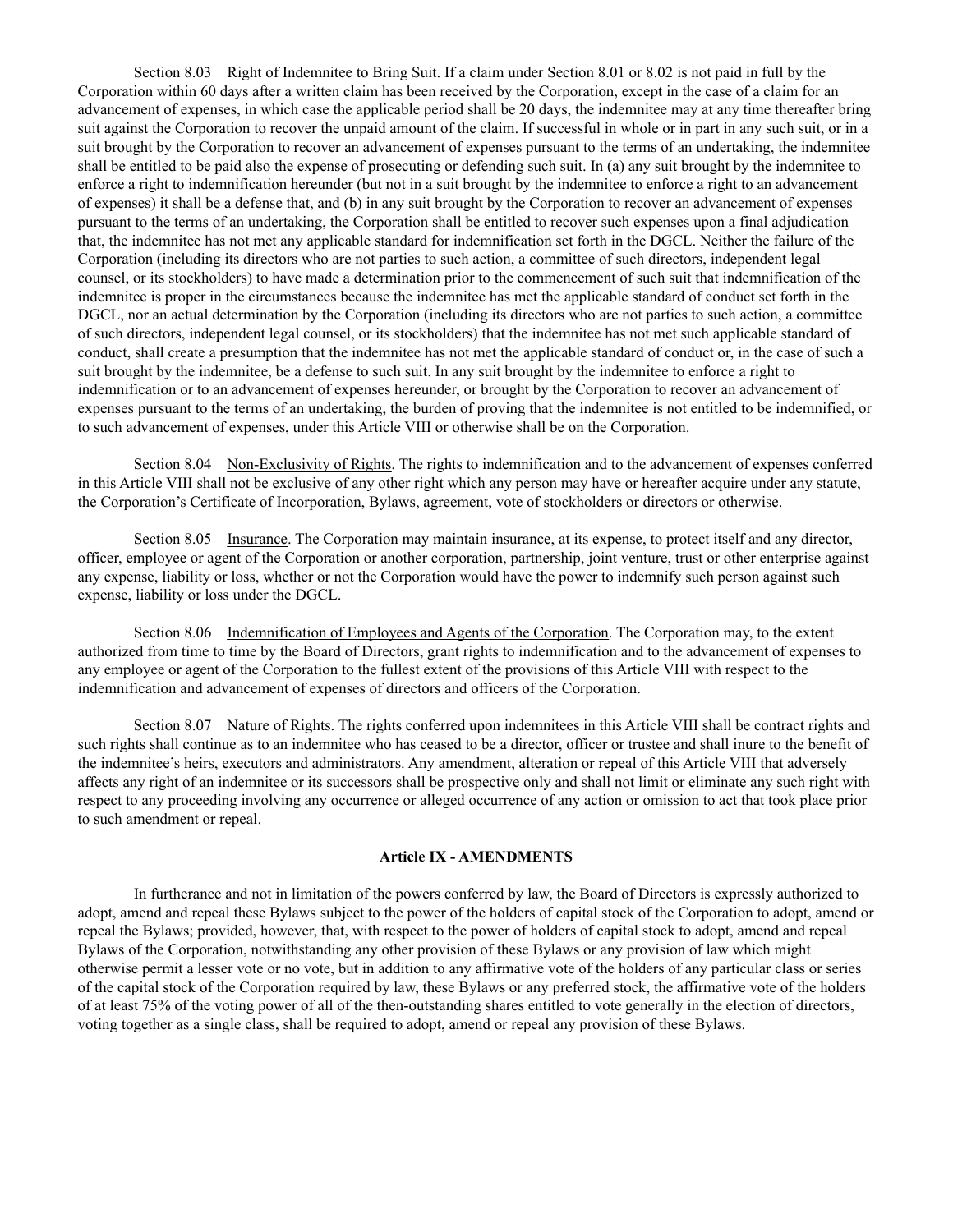#### **CERTIFICATIONS**

I, Robert A. Virtue, certify that:

1. I have reviewed this Form 10-Q of Virco Mfg. Corporation;

2. Based on my knowledge, this report does not contain any untrue statement of a material fact or omit to state a material fact necessary to make the statements made, in light of the circumstances under which such statements were made, not misleading with respect to the period covered by this report;

3. Based on my knowledge, the financial statements, and other financial information included in this report, fairly present in all material respects the financial condition, results of operations and cash flows of the registrant as of, and for, the periods presented in this report;

4. The registrant's other certifying officer(s) and I are responsible for establishing and maintaining disclosure controls and procedures (as defined in Exchange Act Rules 13a-15(e) and 15d-15(e)) and internal control over financial reporting (as defined in Exchange Act Rules 13a-15(f) and 15d-15(f)) for the registrant and have:

(a) Designed such disclosure controls and procedures, or caused such disclosure controls and procedures to be designed under our supervision, to ensure that material information relating to the registrant, including its consolidated subsidiaries, is made known to us by others within those entities, particularly during the period in which this report is being prepared;

(b) Designed such internal control over financial reporting, or caused such internal control over financial reporting to be designed under our supervision, to provide reasonable assurance regarding the reliability of financial reporting and the preparation of financial statements for external purposes in accordance with generally accepted accounting principles;

(c) Evaluated the effectiveness of the registrant's disclosure controls and procedures and presented in this report our conclusions about the effectiveness of the disclosure controls and procedures, as of the end of the period covered by this report based on such evaluation; and

(d) Disclosed in this report any change in the registrant's internal control over financial reporting that occurred during the registrant's most recent fiscal quarter (the registrant's fourth fiscal quarter in the case of an annual report) that has materially affected, or is reasonably likely to materially affect, the registrant's internal control over financial reporting; and

5. The registrant's other certifying officer(s) and I have disclosed, based on our most recent evaluation of internal control over financial reporting, to the registrant's auditors and the audit committee of the registrant's board of directors (or persons performing the equivalent functions):

(a) All significant deficiencies and material weaknesses in the design or operation of internal control over financial reporting which are reasonably likely to adversely affect the registrant's ability to record, process, summarize and report financial information; and

(b) Any fraud, whether or not material, that involves management or other employees who have a significant role in the registrant's internal control over financial reporting.

> /s/ Robert A. Virtue Robert A. Virtue

Date: June 12, 2020 *Chief Executive Officer and Chairman of the Board (Principal Executive Officer)*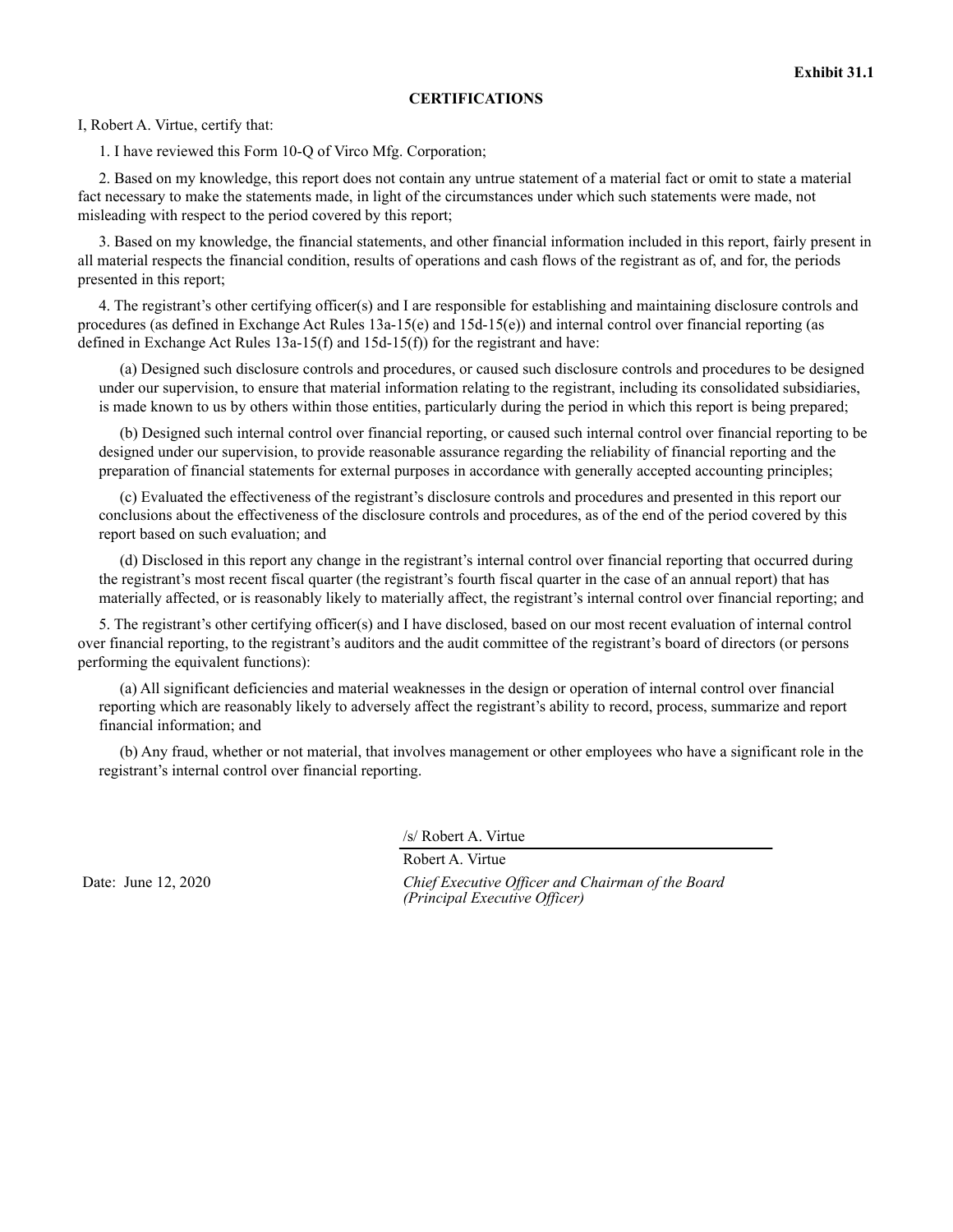#### **CERTIFICATIONS**

I, Robert E. Dose, certify that:

1. I have reviewed this Form 10-Q of Virco Mfg. Corporation;

2. Based on my knowledge, this report does not contain any untrue statement of a material fact or omit to state a material fact necessary to make the statements made, in light of the circumstances under which such statements were made, not misleading with respect to the period covered by this report;

3. Based on my knowledge, the financial statements, and other financial information included in this report, fairly present in all material respects the financial condition, results of operations and cash flows of the registrant as of, and for, the periods presented in this report;

4. The registrant's other certifying officer(s) and I are responsible for establishing and maintaining disclosure controls and procedures (as defined in Exchange Act Rules 13a-15(e) and 15d-15(e)) and internal control over financial reporting (as defined in Exchange Act Rules 13a-15(f) and 15d-15(f)) for the registrant and have:

(a) Designed such disclosure controls and procedures, or caused such disclosure controls and procedures to be designed under our supervision, to ensure that material information relating to the registrant, including its consolidated subsidiaries, is made known to us by others within those entities, particularly during the period in which this report is being prepared;

(b) Designed such internal control over financial reporting, or caused such internal control over financial reporting to be designed under our supervision, to provide reasonable assurance regarding the reliability of financial reporting and the preparation of financial statements for external purposes in accordance with generally accepted accounting principles;

(c) Evaluated the effectiveness of the registrant's disclosure controls and procedures and presented in this report our conclusions about the effectiveness of the disclosure controls and procedures, as of the end of the period covered by this report based on such evaluation; and

(d) Disclosed in this report any change in the registrant's internal control over financial reporting that occurred during the registrant's most recent fiscal quarter (the registrant's fourth fiscal quarter in the case of an annual report) that has materially affected, or is reasonably likely to materially affect, the registrant's internal control over financial reporting; and

5. The registrant's other certifying officer(s) and I have disclosed, based on our most recent evaluation of internal control over financial reporting, to the registrant's auditors and the audit committee of the registrant's board of directors (or persons performing the equivalent functions):

(a) All significant deficiencies and material weaknesses in the design or operation of internal control over financial reporting which are reasonably likely to adversely affect the registrant's ability to record, process, summarize and report financial information; and

(b) Any fraud, whether or not material, that involves management or other employees who have a significant role in the registrant's internal control over financial reporting.

> /s/ Robert E. Dose Robert E. Dose

Date: June 12, 2020 *Vice President — Finance, Secretary and Treasurer (Principal Financial Officer)*